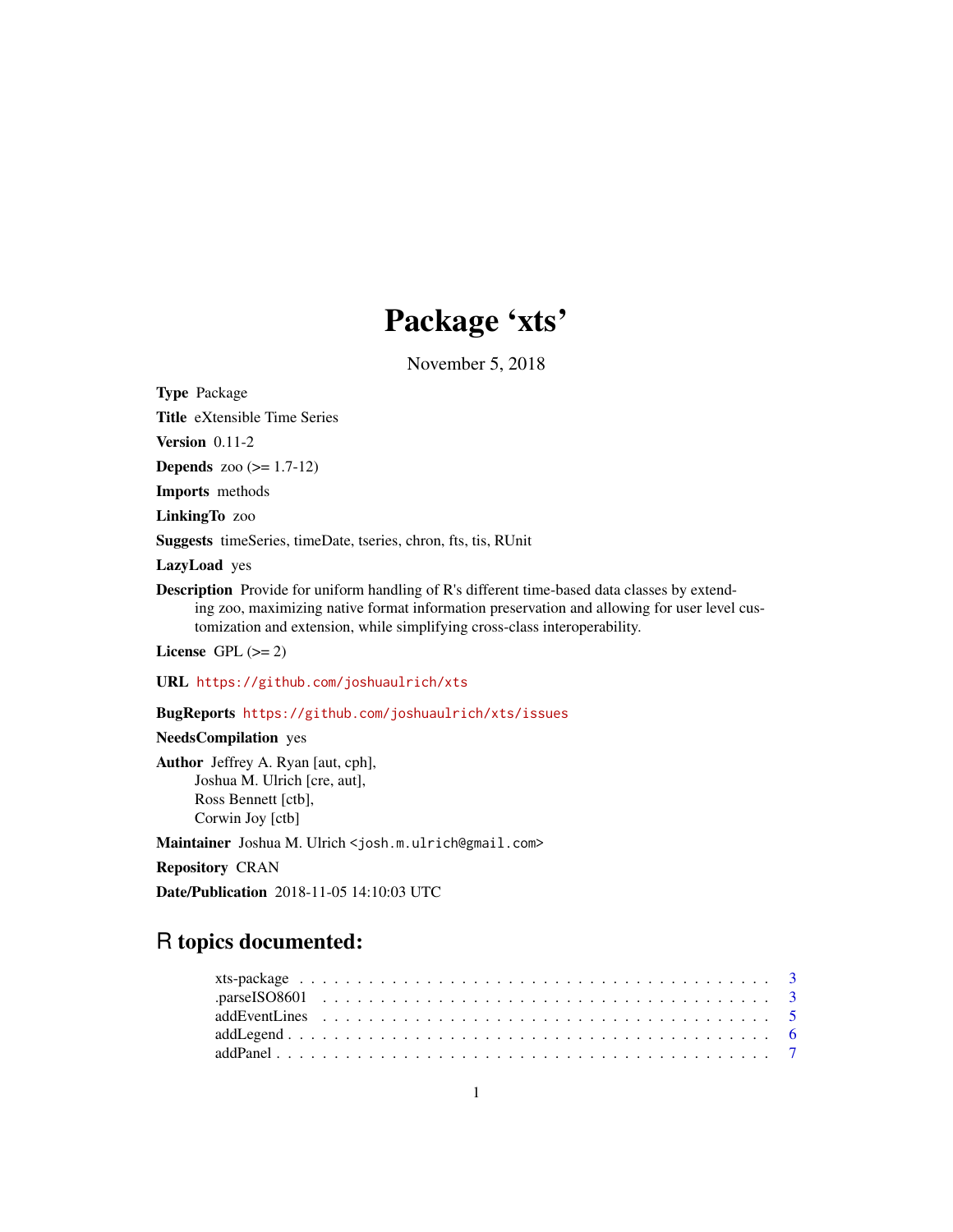| 8            |
|--------------|
| 9            |
| 9            |
| 10           |
| 11           |
| 12<br>as.xts |
| 14           |
| 16           |
| 17           |
| 18           |
| 19           |
| 20           |
| 22           |
| 23           |
| 25           |
| 26           |
| 28           |
| 29           |
| 30           |
| 32           |
| 34           |
| 35           |
| 36           |
| 37           |
| 38           |
| 39           |
| 40           |
| 41           |
| 42           |
| 45           |
| 46           |
| 47           |
| 48           |
| 49           |
| 50           |
| 53           |
| 54           |
| 56           |
| 58           |
| 59           |
| 60           |

# **Index**

 $63$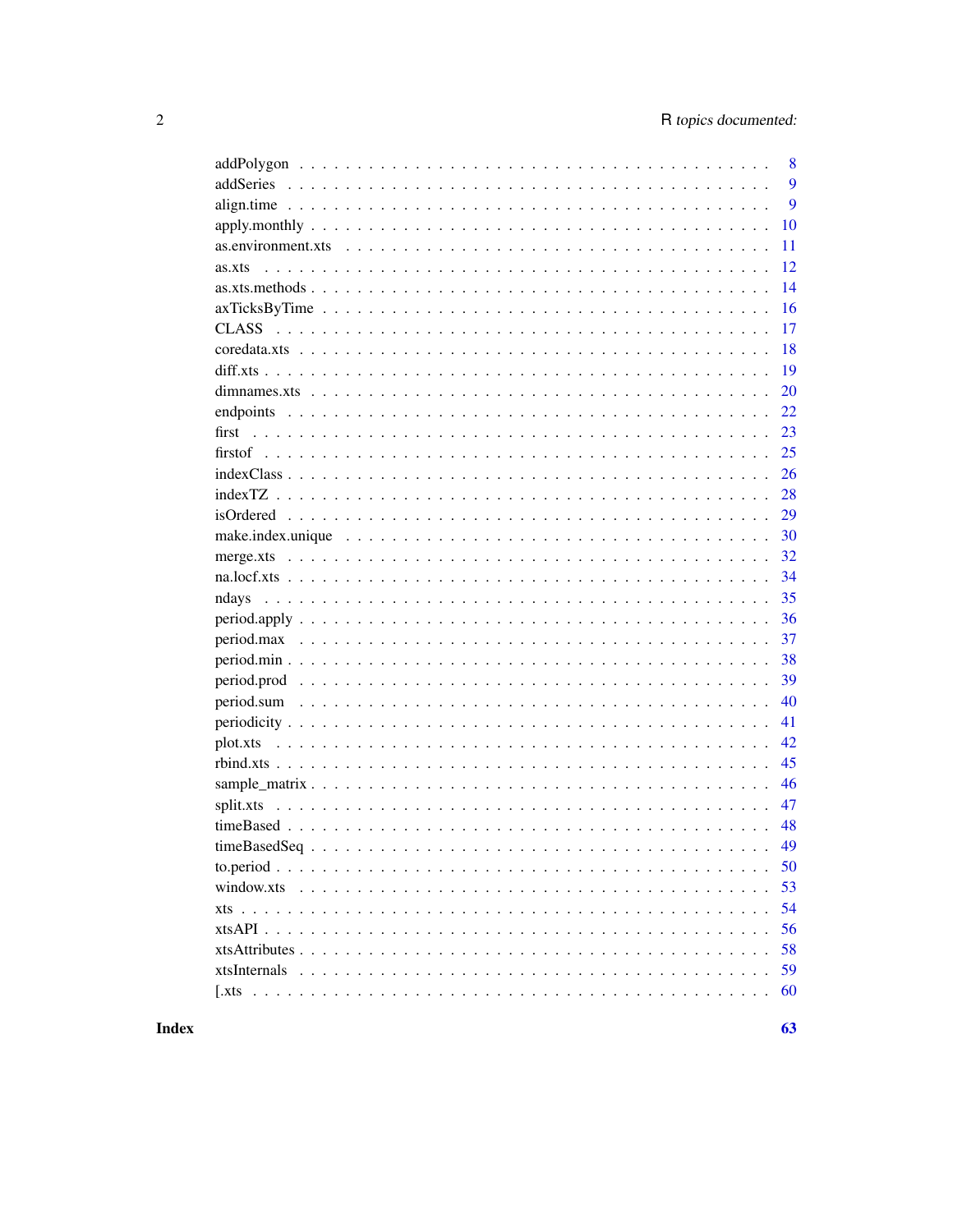<span id="page-2-0"></span>

Extensible time series class and methods, extending and behaving like zoo.

#### Details

| Package: | xts         |
|----------|-------------|
| Type:    | Package     |
| Version: | $0.10 - 2$  |
| Date:    | 2018-03-13  |
| License: | $GPL (= 2)$ |

Easily convert one of R's many time-series (and non-time-series) classes to a true time-based object which inherits all of zoo's methods, while allowing for new time-based tools where appropriate.

Additionally, one may use xts to create new objects which can contain arbitrary attributes named during creation as name=value pairs.

#### Author(s)

Jeffrey A. Ryan and Joshua M. Ulrich Maintainer: Joshua M. Ulrich <josh.m.ulrich@gmail.com>

#### See Also

[xts](#page-53-1) [as.xts](#page-11-1) [reclass](#page-11-2) [zoo](#page-0-0)

<span id="page-2-1"></span>.parseISO8601 *Internal ISO 8601:2004(e) Time Parser*

#### Description

This function is used internally in the subsetting mechanism of xts. The function is unexported, though documented for use with xts subsetting.

```
.parseISO8601(x, start, end, tz="")
```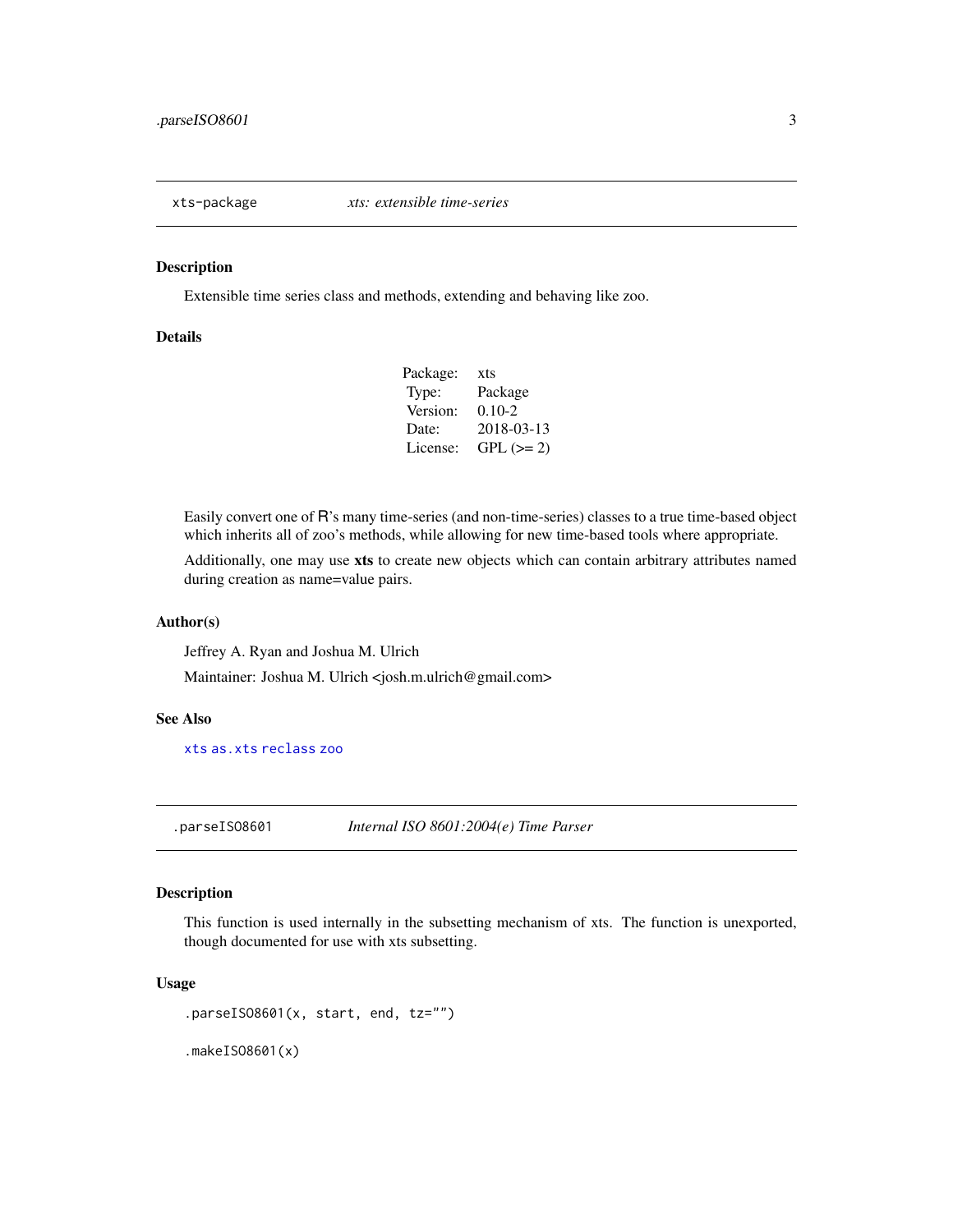| $\mathsf{x}$ | For .parseISO8601(x), a character string conforming to the ISO $8601:2004(e)$<br>rules. For .makeISO8601 $(x)$ , x should be a time-like object with start and end<br>methods. |
|--------------|--------------------------------------------------------------------------------------------------------------------------------------------------------------------------------|
| start        | lower constraint on range                                                                                                                                                      |
| end          | upper constraint of range                                                                                                                                                      |
| tz           | timezone (tzone) to use internally                                                                                                                                             |
|              |                                                                                                                                                                                |

# Details

This function replicates most of the ISO standard for expressing time and time-based ranges in a universally accepted way.

The best documentation is now the official ISO page as well as the Wikipedia entry for ISO 8601:2004.

The basic idea is to create the endpoints of a range, given a string representation. These endpoints are aligned in POSIXct time to the zero second of the day at the beginning, and the 59.9999th second of the 59th minute of the 23rd hour of the final day.

For dates prior to the epoch (1970-01-01) the ending time is aligned to the 59.0000 second. This is due to a bug/feature in the R implementation of asPOSIXct and mktime0 at the C-source level. This limits the precision of ranges prior to 1970 to 1 minute granularity with the current xts workaround.

Recurring times over multiple days may be specified using the T notation. See the examples for details.

#### Value

A list of length two, with an entry named 'first.time' and one names 'last.time'.

For .makeISO8601, a character vector of length one describing the ISO-style format for a given time-based object.

#### Note

There is no checking done to test for a properly constructed ISO format string. This must be correctly entered by the user, lest bad things may happen.

When using durations, it is important to note that the time of the duration specified is not necessarily the same as the realized periods that may be returned when applied to an irregular time series. This is not a bug, rather it is a standards and implementation gotcha.

# Author(s)

Jeffrey A. Ryan

#### References

[https://en.wikipedia.org/wiki/ISO\\_8601](https://en.wikipedia.org/wiki/ISO_8601) <https://www.iso.org/iso-8601-date-and-time-format.html>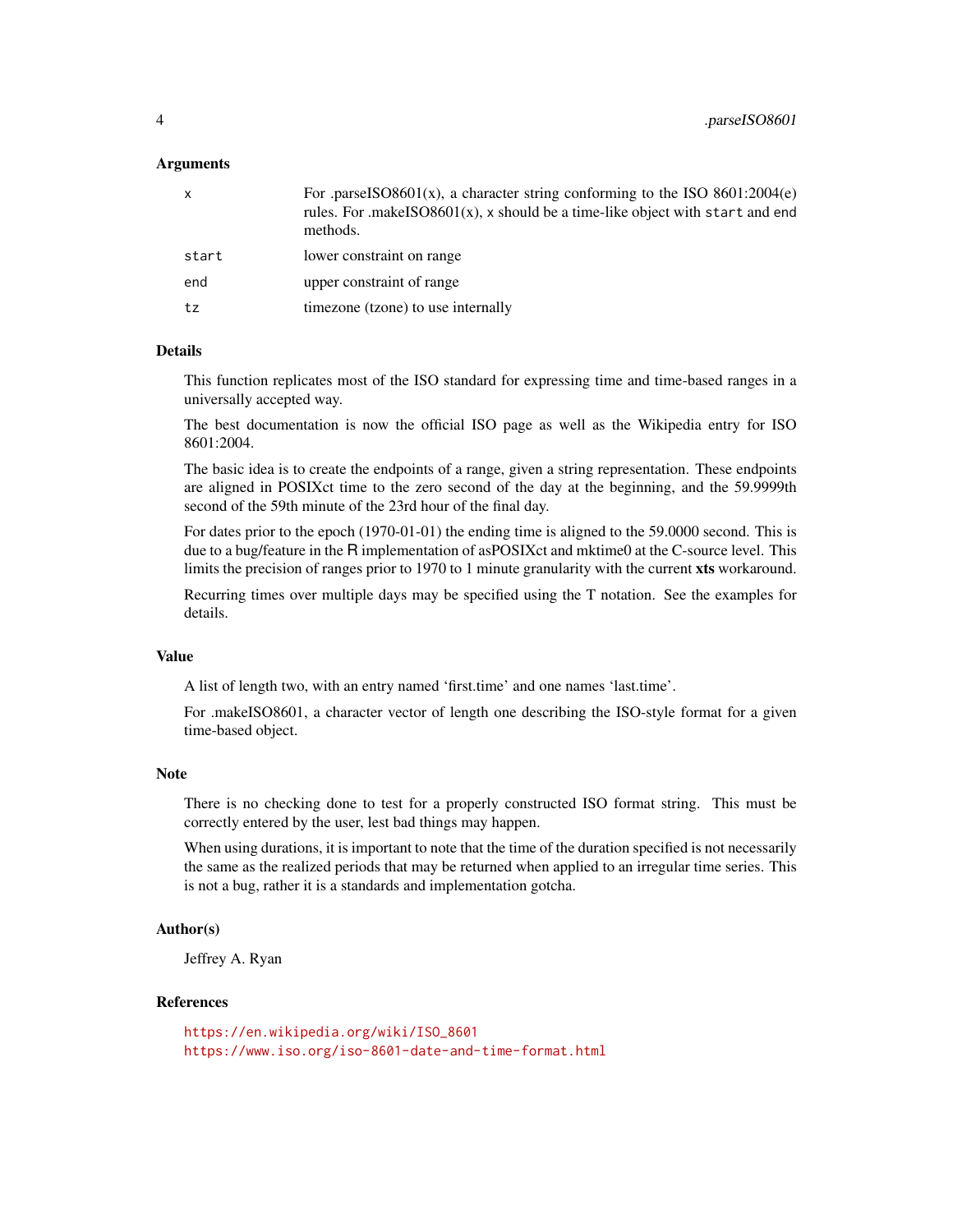# <span id="page-4-0"></span>addEventLines 5

# Examples

```
# the start and end of 2000
.parseISO8601('2000')
# the start of 2000 and end of 2001
.parseISO8601('2000/2001')
# May 1, 2000 to Dec 31, 2001
.parseISO8601('2000-05/2001')
# May 1, 2000 to end of Feb 2001
.parseISO8601('2000-05/2001-02')
# Jan 1, 2000 to Feb 29, 2000; note the truncated time on the LHS
.parseISO8601('2000-01/02')
# 8:30 to 15:00 (used in xts subsetting to extract recurring times)
.parseISO8601('T08:30/T15:00')
```
addEventLines *Add vertical lines to an existing xts plot*

# Description

Add vertical lines and labels to an existing xts plot

#### Usage

```
addEventLines(events, main = "", on = 0, lty = 1, lwd = 1, col = 1, ...)
```
## Arguments

| events | xts object of events and their associated labels. It is assumed that the first column<br>of events is the event description/label.                                                                                                                                                                                                  |
|--------|-------------------------------------------------------------------------------------------------------------------------------------------------------------------------------------------------------------------------------------------------------------------------------------------------------------------------------------|
| main   | main title for a new panel if drawn.                                                                                                                                                                                                                                                                                                |
| on     | panel number to draw on. A new panel will be drawn if on=NA. The default,<br>$\alpha$ on=0, will add to the active panel. The active panel is defined as the panel on<br>which the most recent action was performed. Note that only the first element of<br>on is checked for the default behavior to add to the last active panel. |
| lty    | set the line type, same as in par.                                                                                                                                                                                                                                                                                                  |
| lwd    | set the line width, same as in par.                                                                                                                                                                                                                                                                                                 |
| col    | color palette to use, set by default to rational choices.                                                                                                                                                                                                                                                                           |
|        | any other passthrough parameters to text to control how the event labels are<br>drawn                                                                                                                                                                                                                                               |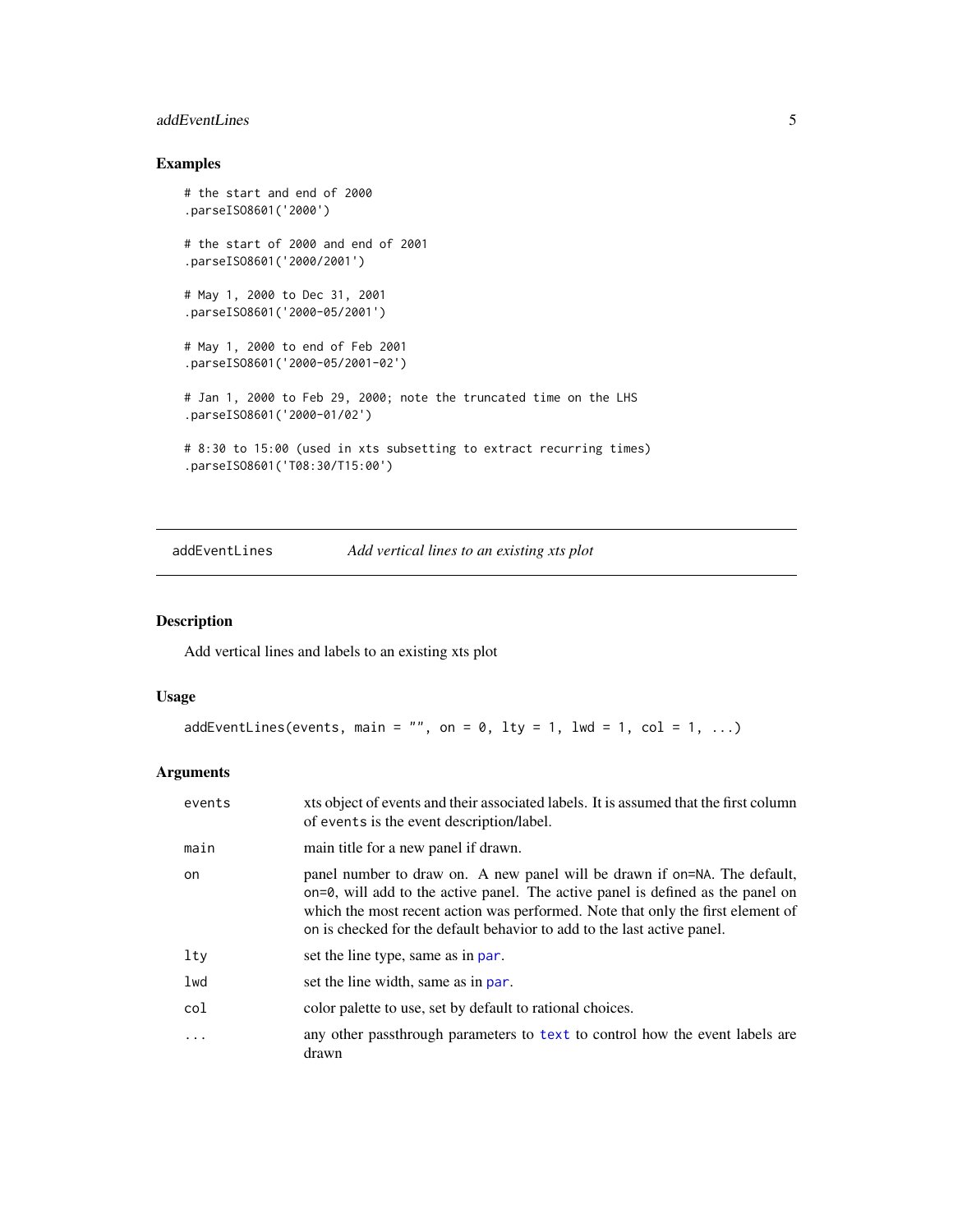# Author(s)

Ross Bennett

# Examples

```
## Not run:
library(xts)
data(sample_matrix)
sample.xts <- as.xts(sample_matrix)
events <- xts(letters[1:3],
              as.Date(c("2007-01-12", "2007-04-22", "2007-06-13")))
plot(sample.xts[,4])
addEventLines(events, srt=90, pos=2)
```
## End(Not run)

addLegend *Add Legend*

# Description

Add Legend

# Usage

```
addLegend(legend.loc = "topright", legend.names = NULL, col = NULL,
 ncol = 1, on = 0, ...)
```
# Arguments

| legend.loc   | legend.loc places a legend into one of nine locations on the chart: bottomright,<br>bottom, bottomleft, left, topleft, top, topright, right, or center.                                                                                                                                                                             |
|--------------|-------------------------------------------------------------------------------------------------------------------------------------------------------------------------------------------------------------------------------------------------------------------------------------------------------------------------------------|
| legend.names | character vector of names for the legend. If NULL, the column names of the<br>current plot object are used.                                                                                                                                                                                                                         |
| col          | fill colors for the legend. If NULL, the colorset of the current plot object data is<br>used.                                                                                                                                                                                                                                       |
| ncol         | number of columns for the legend                                                                                                                                                                                                                                                                                                    |
| on           | panel number to draw on. A new panel will be drawn if on=NA. The default,<br>$\alpha$ on=0, will add to the active panel. The active panel is defined as the panel on<br>which the most recent action was performed. Note that only the first element of<br>on is checked for the default behavior to add to the last active panel. |
|              | any other passthrough parameters to legend.                                                                                                                                                                                                                                                                                         |

# Author(s)

Ross Bennett

<span id="page-5-0"></span>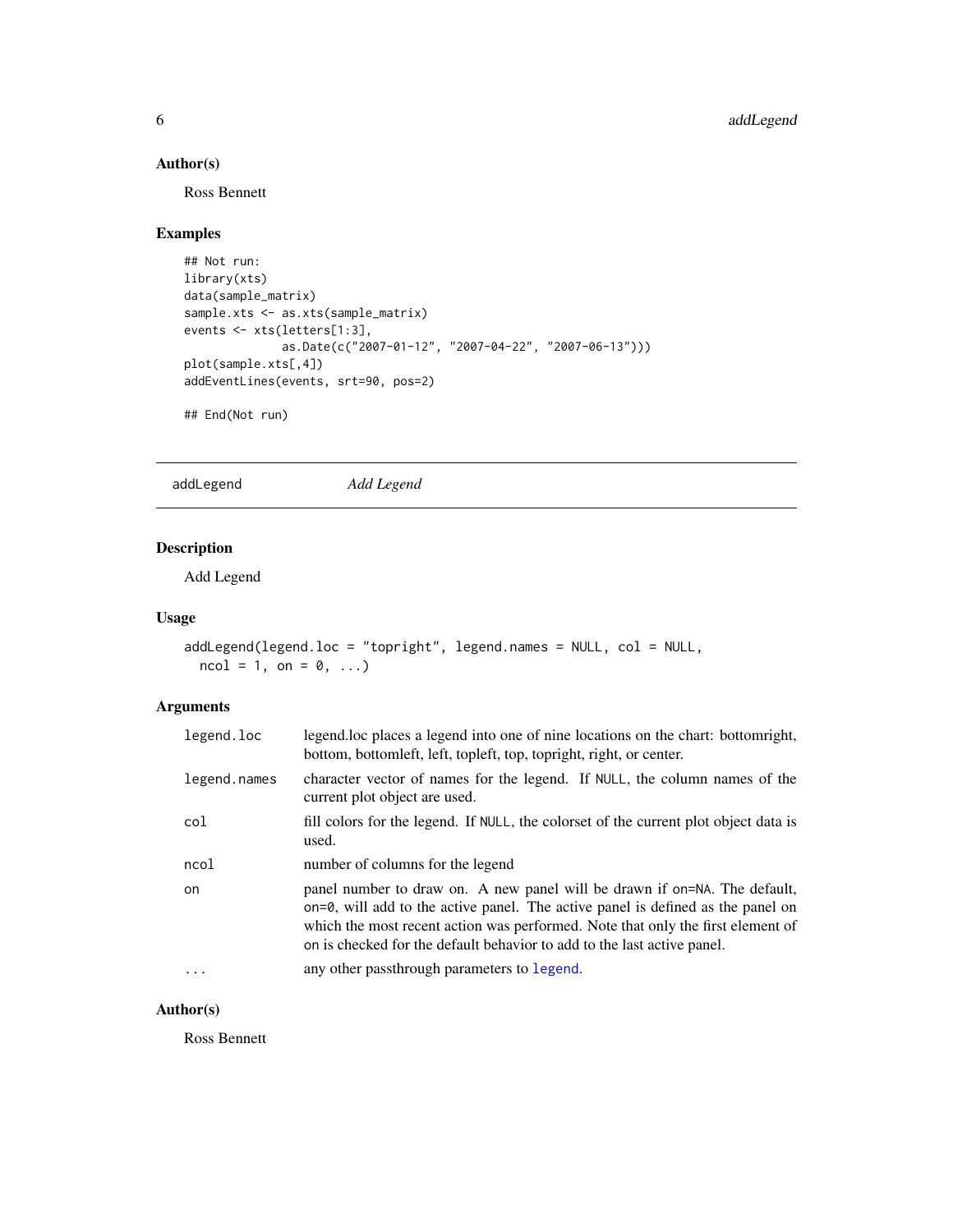<span id="page-6-1"></span><span id="page-6-0"></span>

Apply a function to the data of an existing xts plot object and plot the result. FUN should have arguments x or R for the data of the existing xts plot object to be passed to. All other additional arguments for FUN are passed through . . . .

#### Usage

```
addPanel(FUN, main = "", on = NA, type = "l", col = NULL, lty = 1,1wd = 1, pch = 1, ...)
```
#### Arguments

| <b>FUN</b> | an xts object to plot.                                                                              |
|------------|-----------------------------------------------------------------------------------------------------|
| main       | main title for a new panel if drawn.                                                                |
| on.        | panel number to draw on. A new panel will be drawn if on=NA.                                        |
| type       | the type of plot to be drawn, same as in plot.                                                      |
| col        | color palette to use, set by default to rational choices.                                           |
| lty        | set the line type, same as in par.                                                                  |
| lwd        | set the line width, same as in par.                                                                 |
| pch        | the type of plot to be drawn, same as in par.                                                       |
| $\ddotsc$  | additional named arguments passed through to FUN and any other graphical<br>passthrough parameters. |

#### Author(s)

Ross Bennett

# Examples

```
library(xts)
data(sample_matrix)
sample.xts <- as.xts(sample_matrix)
calcReturns <- function(price, method = c("discrete", "log")){
  px <- try.xts(price)
  method <- match.arg(method)[1L]
  returns <- switch(method,
   simple = ,
   discrete = px / lag(px) - 1,
   compound = ,
   log = diff(log(px)))reclass(returns, px)
```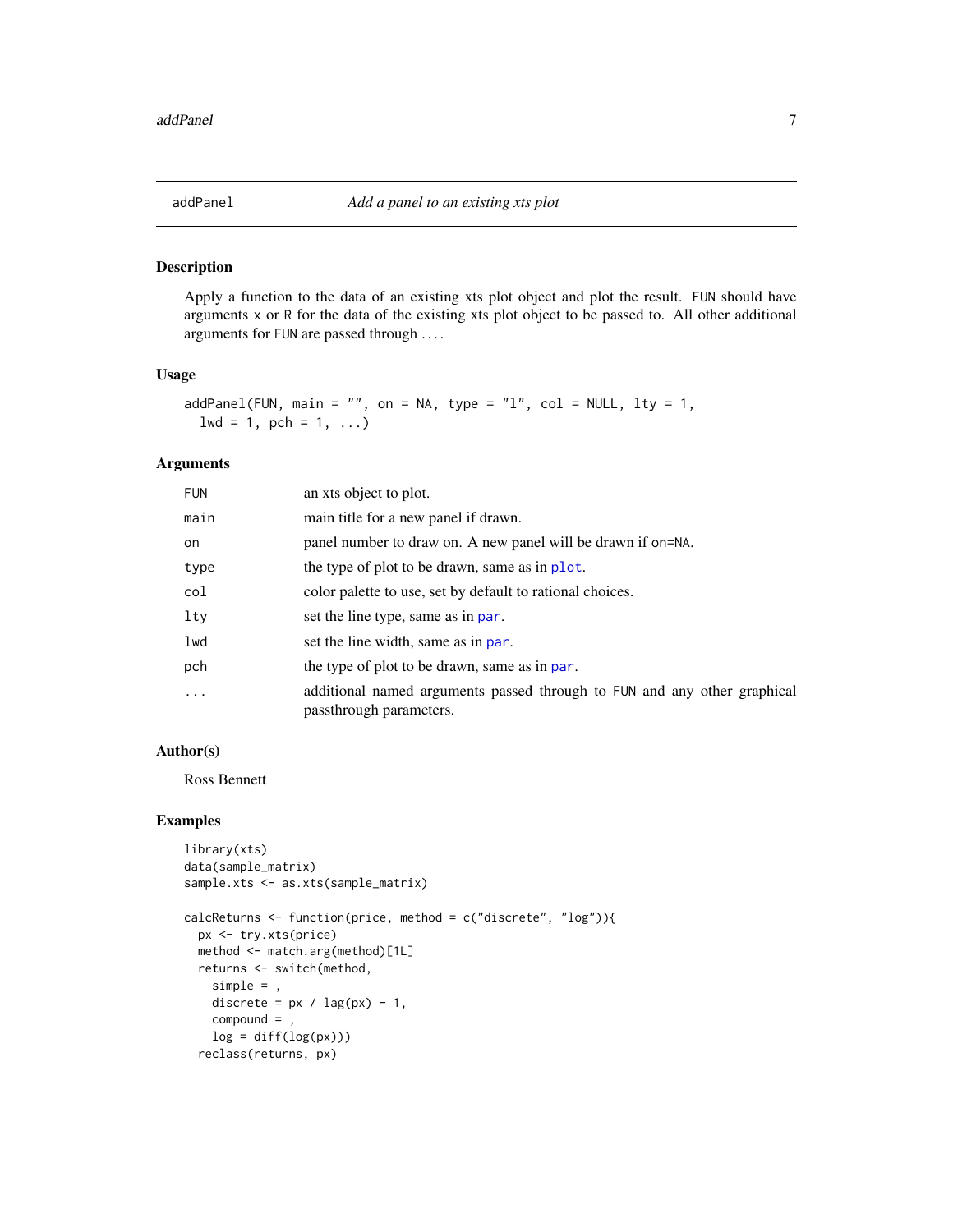```
}
# plot the Close
plot(sample.xts[,"Close"])
# calculate returns
addPanel(calcReturns, method="discrete", type="h")
# Add simple moving average to panel 1
addPanel(rollmean, k=20, on=1)
addPanel(rollmean, k=40, col="blue", on=1)
```
addPolygon *Add a polygon to an existing xts plot*

# Description

Draw a polygon on an existing xts plot by specifying a time series of y coordinates. The xts index is used for the x coordinates and the first two columns are the upper and lower y coordinates, respectively.

#### Usage

 $addPolygon(x, y = NULL, main = "", on = NA, col = NULL, ...)$ 

#### Arguments

| $\mathsf{x}$ | an xts object to plot. Must contain 2 columns for the upper and lower y coordi-<br>nates for the polygon. The first column is interpreted as the upper y coordinates<br>and the second column as the lower y coordinates. |
|--------------|---------------------------------------------------------------------------------------------------------------------------------------------------------------------------------------------------------------------------|
| y            | NULL, not used                                                                                                                                                                                                            |
| main         | main title for a new panel if drawn.                                                                                                                                                                                      |
| on.          | panel number to draw on. A new panel will be drawn if on=NA.                                                                                                                                                              |
| col          | color palette to use, set by default to rational choices.                                                                                                                                                                 |
|              | passthru parameters to par                                                                                                                                                                                                |

# Author(s)

Ross Bennett

# References

Based on code by Dirk Eddelbuettel from <http://dirk.eddelbuettel.com/blog/2011/01/16/>

<span id="page-7-0"></span>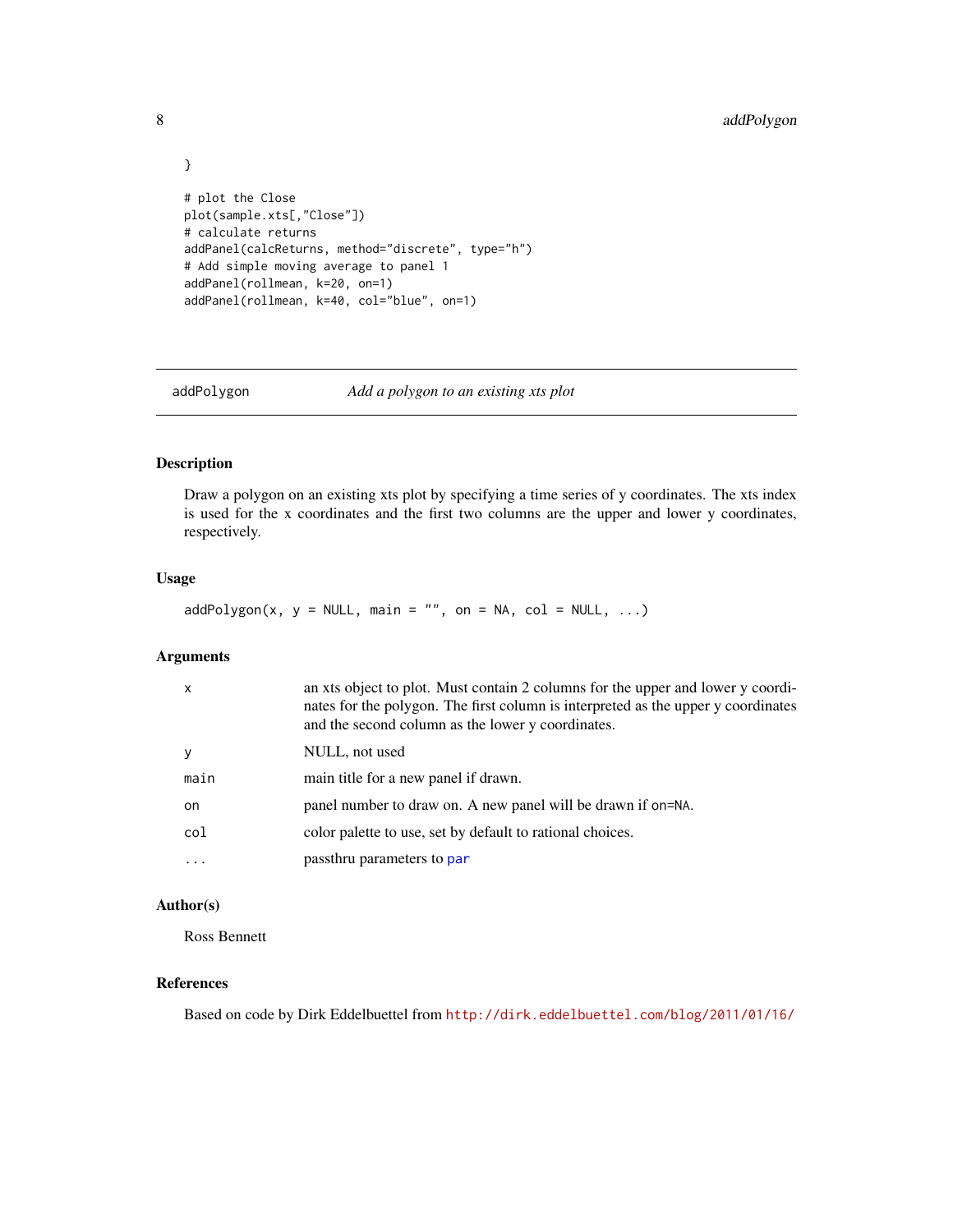<span id="page-8-2"></span><span id="page-8-0"></span>

Add a time series to an existing xts plot

#### Usage

```
addSeries(x, main = "", on = NA, type = "l", col = NULL, lty = 1,
 1wd = 1, pch = 1, ...)
```
#### Arguments

| x    | an xts object to plot.                                       |
|------|--------------------------------------------------------------|
| main | main title for a new panel if drawn.                         |
| on.  | panel number to draw on. A new panel will be drawn if on=NA. |
| type | the type of plot to be drawn, same as in plot.               |
| col  | color palette to use, set by default to rational choices.    |
| lty  | set the line type, same as in par.                           |
| lwd  | set the line width, same as in par.                          |
| pch  | the type of plot to be drawn, same as in par.                |
| .    | any other passthrough graphical parameters.                  |
|      |                                                              |

# Author(s)

Ross Bennett

<span id="page-8-1"></span>align.time *Align seconds, minutes, and hours to beginning of next period.*

#### Description

Change timestamps to the start of the next period, specified in multiples of seconds.

```
align.time(x, ...)
## S3 method for class 'xts'
align.time(x, n=60, ...)shift.time(x, n=60, ...)
adj.time(x, ...)
```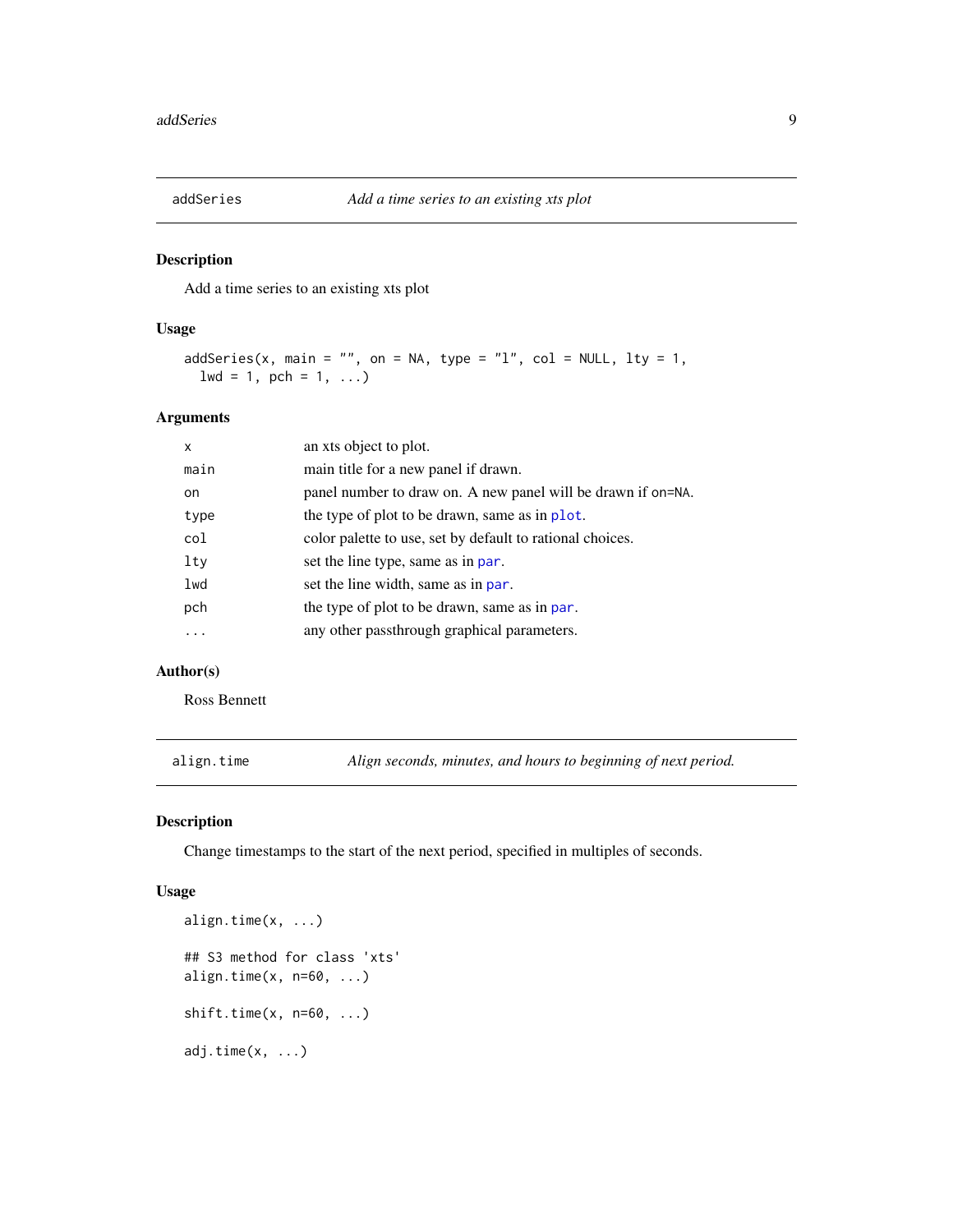<span id="page-9-0"></span>

| x | object to align                    |
|---|------------------------------------|
| n | number of seconds to adjust by     |
| . | additional arguments. See details. |

# Details

This function is an S3 generic. The result is to round up to the next period determined by n modulo x.

# Value

A new object of  $class(x)$ 

#### Author(s)

Jeffrey A. Ryan with input from Brian Peterson

#### See Also

[to.period](#page-49-1)

#### Examples

```
x <- Sys.time() + 1:1000
```
# every 10 seconds align.time(x, 10)

# align to next whole minute align.time(x, 60)

# align to next whole 10 min interval align.time(x,  $10 * 60$ )

<span id="page-9-1"></span>apply.monthly *Apply Function over Calendar Periods*

# Description

Apply a specified function to each distinct period in a given time series object.

```
apply.daily(x, FUN, ...)
apply.weekly(x, FUN, ...)
apply.monthly(x, FUN, ...)
apply.quarterly(x, FUN, ...)
apply.yearly(x, FUN, ...)
```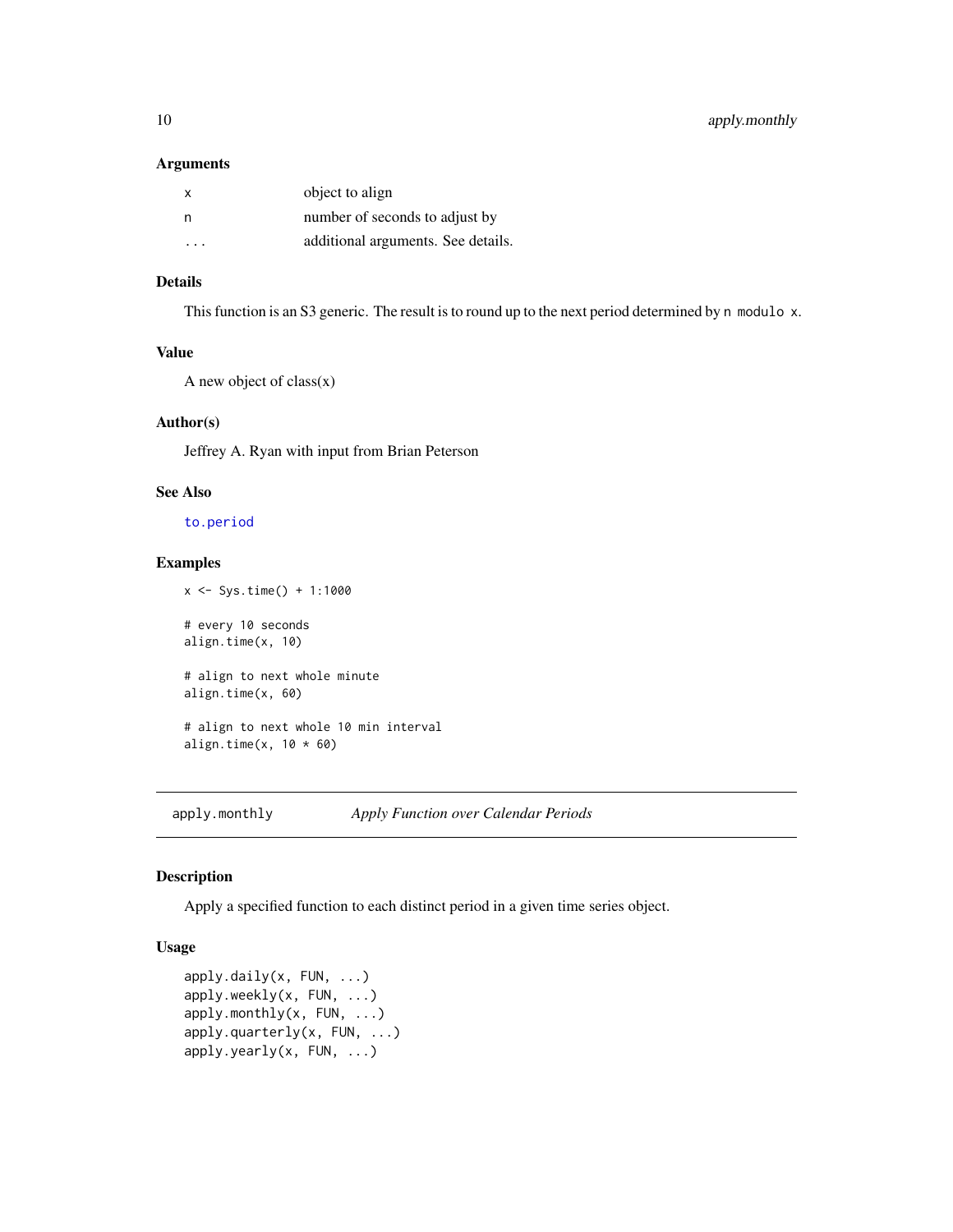<span id="page-10-0"></span>

| x          | an time-series object coercible to xts |
|------------|----------------------------------------|
| <b>FUN</b> | an R function                          |
| .          | additional arguments to FUN            |

#### Details

Simple mechanism to apply a function to non-overlapping time periods, e.g. weekly, monthly, etc. Different from rolling functions in that this will subset the data based on the specified time period (implicit in the call), and return a vector of values for each period in the original data.

Essentially a wrapper to the xts functions endpoints and period.apply, mainly as a convenience.

#### Value

A vector of results produced by FUN, corresponding to the appropriate periods.

# Author(s)

Jeffrey A. Ryan

# See Also

[endpoints](#page-21-1), [period.apply](#page-35-1), [to.monthly](#page-49-2)

#### Examples

```
xts.ts <- xts(rnorm(231),as.Date(13514:13744,origin="1970-01-01"))
```

```
start(xts.ts)
end(xts.ts)
```
apply.monthly(xts.ts,mean) apply.monthly(xts.ts,function(x) var(x))

as.environment.xts *Coerce an 'xts' Object to an Environment by Column*

#### Description

Method to automatically convert an 'xts' object to an environment containing vectors representing each column of the original xts object. Each objects will be named according to the column name it is exracted by.

```
## S3 method for class 'xts'
as.environment(x)
```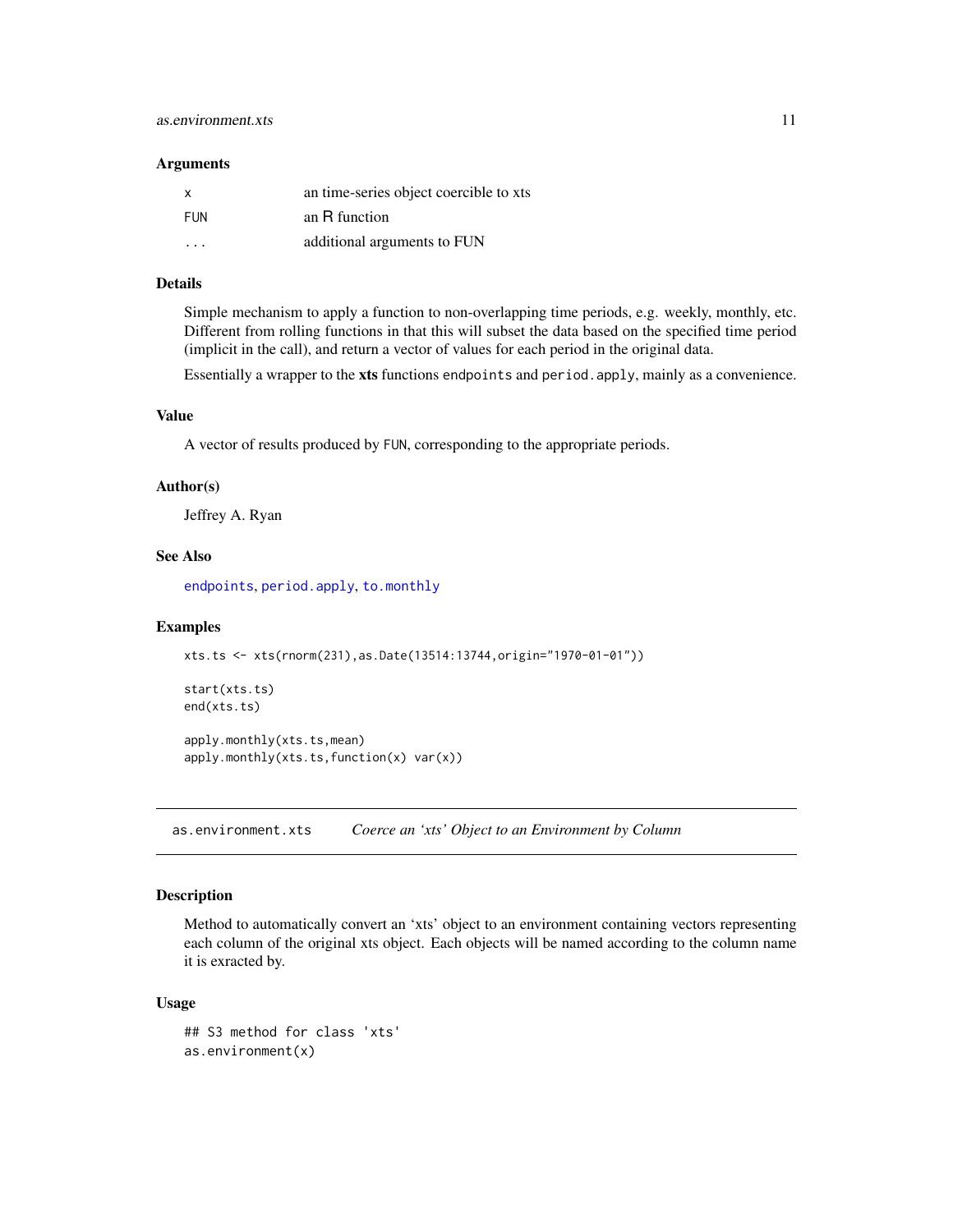<span id="page-11-0"></span>x an xts object

#### Details

An experimental tool to convert xts objects into environments for simplifying use withing the standard R formula/data paradigm.

#### Value

An environment containing  $ncol(x)$  vectors extracted by column from x. Note that environments do not preserve (or have knowledge) of column position, a.k.a order.

#### Author(s)

Jeffrey A. Ryan

#### Examples

```
x <- xts(1:10, Sys.Date()+1:10)
colnames(x) <- "X"
y <- xts(1:10, Sys.Date()+1:10)
colnames(x) <- "Y"
xy \leftarrow \text{cbind}(x, y)colnames(xy)
e \leq as.environment(xy) # currently using xts-style positive k
ls(xy)
ls.str(xy)
```
<span id="page-11-1"></span>as.xts *Convert Object To And From Class xts*

#### <span id="page-11-2"></span>Description

Conversion functions to coerce data objects of arbitrary classes to class xts and back, without losing any attributes of the original format.

```
as.xts(x, \ldots)xtsible(x)
Reclass(x)
try.xts(x, ..., error = TRUE)reclass(x, match.to, error = FALSE, ...)
```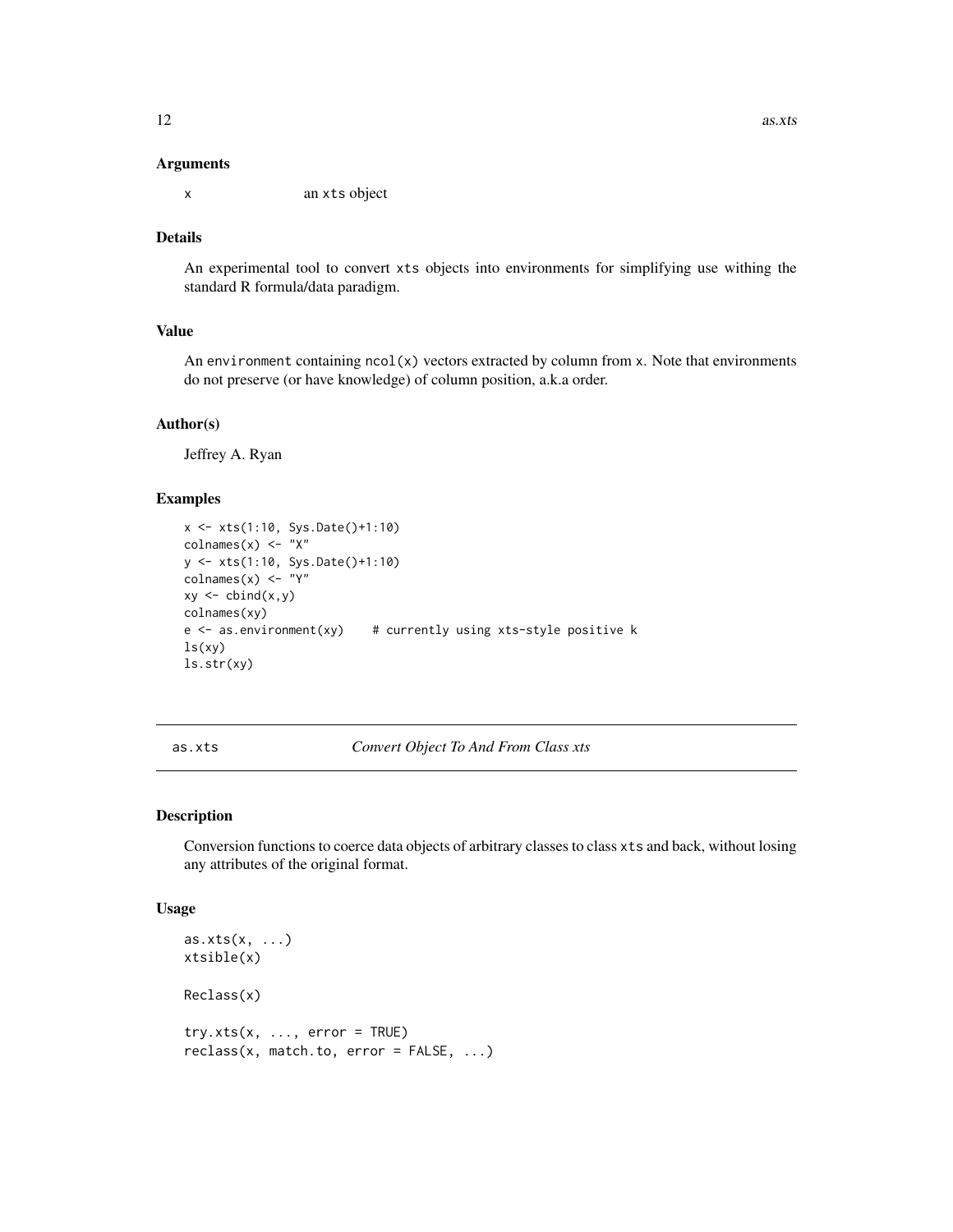#### $\frac{13}{2}$

#### Arguments

| X        | data object to convert. See details for supported types |
|----------|---------------------------------------------------------|
| match.to | xts object whose attributes will be passed to x         |
| error    | error handling option. See Details.                     |
| .        | additional parameters or attributes                     |

#### Details

A simple and reliable way to convert many different objects into a uniform format for use within R.

It is possible with a call to as.xts to convert objects of class timeSeries, ts, irts, fts, matrix, data.frame, and zoo.

xtsible safely checks whether an object can be converted to an xts object; returning TRUE on success and FALSE otherwise.

The help file as.xts.methods lists all available xts methods and arguments specific to each coercible type.

Additional name=value pairs may be passed to the function to be added to the new object. A special print.xts method will assure that the attributes are hidden from view, but will be available via R's standard attr function, as well as the xtsAttributes function.

The returned object will preserve all relevant attribute/slot data within itself, allowing for temporary conversion to use zoo and xts compatible methods. A call to reclass returns the object to its original class, with all original attributes intact - unless otherwise changed.

It should be obvious, but any attributes added via the ... argument will not be carried back to the original data object, as there would be no available storage slot/attribute.

Reclass is designed for top-level use, where it is desirable to have the object returned from an arbitrary function in the same class as the object passed in. Most functions within R are not designed to return objects matching the original object's class. While this tool is highly experimental at present, it attempts to handle conversion and reconversion transparently. The caveats are that the original object must be coercible to xts, the returned object must be of the same row length as the original object, and that the object to reconvert to is the first argument to the function being wrapped.

try.xts and reclass are functions that enable external developers access to the reclassing tools within xts to help speed development of time-aware functions, as well as provide a more robust and seemless end-user experience, regardless of the end-user's choice of data-classes.

The error argument to try.xts accepts a logical value, indicating where an error should be thrown, a character string allowing for custom error messages to be displayed, or a function of the form  $f(x, \ldots)$ , to be called upon construction error.

See the accompanying vignette for more details on the above usage and the package in general.

#### Value

An S3 object of class xts.

In the case of Reclass and reclass, the object returned will be of the original class as identified by CLASS.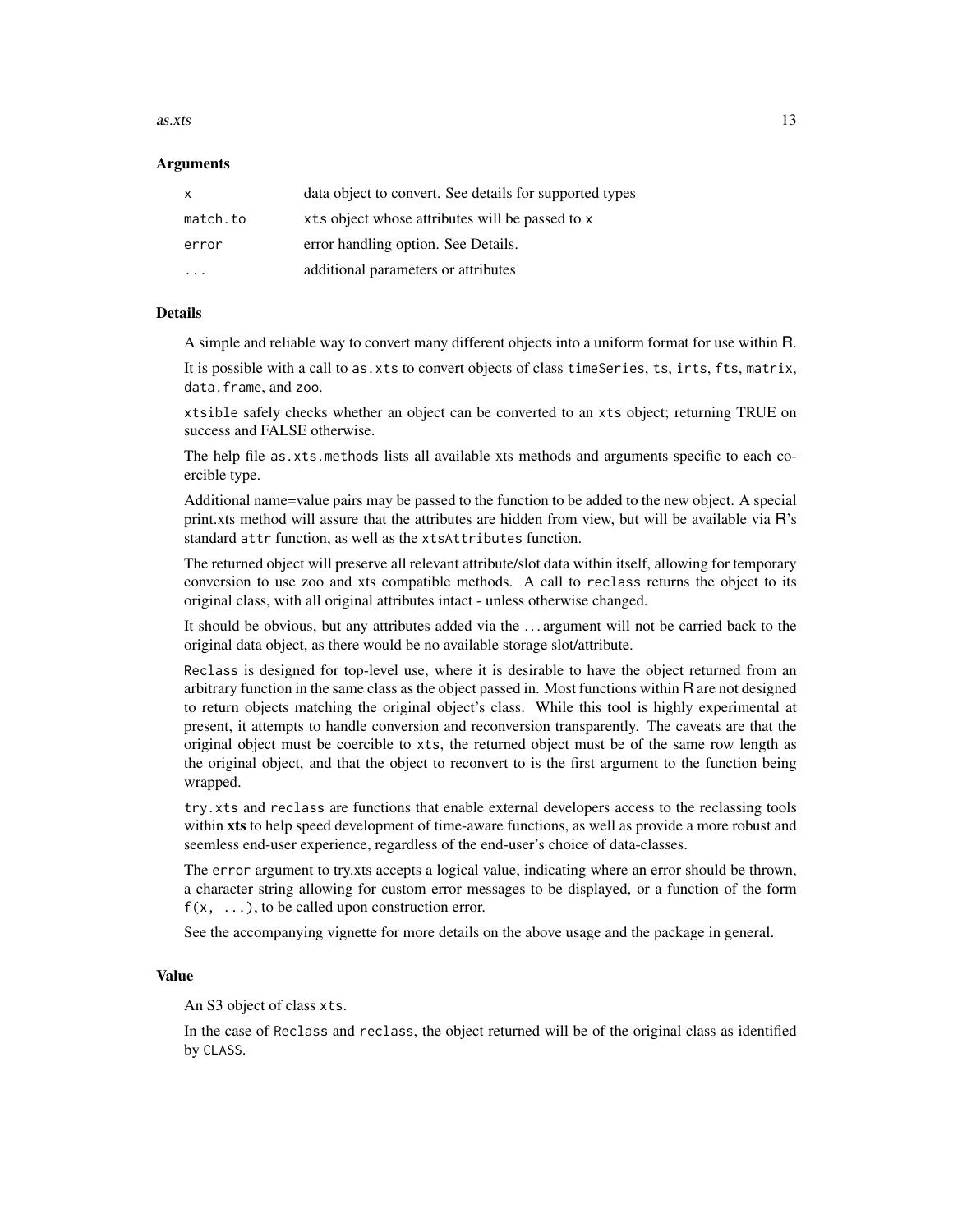#### Author(s)

Jeffrey A. Ryan

#### See Also

[xts](#page-53-1),[as.xts.methods](#page-13-1)

<span id="page-13-1"></span>as.xts.methods *Convert Object To And From Class xts*

# Description

Conversion S3 methods to coerce data objects of arbitrary classes to class xts and back, without losing any attributes of the original format.

#### Usage

```
## S3 method for class 'xts'
as.xts(x,...,.RECLASS=FALSE)
## S3 method for class 'timeSeries'
as.xts(x, dateFormat="POSIXct", FinCenter, recordIDs,
   title, documentation, ..., .RECLASS=FALSE)
## S3 method for class 'zoo'
as.xts(x, order.by=index(x), frequency=NULL, ..., .RECLASS=FALSE)
## S3 method for class 'ts'
as.xts(x, dateFormat,...,.RECLASS=FALSE)
## S3 method for class 'data.frame'
as.xts(x, order.by, dateFormat="POSIXct",
   frequency=NULL, ...,.RECLASS=FALSE)
## S3 method for class 'matrix'
as.xts(x, order.by, dateFormat="POSIXct",
    frequency=NULL, ..., .RECLASS=FALSE)
```
as.fts.xts(x)

#### Arguments

| $\times$   | data object to convert. See details for supported types |
|------------|---------------------------------------------------------|
| dateFormat | what format should the dates be converted to            |

<span id="page-13-0"></span>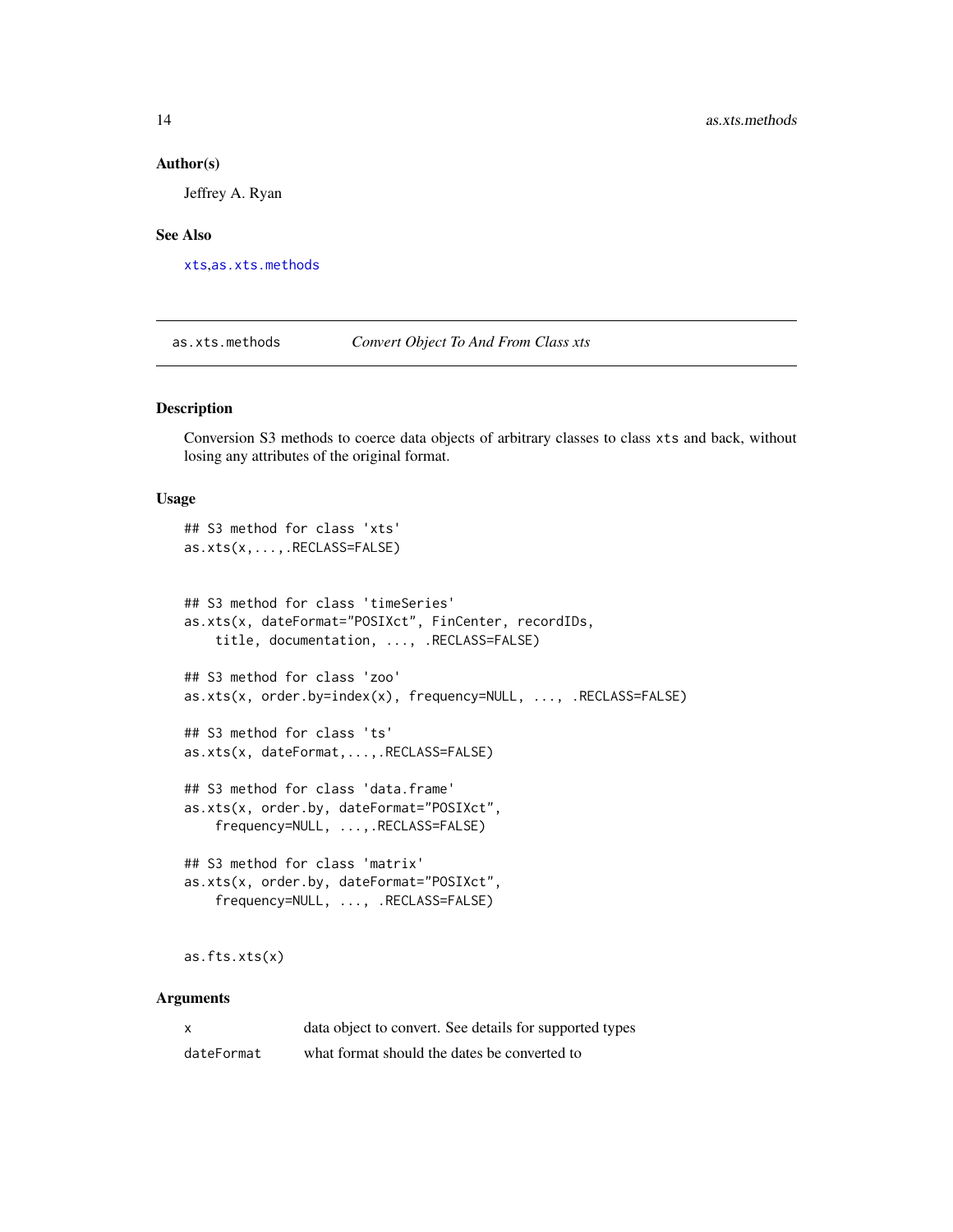# <span id="page-14-0"></span>as.xts.methods 15

| FinCenter     | see timeSeries help                 |
|---------------|-------------------------------------|
| recordIDs     | see timeSeries help                 |
| title         | see timeSeries help                 |
| documentation | see timeSeries help                 |
| order.by      | see zoo help                        |
| frequency     | see zoo help                        |
|               | additional parameters or attributes |
| . RECLASS     | should conversion be reversible?    |

# Details

A simple and reliable way to convert many different objects into a uniform format for use within R.

It is possible with a call to as. xts to convert objects of class timeSeries, ts, matrix, data.frame, and zoo.

Additional name=value pairs may be passed to the function to be added to the new object. A special print.xts method will assure that the attributes are hidden from view, but will be available via R's standard attr function.

If .RECLASS=TRUE, the returned object will preserve all relevant attribute/slot data within itself, allowing for temporary conversion to use zoo and xts compatible methods. A call to reclass returns the object to its original class, with all original attributes intact - unless otherwise changed. This is the default behavior when try.xts is used for conversion, and should not be altered by the user; i.e. don't touch it unless you are aware of the consequences.

It should be obvious, but any attributes added via the . . . argument will not be carried back to the original data object, as there would be no available storage slot/attribute.

# Value

An S3 object of class xts.

#### Author(s)

Jeffrey A. Ryan

#### See Also

[xts](#page-53-1)

## Examples

```
## Not run:
# timeSeries
library(timeSeries)
x <- timeSeries(1:10, 1:10)
str( as.xts(x) )
str( reclass(as.xts(x)) )
str( try.xts(x) )
```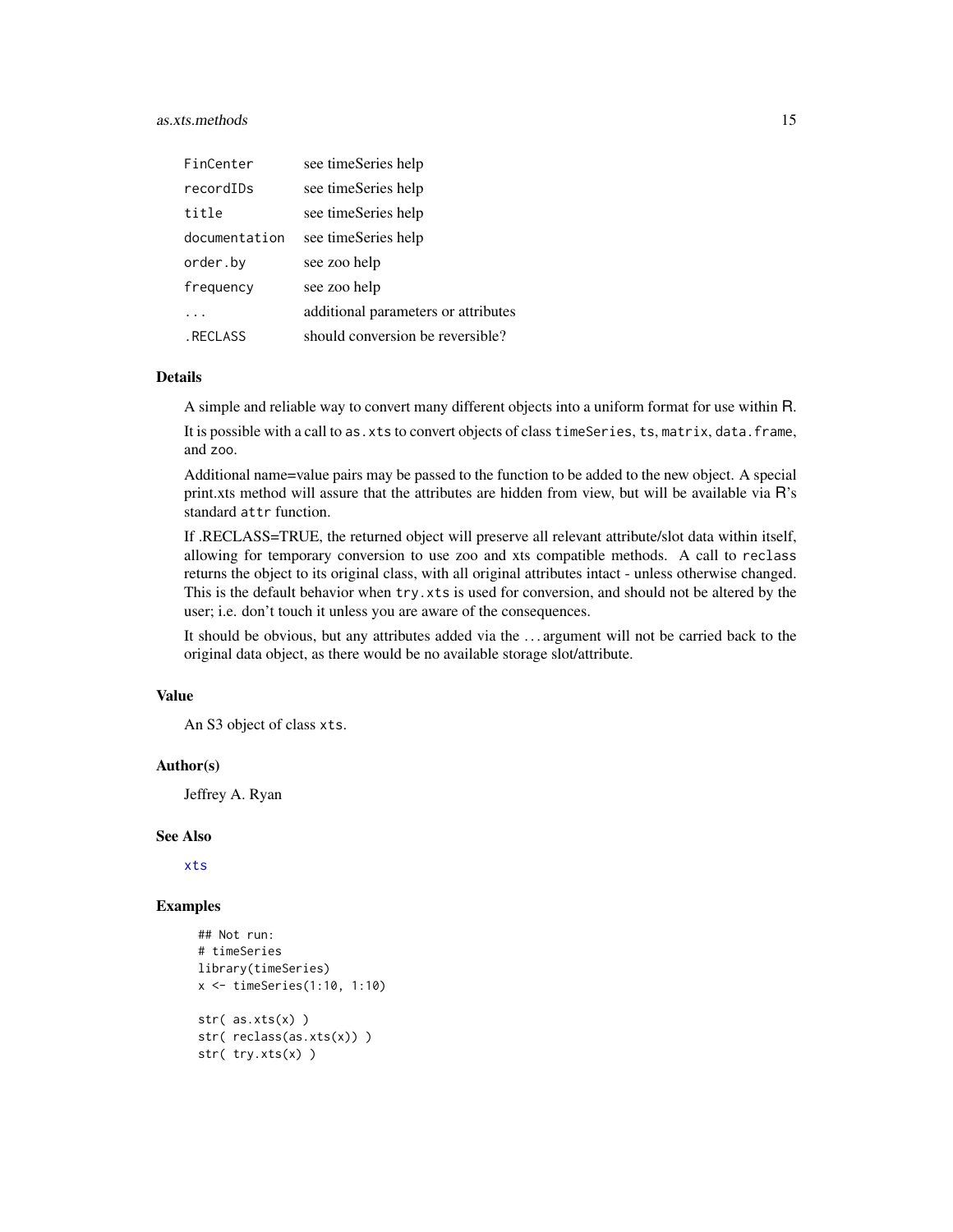```
str( reclass(try.xts(x)) )
```

```
## End(Not run)
```
<span id="page-15-1"></span>axTicksByTime *Compute x-Axis Tickmark Locations by Time*

# Description

Compute x-axis tickmarks like axTicks in base but with respect to time. Additionally the first argument is the object indexed by time which you are looking to derive tickmark locations for.

It is possible to specify the detail you are seeking, or by passing 'auto' to the ticks.on argument, to get a best heuristic fit.

#### Usage

```
axTicksByTime(x, ticks.on='auto', k = 1,
             labels=TRUE, format.labels=TRUE, ends=TRUE,
             gt = 2, lt = 30
```
# Arguments

| x             | the object indexed by time, or a vector of times/dates |
|---------------|--------------------------------------------------------|
| ticks.on      | what to break on                                       |
| k             | frequency of breaks                                    |
| labels        | should a labeled vector be returned                    |
| format.labels | format labels - may be format to use                   |
| ends          | should the ends be adjusted                            |
| gt            | lower bound on number of breaks                        |
| 1t            | upper bound on number of breaks                        |

# Details

This function is written for internal use, and documented for those wishing to use outside of the internal function uses. In general it is most unlikely that the end user will call this function directly.

The format.labels allows for standard formatting like that used in format, strptime, and strftime.

# Value

A vector of index points to break on, possibly with the index names.

### Author(s)

Jeffrey A. Ryan

<span id="page-15-0"></span>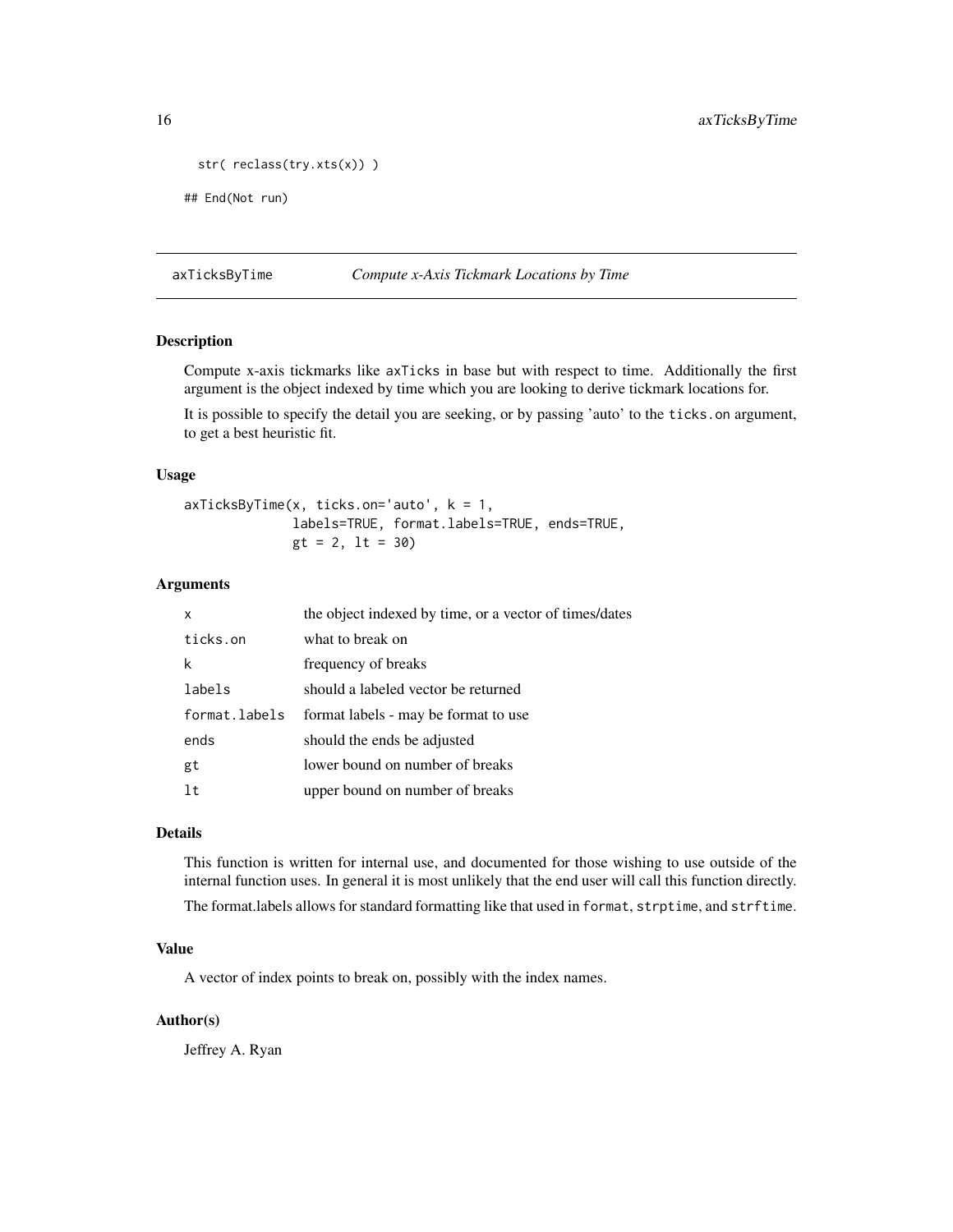#### <span id="page-16-0"></span>CLASS 17

# See Also

[endpoints](#page-21-1)

# Examples

```
data(sample_matrix)
axTicksByTime(as.xts(sample_matrix),'auto')
axTicksByTime(as.xts(sample_matrix),'weeks')
axTicksByTime(as.xts(sample_matrix),'months',7)
```
CLASS *Extract and Set .CLASS Attribute*

# Description

Simple extraction and replacement function to access xts .CLASS attribute. The .CLASS attribute is used by reclass to transform an xts object back to its original class.

#### Usage

CLASS(x)

 $CLASS(x)$  <- value

# Arguments

| X     | an xts object                  |
|-------|--------------------------------|
| value | the new .CLASS value to assign |

# Details

It is not recommended that CLASS be called in daily use. While it may be possible to coerce objects to other classes than originally derived from, there is little, if any, chance that the reclass function will perform as expected.

It is best to use the traditional as methods.

# Value

Called for its side-effect of changing the .CLASS attribute

#### Author(s)

Jeffrey A. Ryan

#### See Also

[as.xts](#page-11-1),[reclass](#page-11-2)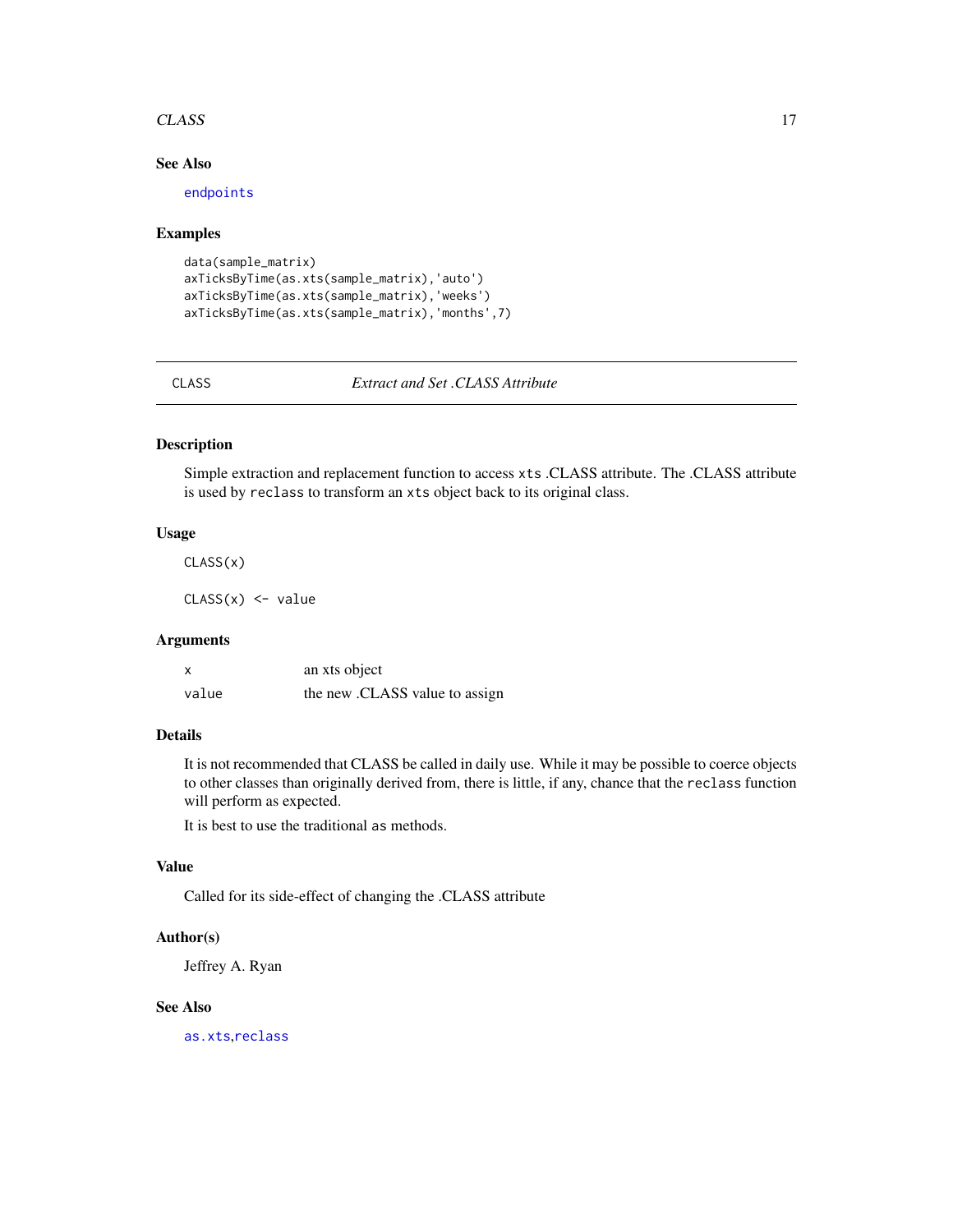<span id="page-17-0"></span>

Mechanism to extract and replace the core data of an xts object.

#### Usage

```
## S3 method for class 'xts'
coredata(x, fmt=FALSE, ...)
xcoredata(x,...)
xcoredata(x) < - value
```
#### Arguments

| X     | an xts object                                         |
|-------|-------------------------------------------------------|
| fmt   | should the rownames be formated in a non-standard way |
| value | non-core attributes to assign                         |
|       | further arguments [unused]                            |

# Details

Extract coredata of an xts object - removing all attributes except dim and dimnames and returning a matrix object with rownames converted from the index of the xts object.

The fmt argument, if TRUE, allows the internal index formatting specified by the user to be used. Alternatively, it may be a valid formatting string to be passed to format. Setting to FALSE will return the row names by simply coercing the index class to a character string in the default manner.

xcoredata is the functional complement to coredata, returning all of the attributes normally removed by coredata. Its purpose, along with the replacement function xcoredata<- is primarily for use by developers using xts to allow for internal replacement of values removed during use of non xts-aware functions.

# Value

Returns either a matrix object for coredata, or a list of named attributes.

The replacement functions are called for their side-effects.

#### Author(s)

Jeffrey A. Ryan

#### See Also

[coredata](#page-0-0), [xtsAttributes](#page-57-1)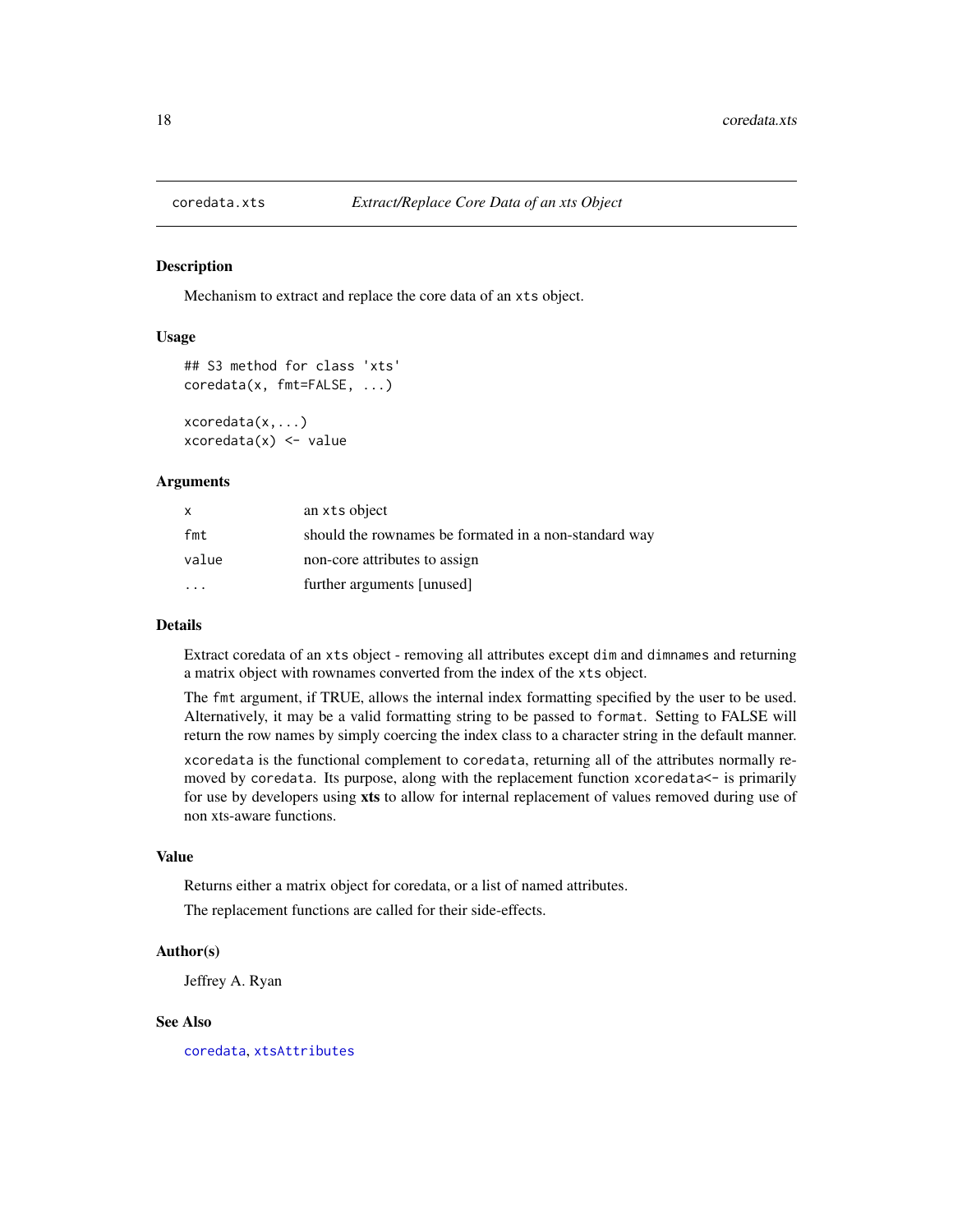#### <span id="page-18-0"></span>diff.xts and the state of the state of the state of the state of the state of the state of the state of the state of the state of the state of the state of the state of the state of the state of the state of the state of t

#### Examples

```
data(sample_matrix)
x <- as.xts(sample_matrix, myattr=100)
coredata(x)
xcoredata(x)
```
#### diff.xts *Lags and Differences of xts Objects*

#### Description

Methods for computing lags and differences on xts objects. This matches most of the functionality of zoo methods, with some default argument changes.

#### Usage

## S3 method for class 'xts'  $lag(x, k = 1, na.pad = TRUE, ...)$ 

```
## S3 method for class 'xts'
diff(x, \text{lag} = 1, differences = 1, arithmetic = TRUE, \log = FALSE, na.pad = TRUE, ...)
```
# Arguments

| $\mathsf{x}$ | an xts object                                       |
|--------------|-----------------------------------------------------|
| k            | period to lag over                                  |
| lag          | period to difference over                           |
| differences  | order of differencing                               |
| arithmetic   | should arithmetic or geometric differencing be used |
| log          | should (geometric) log differences be returned      |
| na.pad       | pad vector back to original size                    |
|              | additional arguments                                |

#### Details

The primary motivation for having methods specific to xts was to make use of faster C-level code within xts. Additionally, it was decided that lag's default behavior should match the common timeseries interpretation of that operator — specifically that a value at time 't' should be the value at time 't-1' for a positive lag. This is different than lag.zoo as well as lag.ts.

Another notable difference is that na.pad is set to TRUE by default, to better reflect the transformation visually and within functions requiring positional matching of data.

Backwards compatability with zoo can be achieved by setting options (xts.compat.zoo.lag=TRUE). This will change the defaults of lag.xts to k=-1 and na.pad=FALSE.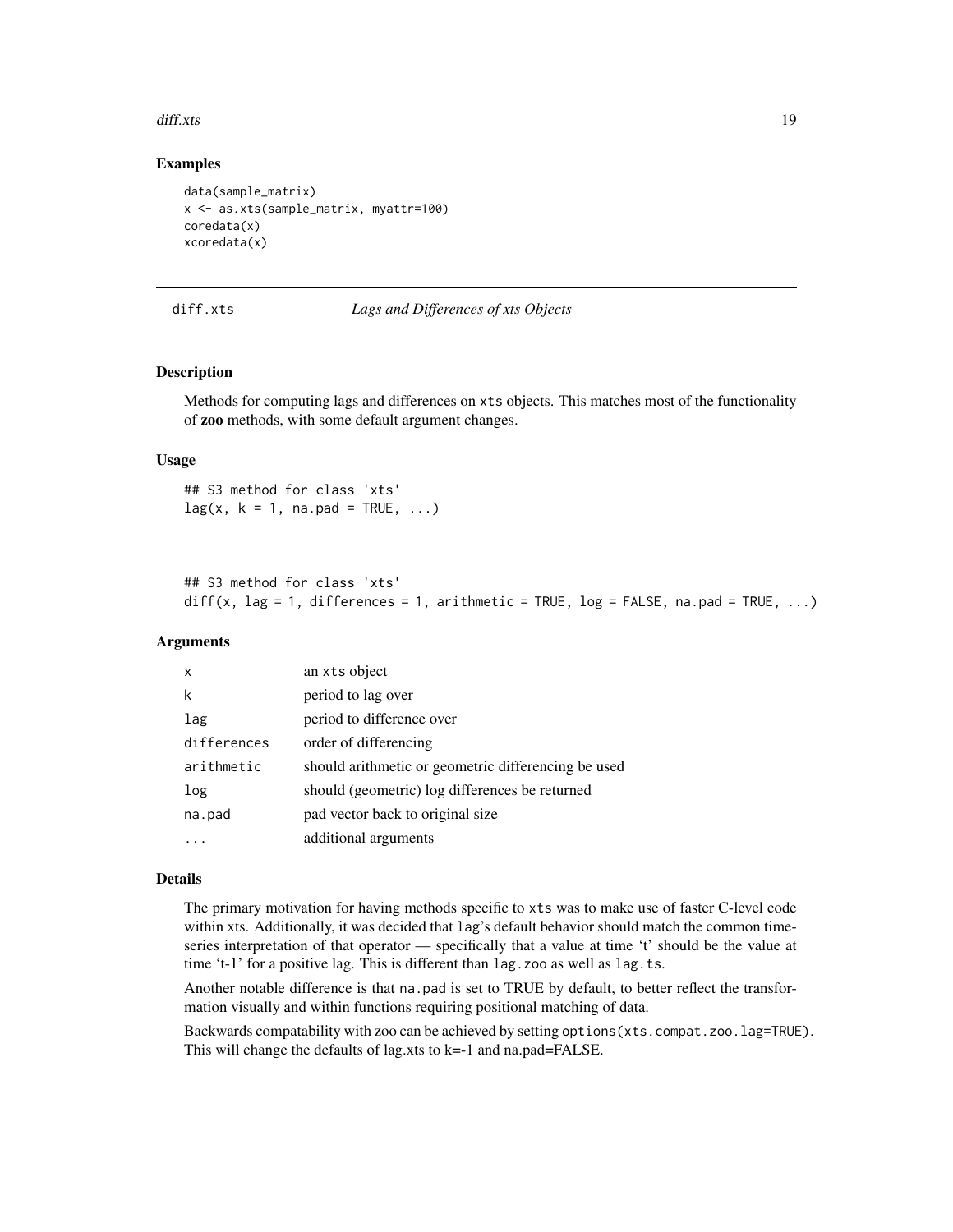<span id="page-19-0"></span>An xts object reflected the desired lag and/or differencing.

#### Author(s)

Jeffrey A. Ryan

# References

<http://en.wikipedia.org/wiki/Lag>

# Examples

```
x <- xts(1:10, Sys.Date()+1:10)
lag(x) # currently using xts-style positive k
lag(x, k=2)lag(x, k=-1, na.pad=FALSE) # matches lag.zoo(x, k=1)diff(x)diff(x, lag=1)
diff(x, diff=2)
diff(diff(x))
```
dimnames.xts *Dimnames of an xts Object*

### Description

Get or set dimnames of an xts object.

# Usage

```
## S3 method for class 'xts'
dimnames(x)
```
## S3 replacement method for class 'xts' dimnames(x) <- value

#### Arguments

|       | an xts object                             |
|-------|-------------------------------------------|
| value | a list object of length two. See Details. |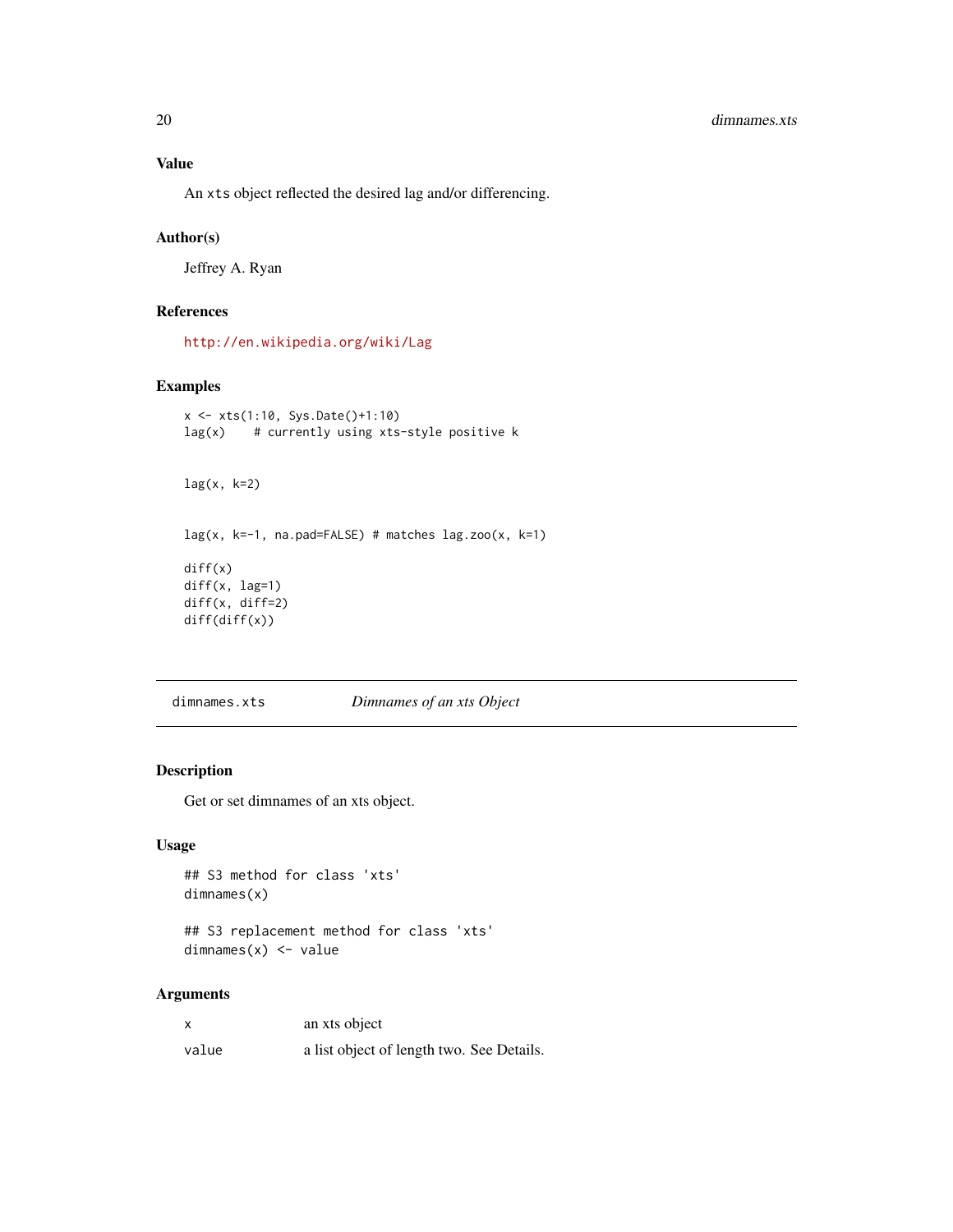#### <span id="page-20-0"></span>dimnames.xts 21

#### Details

The functions dimnames.xts and dimnames<-.xts are methods for the base functions dimnames and dimnames<-.

xts objects by design are intended for lightweight management of time-indexed data.

Rownames are redundant in this design, as well as quite burdensome with respect to memory consumption and internal copying costs.

rownames and colnames in R make use of dimnames method dispatch internally, and thus require only modifications to dimnames to enforce the xts no rownames requirement.

To prevent accidental setting of rownames, dimnames<- for xts will simply set the rownames to NULL when invoked, regardless of attempts to set otherwise.

This is done for internal compatibility reasons, as well as to provide consistency in performance regardless of object use.

User level interaction with either dimnames or rownames will produce a character vector of the index, formatted based on the current specification of indexFormat. This occurs within the call by converting the results of calling  $index(x)$  to a character string, which itself first creates the object type specified internally from the underlying numeric time representation.

# Value

A list or character string containing coerced row names and/or actual column names.

Attempts to set rownames on xts objects via rownames or dimnames will silently fail. This is your warning.

#### Note

All xts objects have dimension. There are no xts objects representable as named or unnamed vectors.

#### Author(s)

Jeffrey A. Ryan

#### See Also

[xts](#page-53-1)

#### Examples

```
x <- xts(1:10, Sys.Date()+1:10)
dimnames(x)
rownames(x)
rownames(x) <- 1:10
rownames(x)
str(x)
```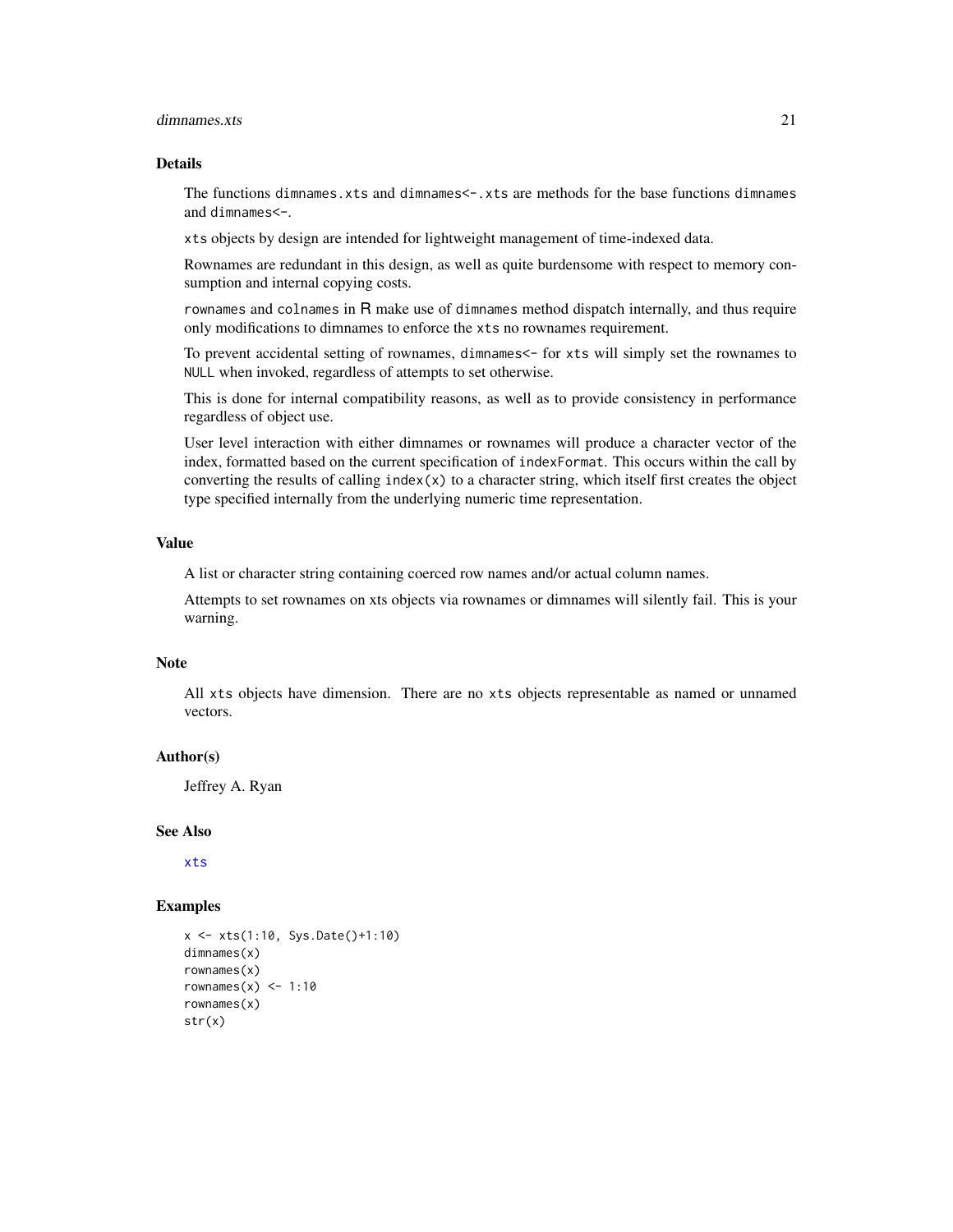<span id="page-21-1"></span><span id="page-21-0"></span>

Extract index values of a given xts object corresponding to the *last* observations given a period specified by on

# Usage

endpoints(x, on="months", k=1)

# Arguments

|    | an xts object                                       |
|----|-----------------------------------------------------|
| on | the periods endpoints to find as a character string |
| k  | along every k-th element - see notes                |

#### Details

endpoints returns a numeric vector corresponding to the *last* observation in each period specified by on, with a zero added to the beginning of the vector, and the index of the last observation in x at the end.

Valid values for the argument on include: "us" (microseconds), "microseconds", "ms" (milliseconds), "milliseconds", "secs" (seconds), "seconds", "mins" (minutes), "minutes", "hours", "days", "weeks", "months", "quarters", and "years".

# Value

A numeric vector of endpoints beginning with 0 and ending with the a value equal to the length of the x argument.

#### Author(s)

Jeffrey A. Ryan

#### Examples

```
data(sample_matrix)
```

```
endpoints(sample_matrix)
endpoints(sample_matrix, 'weeks')
```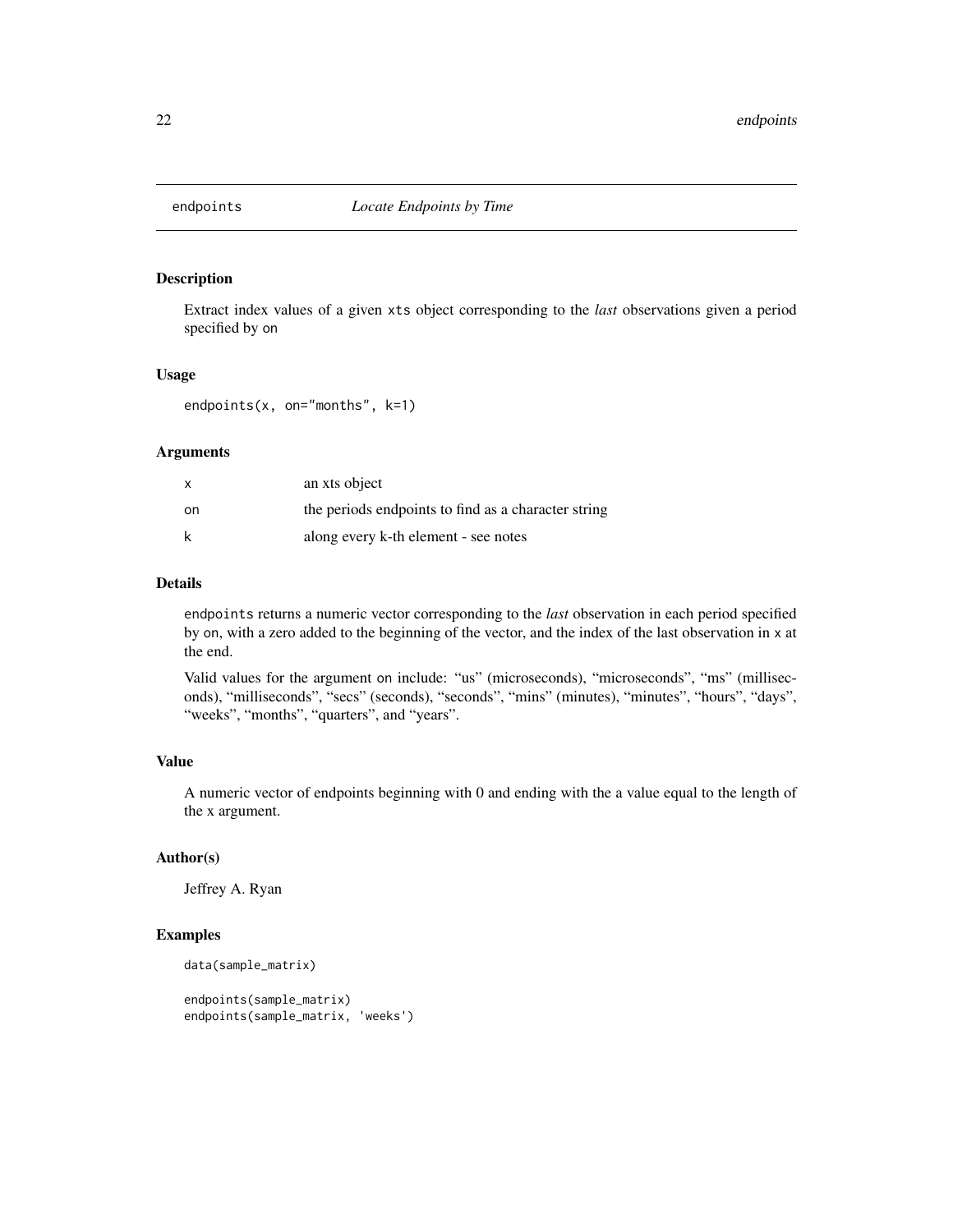<span id="page-22-0"></span>A generic function to return the first or last elements or rows of a vector or two-dimensional data object.

A more advanced subsetting is available for zoo objects with indexes inheriting from POSIXt or Date classes.

#### Usage

```
first(x,...)last(x, \ldots)## Default S3 method:
first(x,n=1,keep=FALSE,...)
## Default S3 method:
last(x,n=1,keep=FALSE,...)
## S3 method for class 'xts'
first(x,n=1,keep=FALSE,...)
## S3 method for class 'xts'
last(x,n=1,keep=FALSE,...)
```
#### Arguments

| $\mathsf{X}$ | 1 or 2 dimensional data object |
|--------------|--------------------------------|
| n            | number of periods to return    |
| keep         | should removed values be kept? |
|              | additional args - unused       |

#### Details

Provides the ability to identify the first or last n rows or observations of a data set. The generic method behaves much like head and tail from base, except by default only the *first* or *last* observation will be returned.

The more useful method for the xts class allows for time based subsetting, given an xtsible object.

n may be either a numeric value, indicating the number of observations to return - forward from first, or backwards from last, or it may be a character string describing the number and type of periods to return.

n may be positive or negative, in either numeric or character contexts. When positive it will return the result expected - e.g. last $(X, '1 \text{ month'})$  will return the last month's data. If negative, all data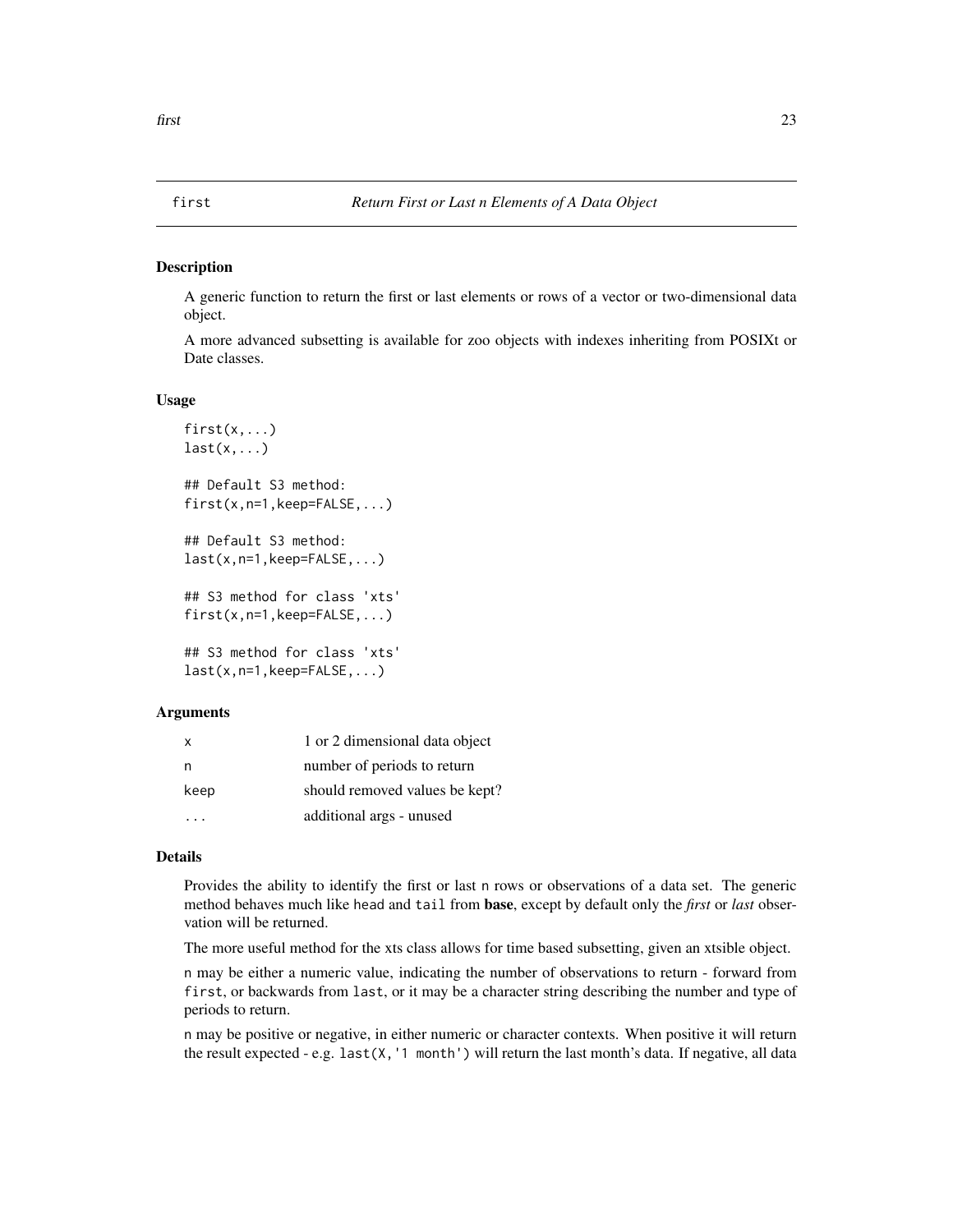will be returned *except* for the last month. It is important to note that this is not the same as calling first(X,'1 month') or first(X,'-1 month'). All 4 variations return different subsets of data and have distinct purposes.

If n is a character string, it must be of the form 'n period.type' or 'period.type', where n is a numeric value (defaults to 1 if not provided) describing the number of period.types to move forward (first) or back (last).

For example, to return the last 3 weeks of a time oriented zoo object, one could call last(X, '3 weeks'). Valid period.types are: secs, seconds, mins, minutes, hours, days, weeks, months, quarters, and years.

It is possible to use any frequency specification (secs, mins, days, . . . ) for the period.type portion of the string, even if the original data is in a higher frequency. This makes it possible to return the last '2 months' of data from an oject that has a daily periodicity.

It should be noted that it is only possible to extract data with methods equal to or less than the frequency of the original data set. Attempting otherwise will result in error.

Requesting more data than is in the original data object will produce a warning advising as such, and the object returned will simply be the original data.

#### Value

A subset of elements/rows of the original data.

#### Author(s)

Jeffrey A. Ryan

#### Examples

```
first(1:100)
last(1:100)
data(LakeHuron)
first(LakeHuron,10)
last(LakeHuron)
x <- xts(1:100, Sys.Date()+1:100)
first(x, 10)
first(x, '1 day')
first(x, '4 days')
first(x, 'month')
last(x, '2 months')
last(x, '6 weeks')
```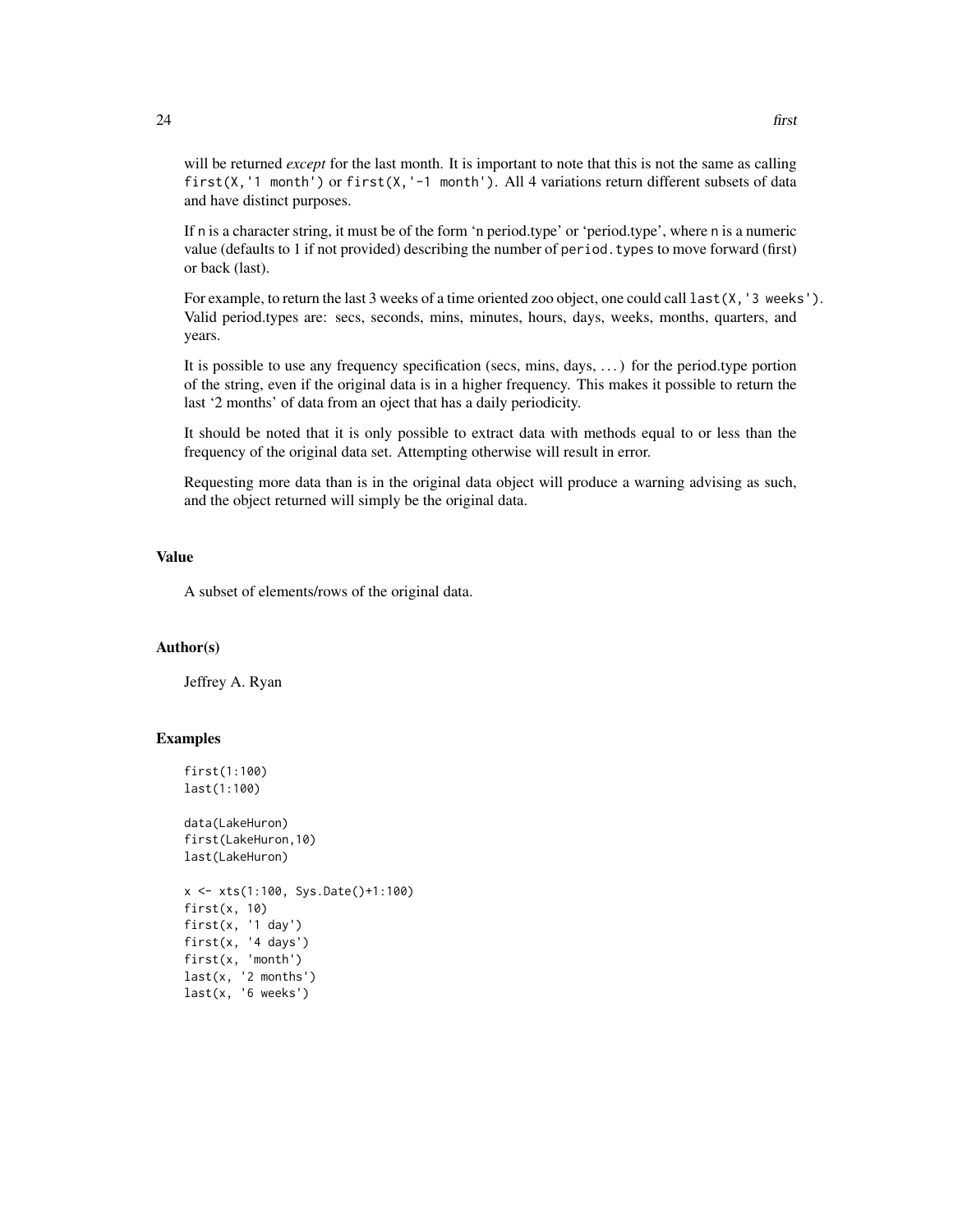<span id="page-24-0"></span>

Enable fast creation of time stamps corresponding to the first or last observation in a specified time period.

# Usage

firstof(year = 1970, month = 1, day = 1, hour = 0, min = 0, sec = 0, tz = "")

# Arguments

|              | year, month, day numerical values to specify a day |
|--------------|----------------------------------------------------|
| hour,min,sec | numerical vaues to specify time within a day       |
| tz           | timezone used for conversion                       |

# Details

A wrapper to the R function ISOdatetime with defaults corresponding to the first or last possible time in a given period.

# Value

An object of class POSIXct.

# Author(s)

Jeffrey A. Ryan

# See Also

[ISOdatetime](#page-0-0)

# Examples

```
firstof(2000)
firstof(2005,01,01)
```
lastof(2007) lastof(2007,10)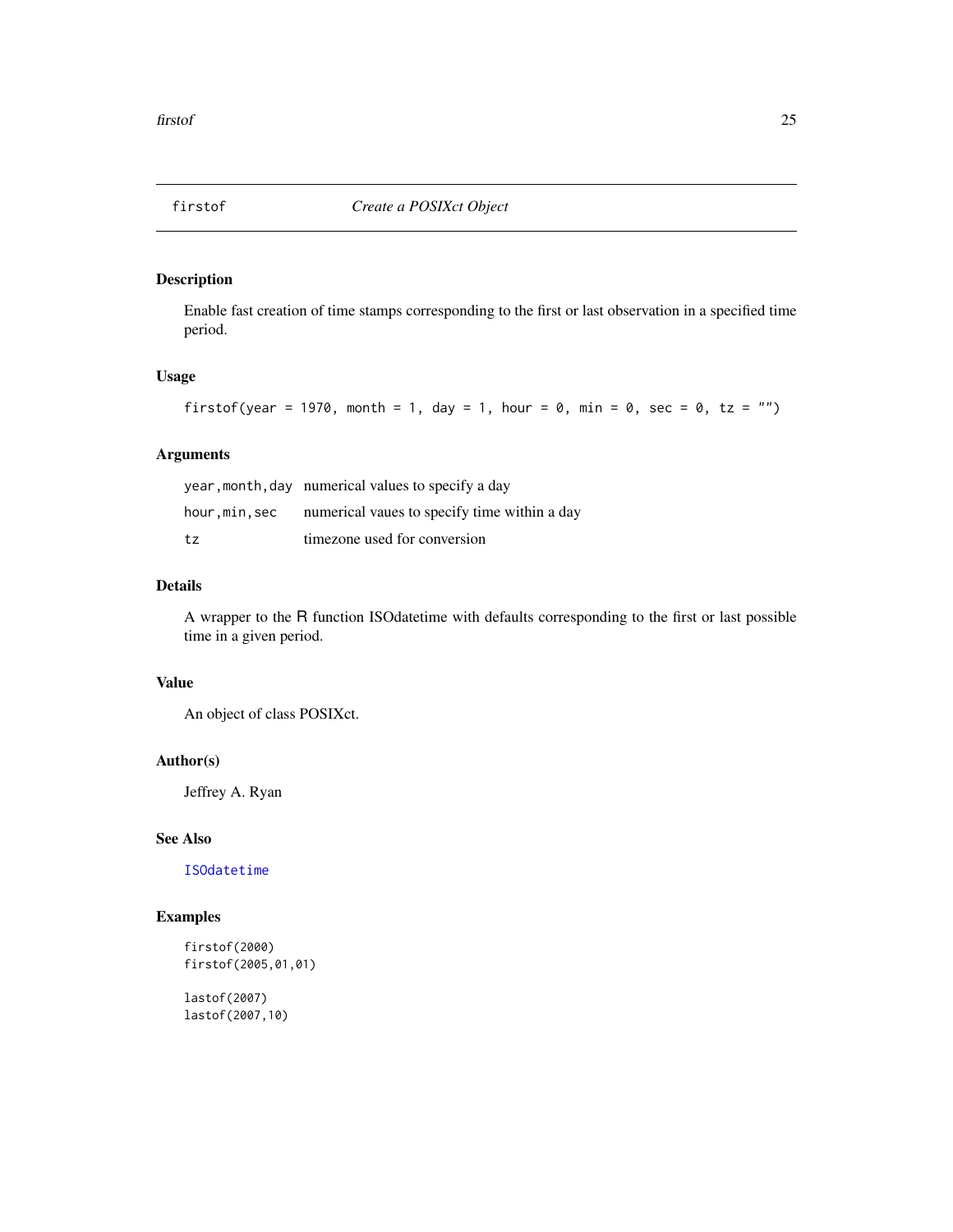<span id="page-25-0"></span>

Generic functions to extract, replace, and format the class of the index of an xts object.

# Usage

```
## S3 method for class 'xts'
index(x, \ldots)## S3 replacement method for class 'xts'
index(x) < - valueindex(x, ...)index(x) < -valueindexClass(x)
indexClass(x) <- value
tclass(x)
tclass(x) \leftarrow valueindexFormat(x)
indexFormat(x) < - valueconvertIndex(x,value)
# time component extraction/conversion
.indexDate(x)
.indexday(x)
.indexmday(x)
.indexwday(x)
.indexweek(x)
.indexmon(x)
.indexyday(x)
.indexyear(x)
.indexhour(x)
.indexmin(x)
.indexsec(x)
```
# Arguments

x xts object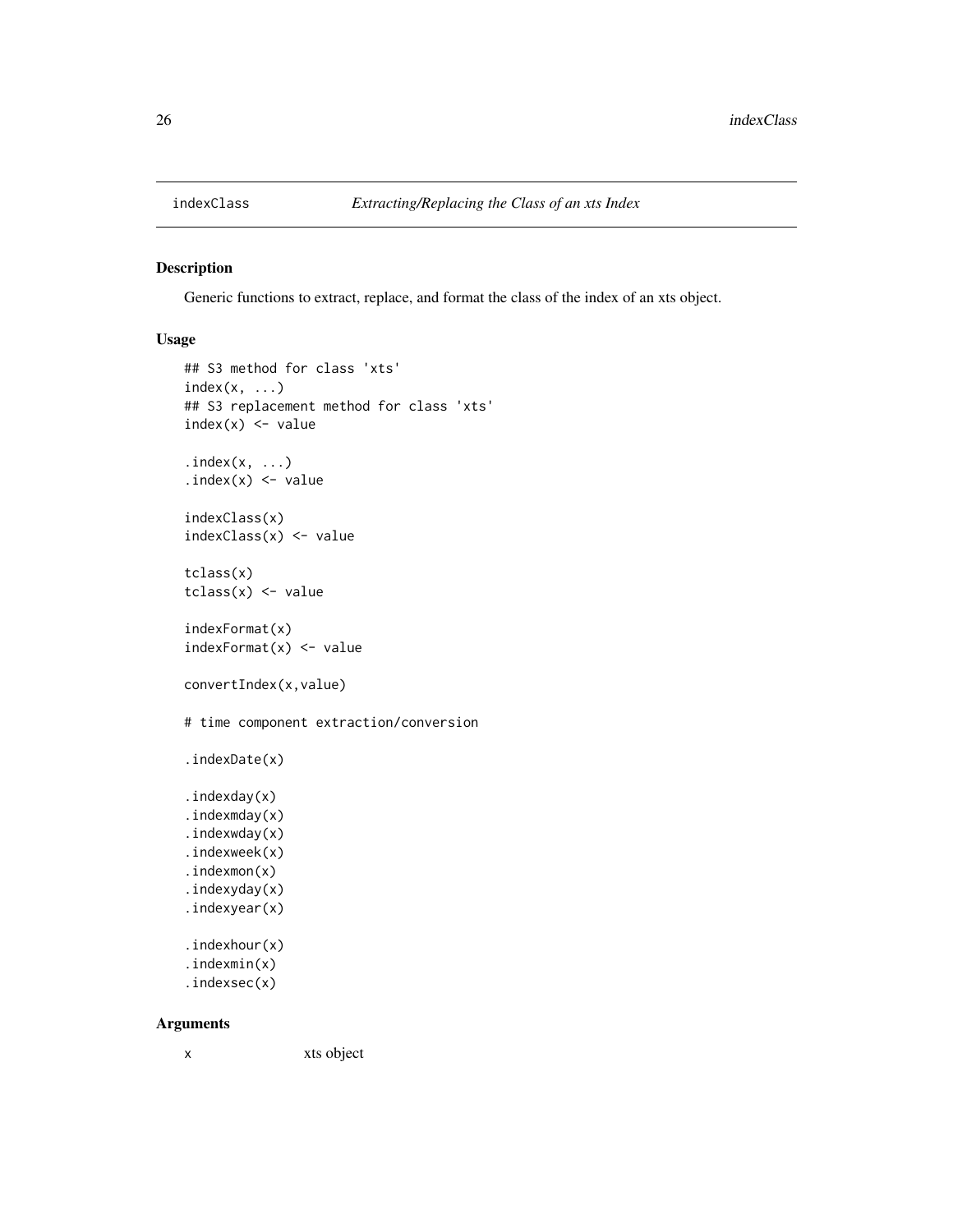#### indexClass 27

| value                   | desired new class or format. See details |
|-------------------------|------------------------------------------|
| $\cdot$ $\cdot$ $\cdot$ | additional arguments (unused)            |

# Details

The main accessor methods to an xts object's index is via the index and index  $\epsilon$ - replacement method. The structure of the index internally is now a numeric value corresponding to seconds since the epoch (POSIXct converted to numeric). This change allows for near native-speed matrix subsetting, as well as nearly instantaneous speed subsets by time.

A call to index translates to the desired class on-the-fly. The desired index class is stored as an attribute within the xts object. Upon a standard index call, this is used to convert the numeric value to the desired class.

It is possible to view and set the class of the time-index of a given xts object via the indexClass function.

To retrieve the raw numeric data a new accessor function (and replacement) has been added .index. This is primarily for internal use, but may be useful for end-users.

.indexXXX functions are useful to extract time components of the underlying time index. The 'indexClass' is virtual, and as such suitable conversions are made depending on the component requested.

The specified value for indexClass<- must be a character string containing one of the following: Date, POSIXct, chron, yearmon, yearqtr or timeDate.

indexFormat only manages the manner in which the object is displayed via print (also called automatically when the object is returned) and in conversion to other classes such as matrix. The valid values for indexFormat are the same for format.POSIXct, as this is the function that does the conversion internally.

convertIndex returns a modified xts object, and does *not* alter the original.

Changing the index type may alter the behavior of xts functions expecting a different index, as well as the functionality of additional methods. Use with caution.

#### Author(s)

Jeffrey A. Ryan

#### Examples

```
x <- timeBasedSeq('2010-01-01/2010-01-02 12:00')
x \leftarrow xts(1:length(x), x)# all obs. in the first 6 and last 3 minutes of the
# 8th and 15th hours on each day
x[.indexhour(x) %in% c(8,15) & .indexmin(x) %in% c(0:5,57:59)]
```

```
# change the index format
indexFormat(x) <- "%Y-%b-%d %H:%M:%OS3"
head(x)
```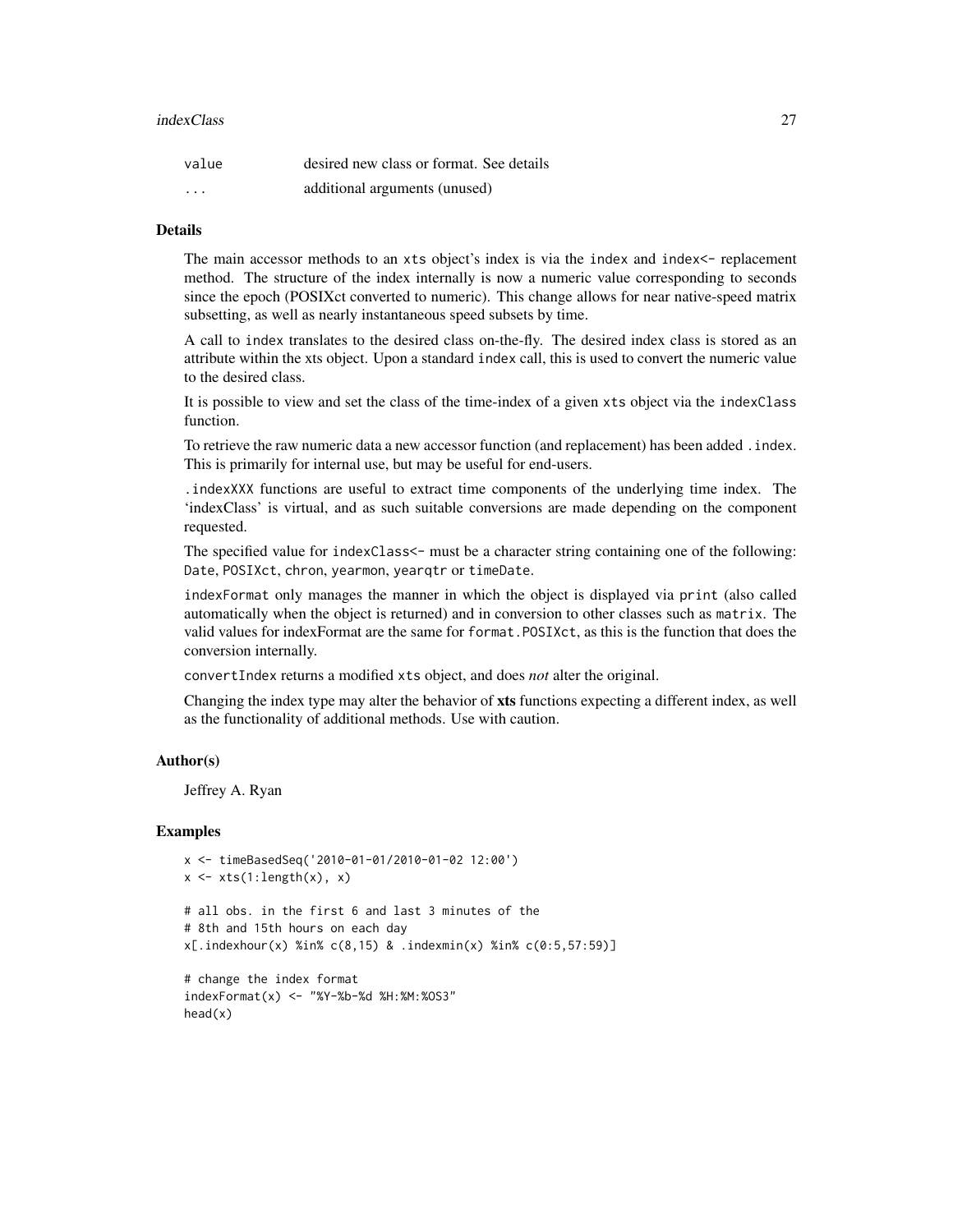<span id="page-27-0"></span>

Get the TimeZone of an xts object.

# Usage

```
indexTZ(x, ...)tzone(x, \ldots)
```
 $indexTZ(x) < - value$  $tzone(x) < -$  value

#### Arguments

| x     | an xts object     |
|-------|-------------------|
| value | a valid TZ object |
|       | unused            |

#### Details

As of version 0.6-4 all objects carry the time zone under which they were created in a hidden attribute names .indexTZ.

Going forward from 0.7-4, the TZ variable is now also stored in the index itself, in the tzone attribute. This is to facilitate the transition to removing the xts-specific attributes referenced by indexTZ, indexFormat, and indexClass. These accessor functions will continue to behave the same under the new internals. Additionally, there is a new getter/setter method with tzone and tzone<-.

Internally, all time indexing is converted to POSIXct, seconds since the epoch as defined by a combination of the underlying OS and the TZ variable setting at creation. The current implementation of xts manages time zone information as transparently as possible, delegating all management to R, which is in turn managed in most instances by the underlying operating system.

During printing, and subsetting by time strings the internal POSIX representation is used to identify in human-friendly terms the time at each position.

This is different than previous versions of xts, where the index was stored in its native format (i.e. class).

The ability to create an index using any of the supported timeBased classes (POSIXct, Date, dates, chron, timeDate, yearmon, yearqtr) is managed at the user-interaction point, and the class is merely stored in another hidden attribute names .indexCLASS. This is accessible via the indexClass and indexClass(x)<- functions.

In most cases, all of this makes the subsetting by time strings possible, and also allows for consistent and fast manipulation of the series internally.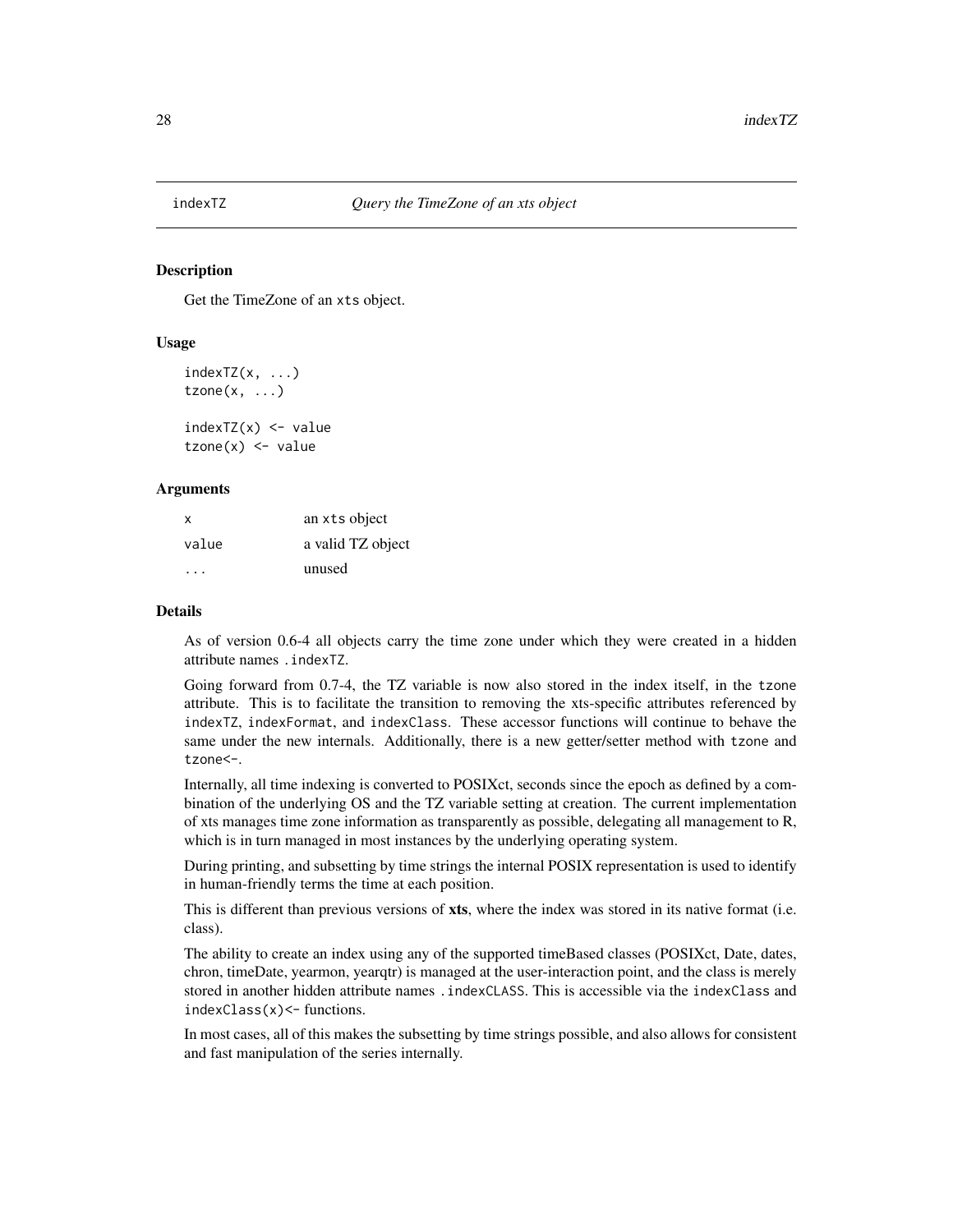#### <span id="page-28-0"></span>isOrdered 29

Problems may arise when an object that had been created under one TZ (time zone) are used in a session using another TZ. This isn't usually a issue, but when it is a warning is given upon printing or subsetting. This warning may be controlled with options("xts\_check\_TZ").

# Value

A named vector of length one, giving the objects TZ at creation.

#### Note

Timezones are a difficult issue to manage. If intraday granularity is not needed, it is often best to set the system TZ to "GMT" or "UTC".

#### Author(s)

Jeffrey A. Ryan

# See Also

[POSIXt](#page-0-0)

# Examples

```
x <- xts(1:10, Sys.Date()+1:10)
indexTZ(x)
# same, preferred as of 0.9-1
tzone(x)
str(x)
x
# now set TZ to something different...
## Not run:
Old.TZ <- Sys.getenv("TZ")
Sys.setenv(TZ="America/Chicago")
x
Sys.setenv(TZ=Old.TZ)
## End(Not run)
```
isOrdered *Check If A Vector Is Ordered*

# Description

Performs check to determine if a vector is strictly increasing, strictly decreasing, not decreasing, or not increasing.

```
isOrdered(x, increasing = TRUE, strictly = TRUE)
```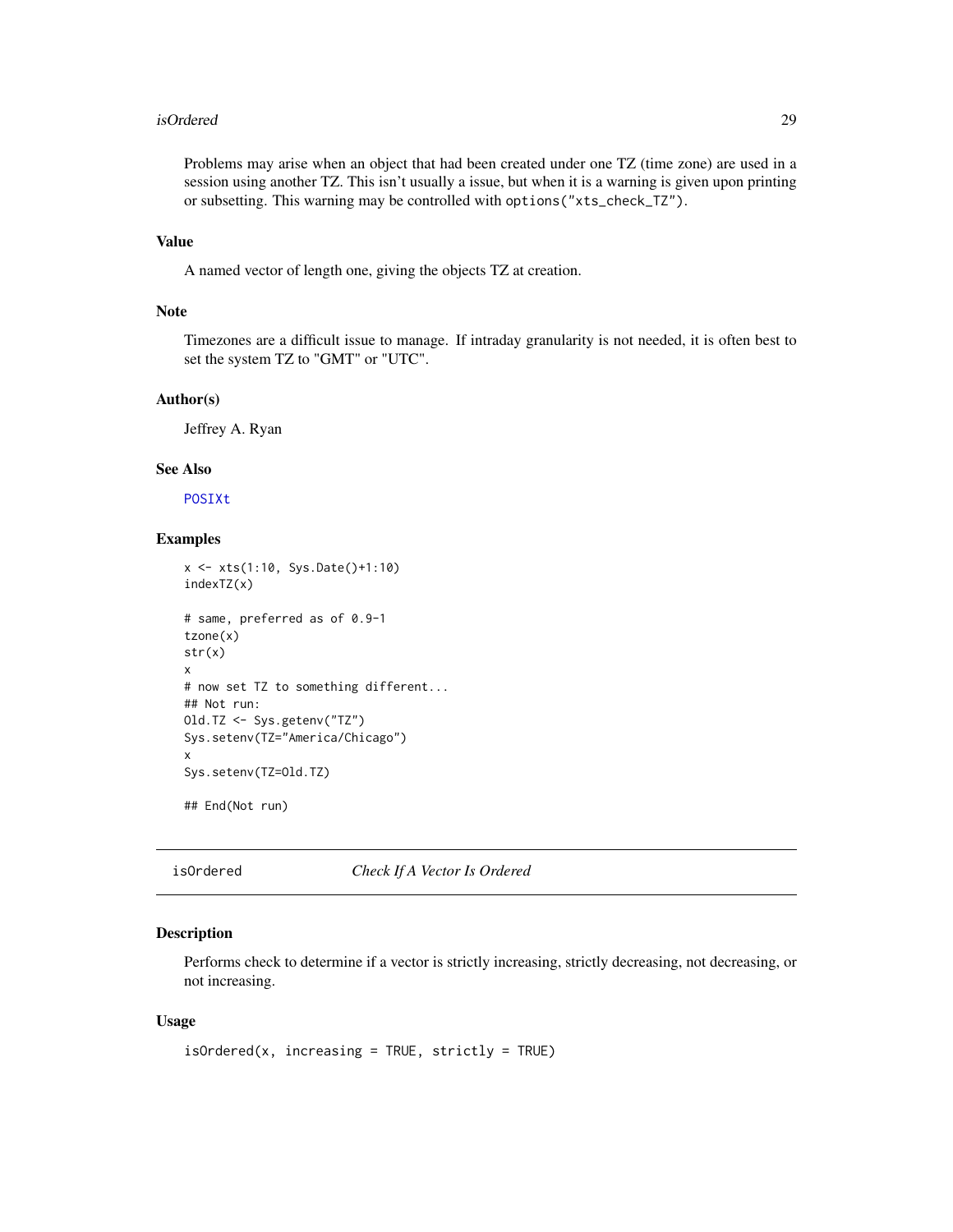| X          | a numeric vector                      |
|------------|---------------------------------------|
| increasing | test for increasing/decreasing values |
| strictly   | are duplicates OK                     |

# Details

Designed for internal use with xts, this provides highly optimized tests for ordering.

#### Value

Logical

#### Author(s)

Jeffrey A. Ryan

# See Also

[is.unsorted](#page-0-0)

#### Examples

```
# strictly increasing
isOrdered(1:10, increasing=TRUE)
isOrdered(1:10, increasing=FALSE)
isOrdered(c(1,1:10), increasing=TRUE)
isOrdered(c(1,1:10), increasing=TRUE, strictly=FALSE)
# decreasing
isOrdered(10:1, increasing=TRUE)
isOrdered(10:1, increasing=FALSE)
```
make.index.unique *Force Time Values To Be Unique*

#### Description

A generic function to force sorted time vectors to be unique. Useful for high-frequency time-series where original time-stamps may have identical values. For the case of xts objects, the default eps is set to ten microseconds. In practice this advances each subsequent identical time by eps over the previous (possibly also advanced) value.

```
make.index.unique(x, eps = 1e-06, drop=FALSE, fromLast=FALSE, ...)
make.time.unique(x, eps = 1e-06, drop=FALSE, fromLast=FALSE, ...)
```
<span id="page-29-0"></span>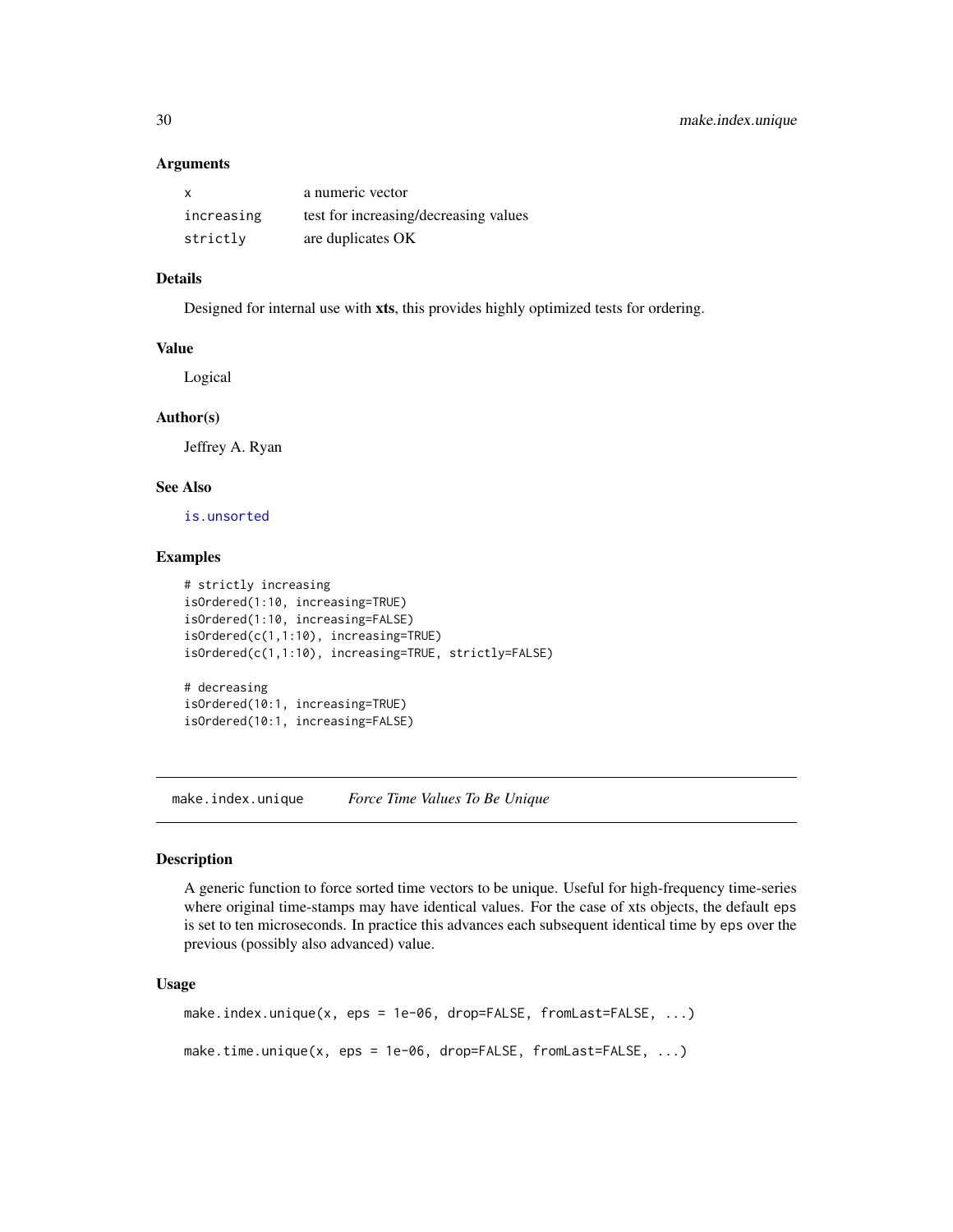<span id="page-30-0"></span>

| $\mathsf{x}$ | An xts object, or POSIX et vector.                                                                                                                                                                |
|--------------|---------------------------------------------------------------------------------------------------------------------------------------------------------------------------------------------------|
| eps          | value to add to force uniqueness.                                                                                                                                                                 |
| drop         | drop duplicates instead of adjusting by eps                                                                                                                                                       |
| fromLast     | if drop=TRUE, fromLast controls which duplicated times are dropped. If from-<br>Last=FALSE, the earliest observation with an identical timestamp is kept with<br>subsequent observations dropped. |
|              | unused                                                                                                                                                                                            |

# Details

The returned time-series object will have new time-stamps so that isOrdered( .index(x) ) evaluates to TRUE.

# Value

A modified version of x.

#### Note

Incoming values must be pre-sorted, and no check is done to make sure that this is the case. If the index values are of storage.mode 'integer', they will be coerced to 'double' if drop=FALSE.

# Author(s)

Jeffrey A. Ryan

# See Also

[align.time](#page-8-1)

# Examples

ds <- options(digits.secs=6) # so we can see the change x <- xts(1:10, as.POSIXct("2011-01-21") + c(1,1,1,2:8)/1e3) x make.index.unique(x) options(ds)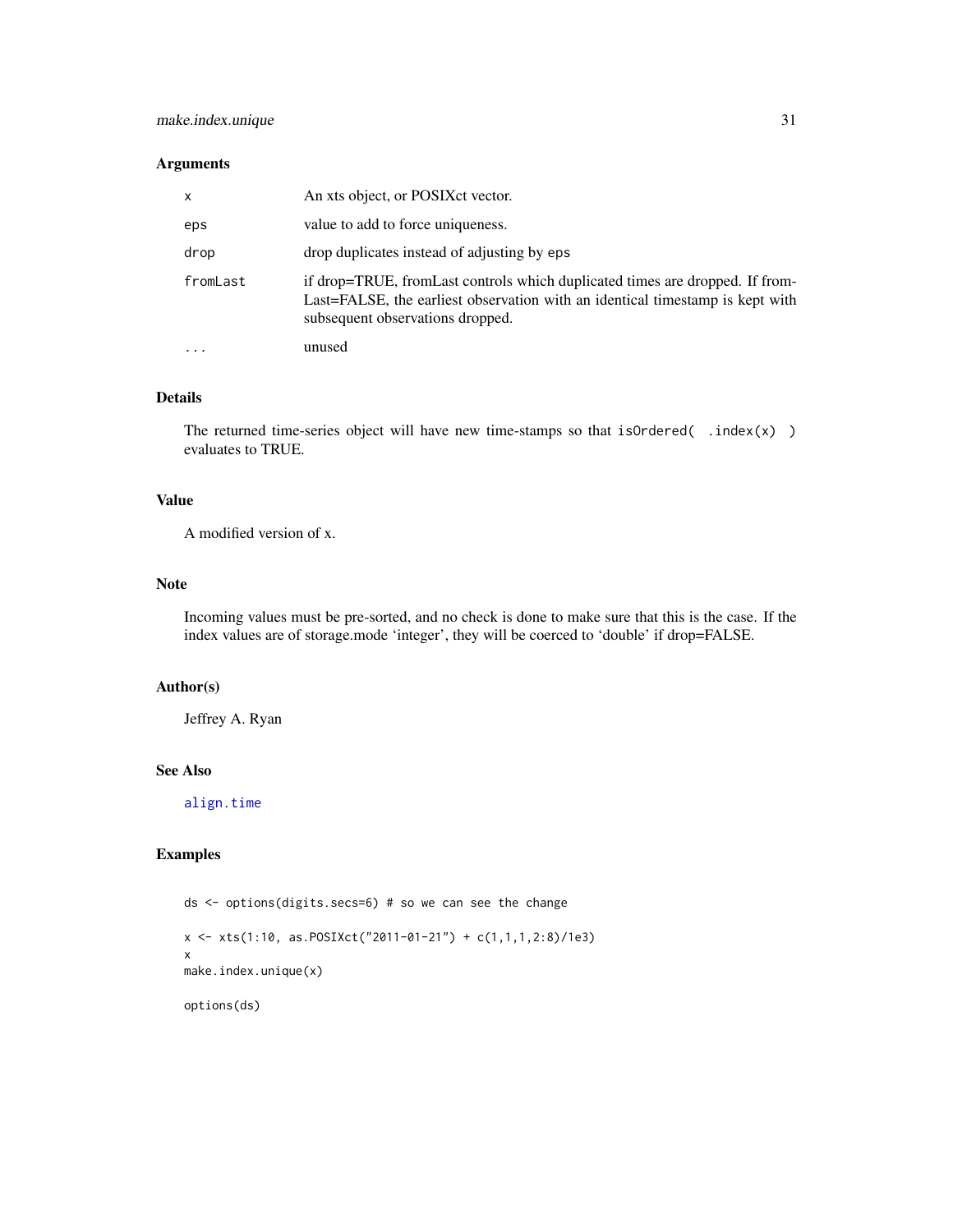<span id="page-31-1"></span><span id="page-31-0"></span>

Used to perform merge operation on xts objects by *time* (index). Given the inherent ordered nature of xts time-series, a merge-join style merge allows for optimally efficient joins.

#### Usage

```
## S3 method for class 'xts'
merge(...,
      all = TRUE,fill = NA,suffixes = NULL,
      join = "outer",
      retside = TRUE,
      retclass = "xts",
      tzone = NULL,
      drop=NULL,
      check.names=NULL)
```
#### Arguments

| one or more xts objects, or objects coercible to class xts       |
|------------------------------------------------------------------|
| a logical vector indicating merge type                           |
| values to be used for missing elements                           |
| to be added to merged column names                               |
| type of database join                                            |
| which side of the merged object should be returned (2-case only) |
| object to return                                                 |
| time zone of merged object                                       |
| not currently used                                               |
| not currently used                                               |
|                                                                  |

# Details

This is an xts method compatible with merge.zoo, as xts extends zoo. That documentation should also be referenced. Difference are noted where applicable.

Implemented almost entirely in custom C-level code, it is possible using either the all argument or the join argument to implement all common database join operations along the to-be-merged objects time-index: 'outer' (full outer - all rows), 'inner' (only rows with common indexes), 'left' (all rows in the left object, and those that match in the right), and 'right' (all rows in the right object, and those that match in the left).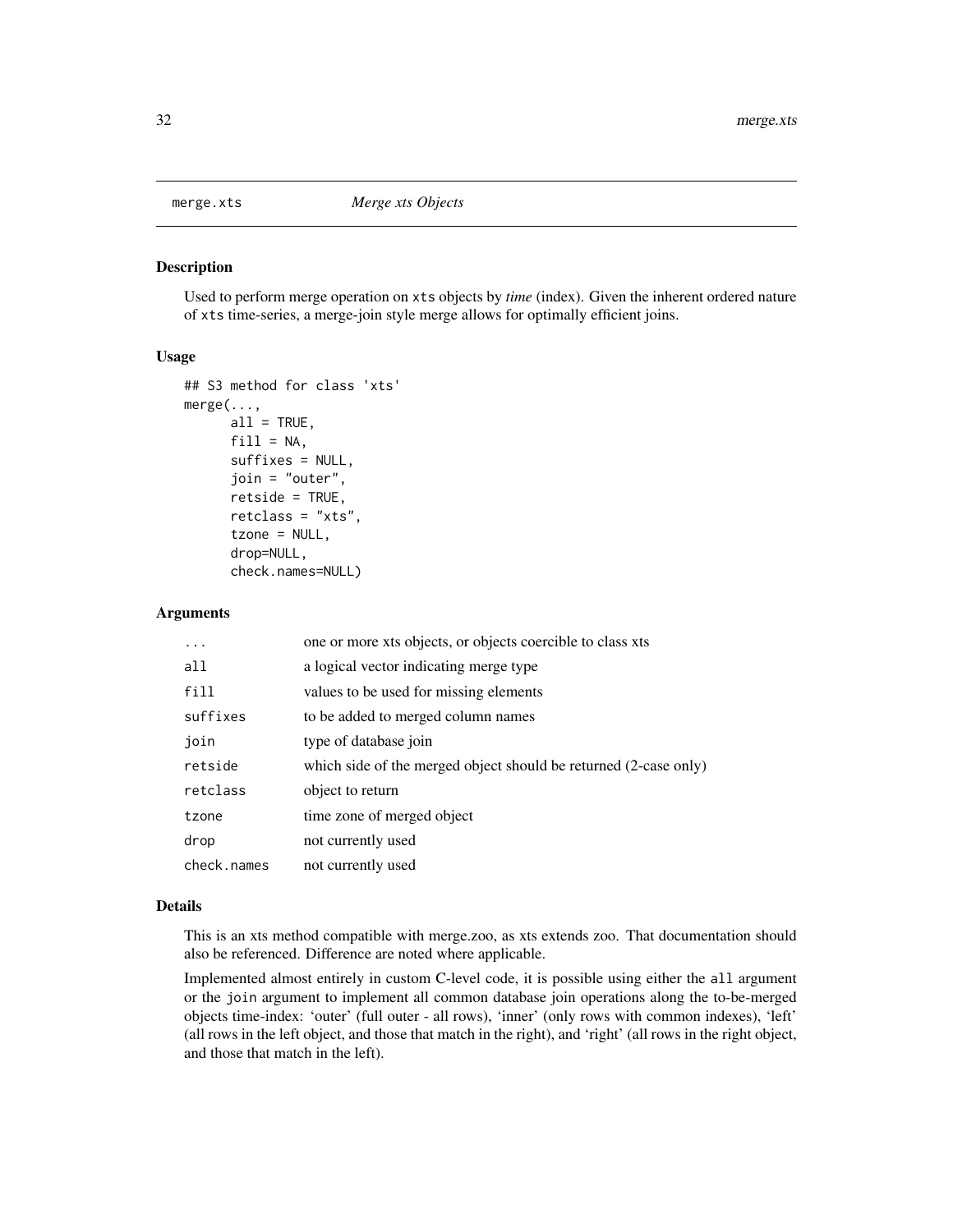#### merge.xts 33

The above join types can also be expressed as a vector of logical values passed to all. c(TRUE, TRUE) or TRUE for 'join="outer"', c(FALSE,FALSE) or FALSE for 'join="inner"', c(TRUE, FALSE) for 'join="left"', and c(FALSE,TRUE) for 'join="right"'.

Note that the all and join arguments imply a two case scenario. For merging more than two objects, they will simply fall back to a full outer or full inner join, depending on the first position of all, as left and right can be ambiguous with respect to sides.

To do something along the lines of merge.zoo's method of joining based on an all argument of the same length of the arguments to join, see the example.

The resultant object will have the timezone of the leftmost argument if available. Use tzone to override.

If retclass is NULL, the joined objects will be split and reassigned silently back to the original environment they are called from. This is for backward compatibility with zoo, though unused by xts.

If retclass is FALSE the object will be stripped of its class attribute. This is for internal use.

#### Value

A new xts object containing the appropriate elements of the objects passed in to be merged.

#### **Note**

This is a highly optimized merge, specifically designed for ordered data. The only supported merging is based on the underlying time index.

#### Author(s)

Jeffrey A. Ryan

#### References

Merge Join Discussion: <https://blogs.msdn.microsoft.com/craigfr/2006/08/03/merge-join/>

#### Examples

```
(x <- xts(4:10, Sys.Date()+4:10))
(y <- xts(1:6, Sys.Date()+1:6))
merge(x,y)
merge(x,y, join='inner')
merge(x,y, join='left')
merge(x,y, join='right')
merge.zoo(zoo(x),zoo(y),zoo(x), all=c(TRUE, FALSE, TRUE))
merge(merge(x,x),y,join='left')[,c(1,3,2)]
# zero-width objects (only index values) can be used
xi \leftarrow xts(, index(x))merge(y, xi)
```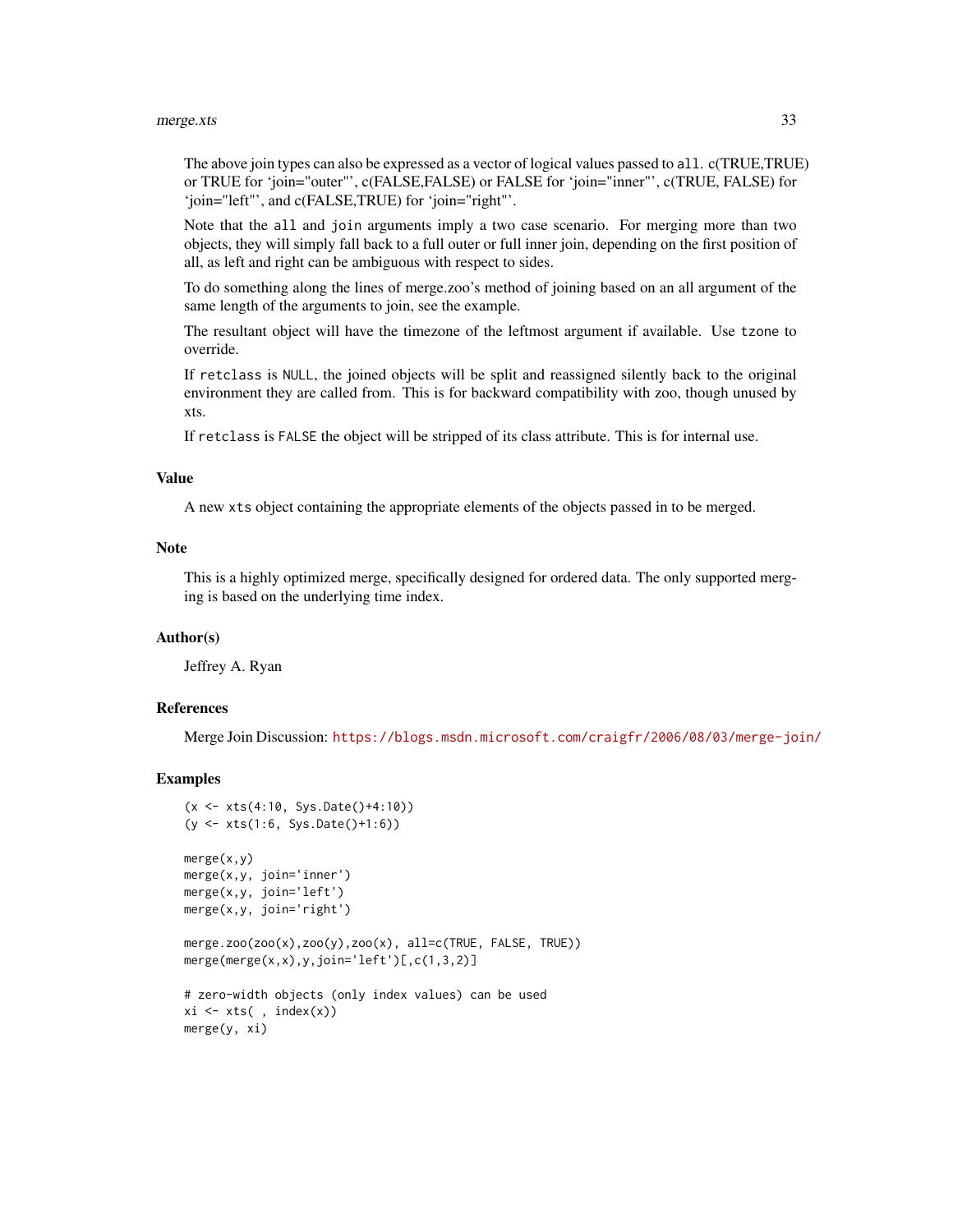<span id="page-33-0"></span>

xts method replace 'NA' with most recent non-'NA'

# Usage

```
## S3 method for class 'xts'
na.locf(object, na.rm = FALSE, fromLast = FALSE, maxgap=Inf, ...)
```
# Arguments

| object   | an xts object                                                                                                                                |
|----------|----------------------------------------------------------------------------------------------------------------------------------------------|
| na.rm    | logical. Should leading/trailing 'NA''s be removed? The default for xts FALSE is<br>different than the default S3 method in the zoo package. |
| fromLast | logical. Cause observations to be carried backward rather than forward. Default<br>is FALSE.                                                 |
| maxgap   | runs of more than 'maxgap' will retain 'NA's after the maximum gap specified.<br>See na. locf in the zoo package.                            |
|          | unused                                                                                                                                       |

# Details

This is the xts method for the S3 generic na.locf. The primary difference to note is that after the 'NA' fill action is carried out, the default it to leave trailing or leading 'NA"s in place. This is different than zoo behavior.

# Value

See the documentation in zoo.

#### Author(s)

Jeffrey A. Ryan

# References

'zoo'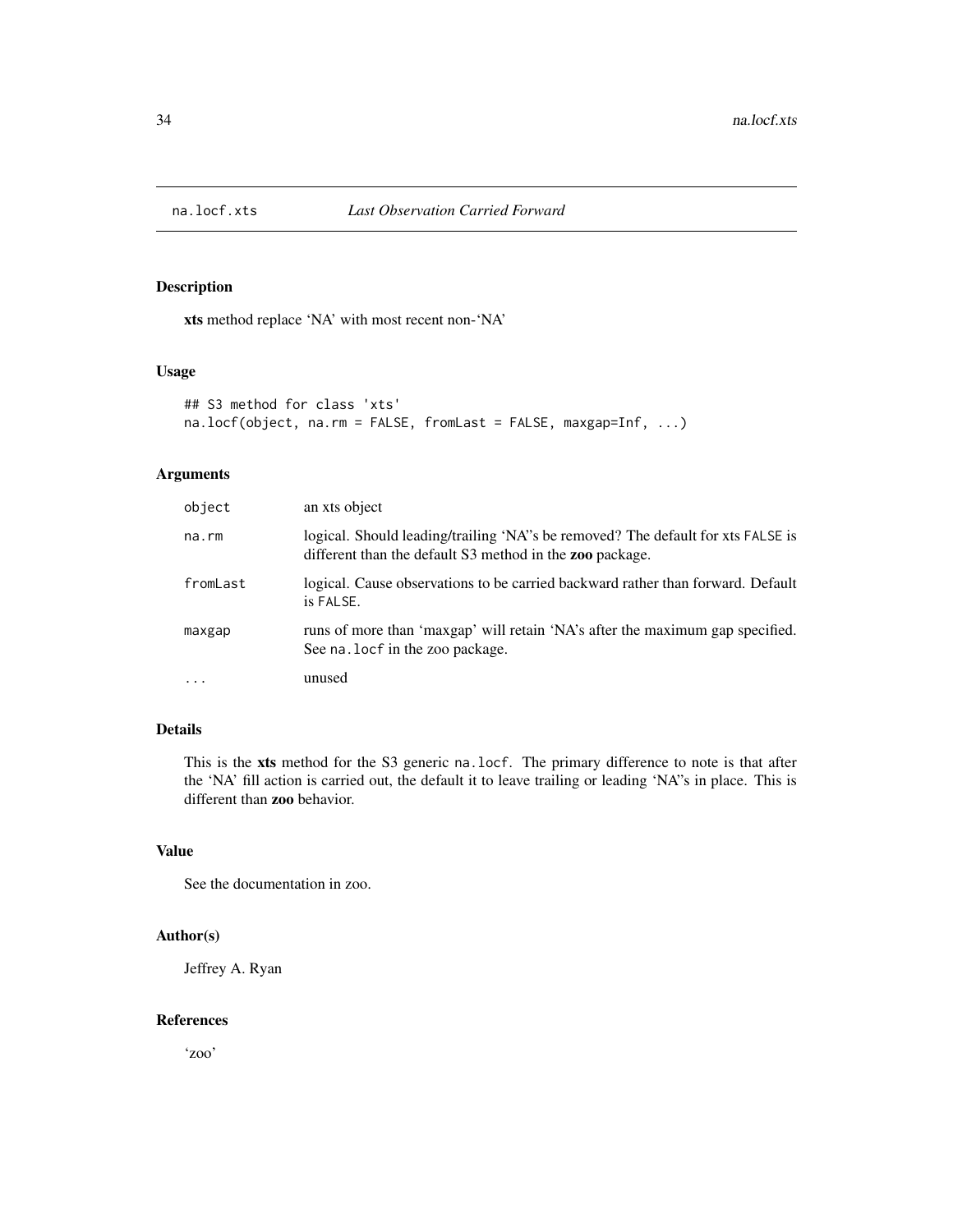#### <span id="page-34-0"></span>ndays 35

# Examples

```
x <- xts(1:10, Sys.Date()+1:10)
x[c(1, 2, 5, 9, 10)] <- NA
x
na.locf(x)
na.locf(x, fromLast=TRUE)
na.locf(x, na.rm=TRUE, fromLast=TRUE)
```
ndays *Number of Periods in Data*

# Description

Calculate the number of specified periods in a given time series like data object.

#### Usage

```
nseconds(x)
nminutes(x)
nhours(x)
ndays(x)
nweeks(x)
nmonths(x)
nquarters(x)
nyears(x)
```
#### Arguments

x A time-based object

# Details

Essentially a wrapper to endpoints with the appropriate period specified; the resulting value derived from counting the endpoints

As a compromise between simplicity and accuracy, the results will always round up to the nearest complete period. So n\*\*\*\* - 1 will return the completed periods.

For finer grain detail one should call a higher frequency n\*\*\*\* function.

An alternative summary can be found with periodicity and unclass(periodicity(x)).

# Value

The number of observations for the period type specified

# Author(s)

Jeffrey A. Ryan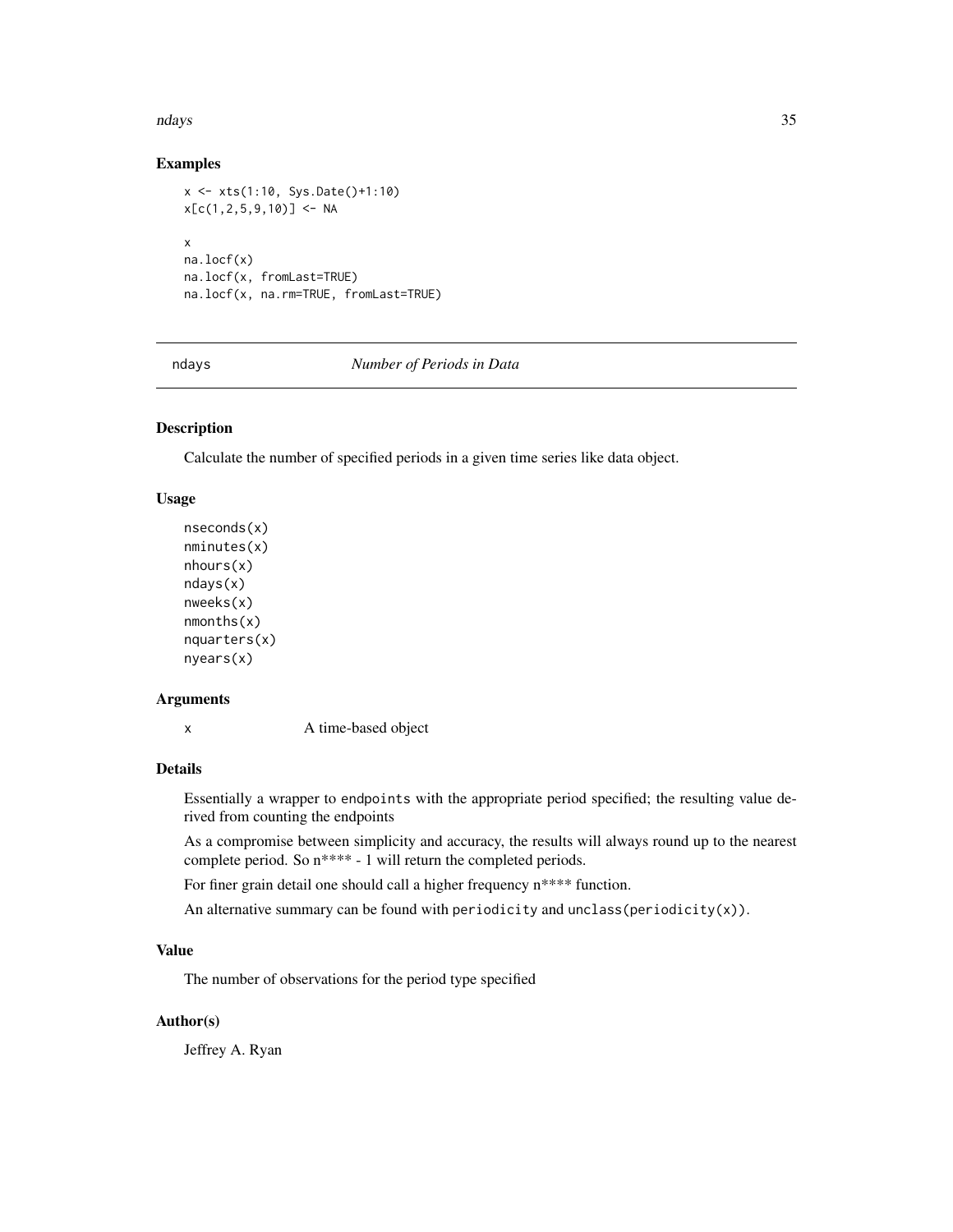# See Also

[endpoints](#page-21-1)

#### Examples

## Not run: getSymbols("QQQQ")

ndays(QQQQ) nweeks(QQQQ)

## End(Not run)

<span id="page-35-1"></span>period.apply *Apply Function Over Specified Interval*

# Description

Apply a specified function to data over a given interval, where the interval is taken to be the data from INDEX $[k]$  to INDEX $[k+1]$ , for  $k=1$ :(length(INDEX)-1).

# Usage

period.apply(x, INDEX, FUN, ...)

# Arguments

| x          | data to apply FUN to               |
|------------|------------------------------------|
| INDEX      | numeric vector specifying indexing |
| <b>FUN</b> | an argument of type function       |
|            | additional arguments for FUN       |

# Details

Similar to the rest of the apply family, calculate a specified functions value given a shifting set of data values. The primary difference is that it is that period.apply applies a function to nonoverlapping intervals along a vector.

Useful for applying arbitrary functions over an entire data object by an aribirtary index, as when INDEX is the result of a call to breakpoints.

# Value

A vector with length of INDEX minus 1

#### Author(s)

Jeffrey A. Ryan

<span id="page-35-0"></span>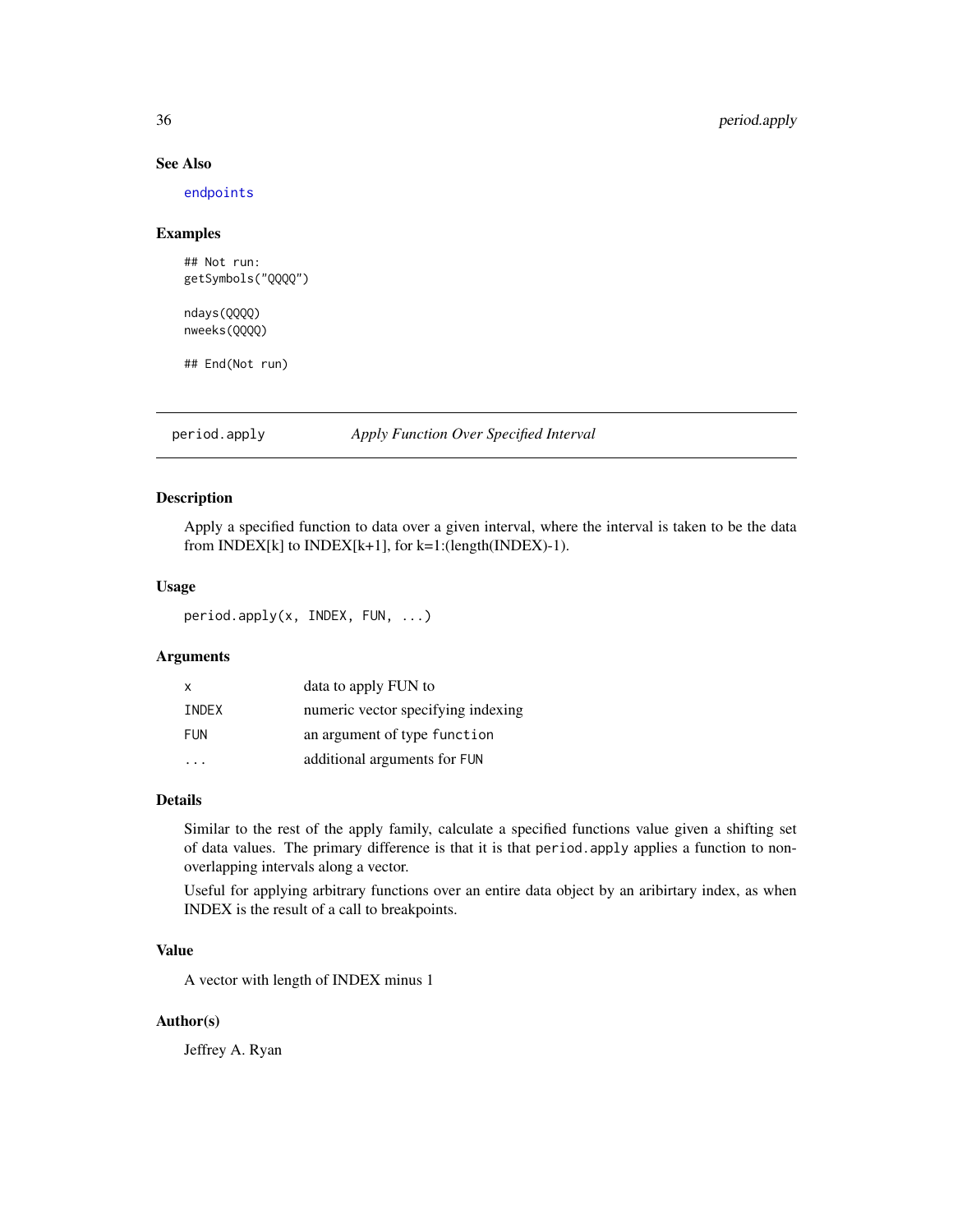# <span id="page-36-0"></span>period.max 37

# See Also

[endpoints](#page-21-1) [apply.monthly](#page-9-1)

#### Examples

```
zoo.data <- zoo(rnorm(31)+10,as.Date(13514:13744,origin="1970-01-01"))
ep <- endpoints(zoo.data,'weeks')
period.apply(zoo.data, INDEX=ep, FUN=function(x) mean(x))
period.apply(zoo.data, INDEX=ep, FUN=mean) #same
glue <- function(x) { paste(x,collapse='') }
period.apply(letters,c(0,5,7,26),glue)
```
<span id="page-36-1"></span>period.max *Calculate Max By Period*

#### Description

Calculate a maximum for each period of INDEX. Essentially a rolling application of maximum over a series of non-overlapping sections.

#### Usage

period.max(x, INDEX)

#### Arguments

| $\boldsymbol{\mathsf{x}}$ | a univariate data object                              |
|---------------------------|-------------------------------------------------------|
| INDEX                     | a numeric vector of endpoints to calculate maximum on |

### Details

Used to calculate a maximum per period given an arbitrary index of sections to be calculated over. This is an optimized function for maximum. There are additional optimized versions for min, sum, and prod.

For xts-coercible objects, an appropriate INDEX can be derived from a call to 'endpoints'.

#### Value

An xts or zoo object of maximums, indexed by the period endpoints.

#### Author(s)

Jeffrey A. Ryan

#### See Also

[endpoints](#page-21-1), [period.sum](#page-39-1), [period.min](#page-37-1), [period.prod](#page-38-1)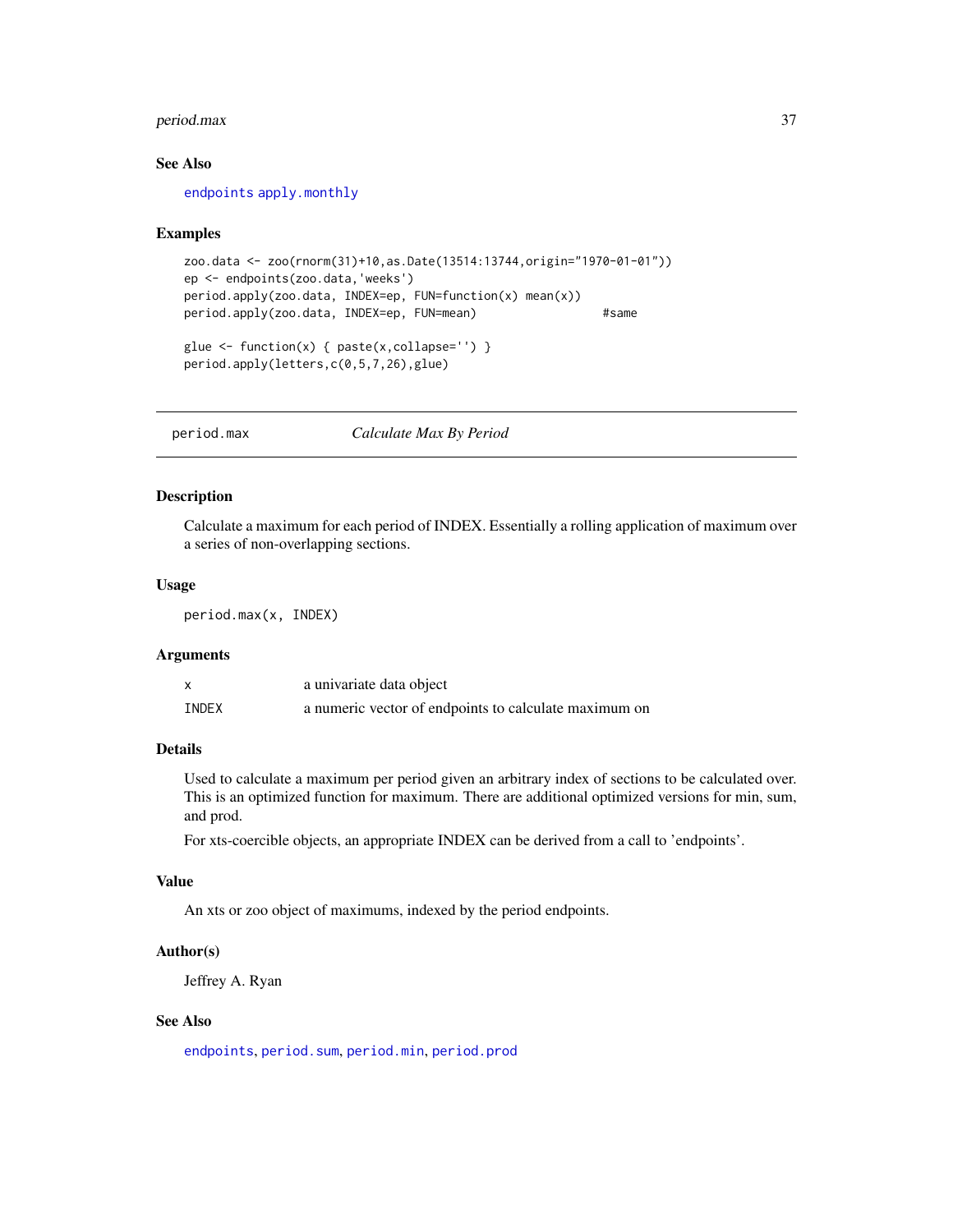#### Examples

```
period.max(c(1,1,4,2,2,6,7,8,-1,20),c(0,3,5,8,10))
data(sample_matrix)
period.max(sample_matrix[,1],endpoints(sample_matrix))
period.max(as.xts(sample_matrix)[,1],endpoints(sample_matrix))
```
#### <span id="page-37-1"></span>period.min *Calculate Min By Period*

#### Description

Calculate a minimum for each period of INDEX. Essentially a rolling application of minimum over a series of non-overlapping sections.

### Usage

period.min(x, INDEX)

# Arguments

|       | a univariate data object                              |
|-------|-------------------------------------------------------|
| INDEX | a numeric vector of endpoints to calculate maximum on |

# Details

Used to calculate a minimum per period given an arbitrary index of sections to be calculated over. This is an optimized function for minimum. There are additional optimized versions for max, sum, and prod.

For xts-coercible objects, an appropriate INDEX can be derived from a call to endpoints.

# Value

An xts or zoo object of minimums, indexed by the period endpoints.

#### Author(s)

Jeffrey A. Ryan

# See Also

[endpoints](#page-21-1), [period.sum](#page-39-1), [period.max](#page-36-1), [period.prod](#page-38-1)

<span id="page-37-0"></span>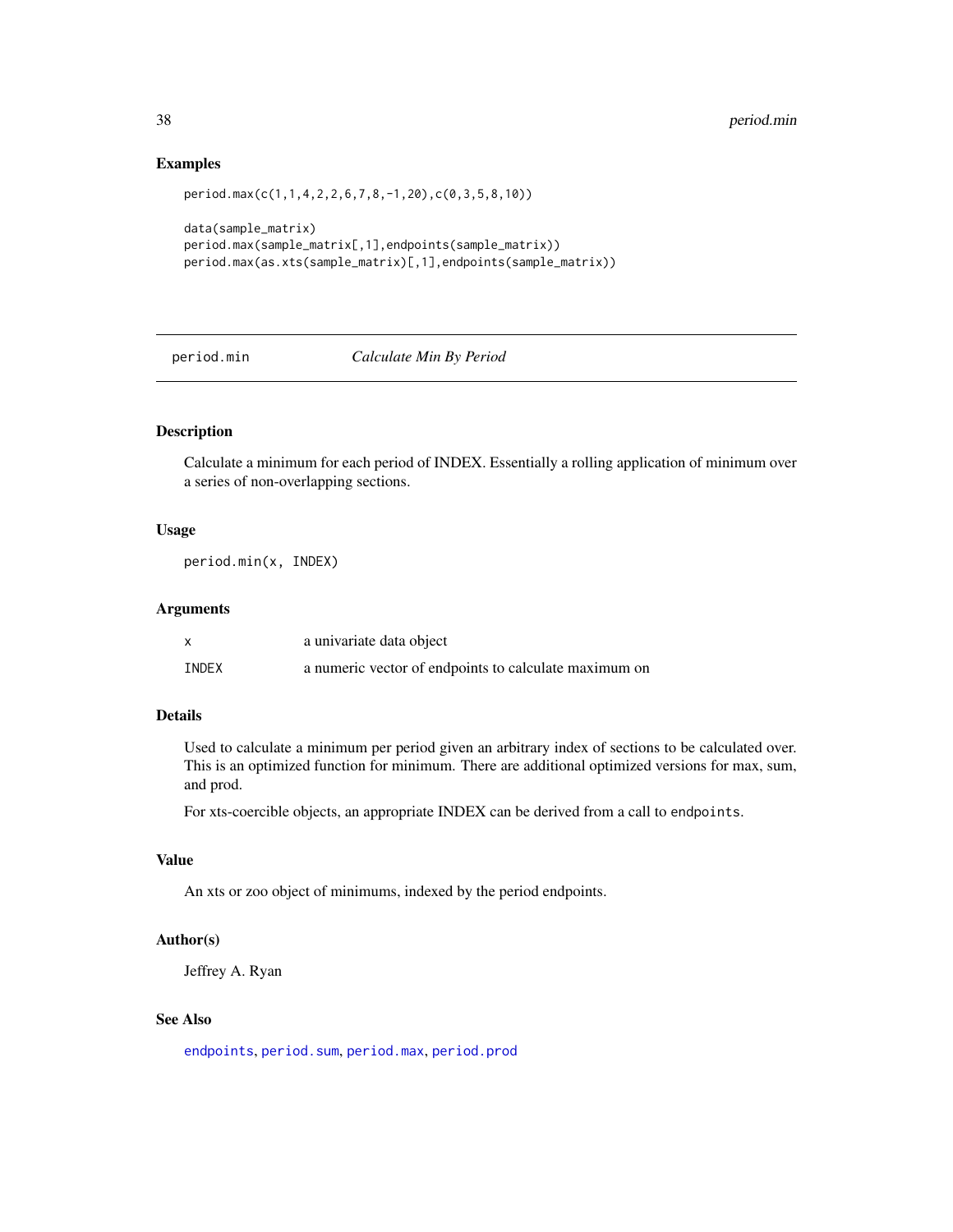# <span id="page-38-0"></span>period.prod 39

#### Examples

```
period.min(c(1,1,4,2,2,6,7,8,-1,20),c(0,3,5,8,10))
data(sample_matrix)
period.min(sample_matrix[,1],endpoints(sample_matrix))
period.min(as.xts(sample_matrix)[,1],endpoints(sample_matrix))
```
#### <span id="page-38-1"></span>period.prod *Calculate Product By Period*

#### Description

Calculate a product for each period of INDEX. Essentially a rolling application of prod over a series of non-overlapping sections.

#### Usage

period.prod(x, INDEX)

# Arguments

|       | a univariate data object                        |
|-------|-------------------------------------------------|
| INDEX | a vector of breakpoints to calculate product on |

# Details

Used to calculate a product per period given an arbitrary index of sections to be calculated over. This is an optimized function for product. There are additionally optimized versions for min, max, and sum.

For xts-coercible objects, an appropriate INDEX can be derived from a call to endpoints.

# Value

An xts or zoo object of products, indexed by the period endpoints.

#### Author(s)

Jeffrey A. Ryan

# See Also

[endpoints](#page-21-1), [period.sum](#page-39-1), [period.min](#page-37-1), [period.max](#page-36-1)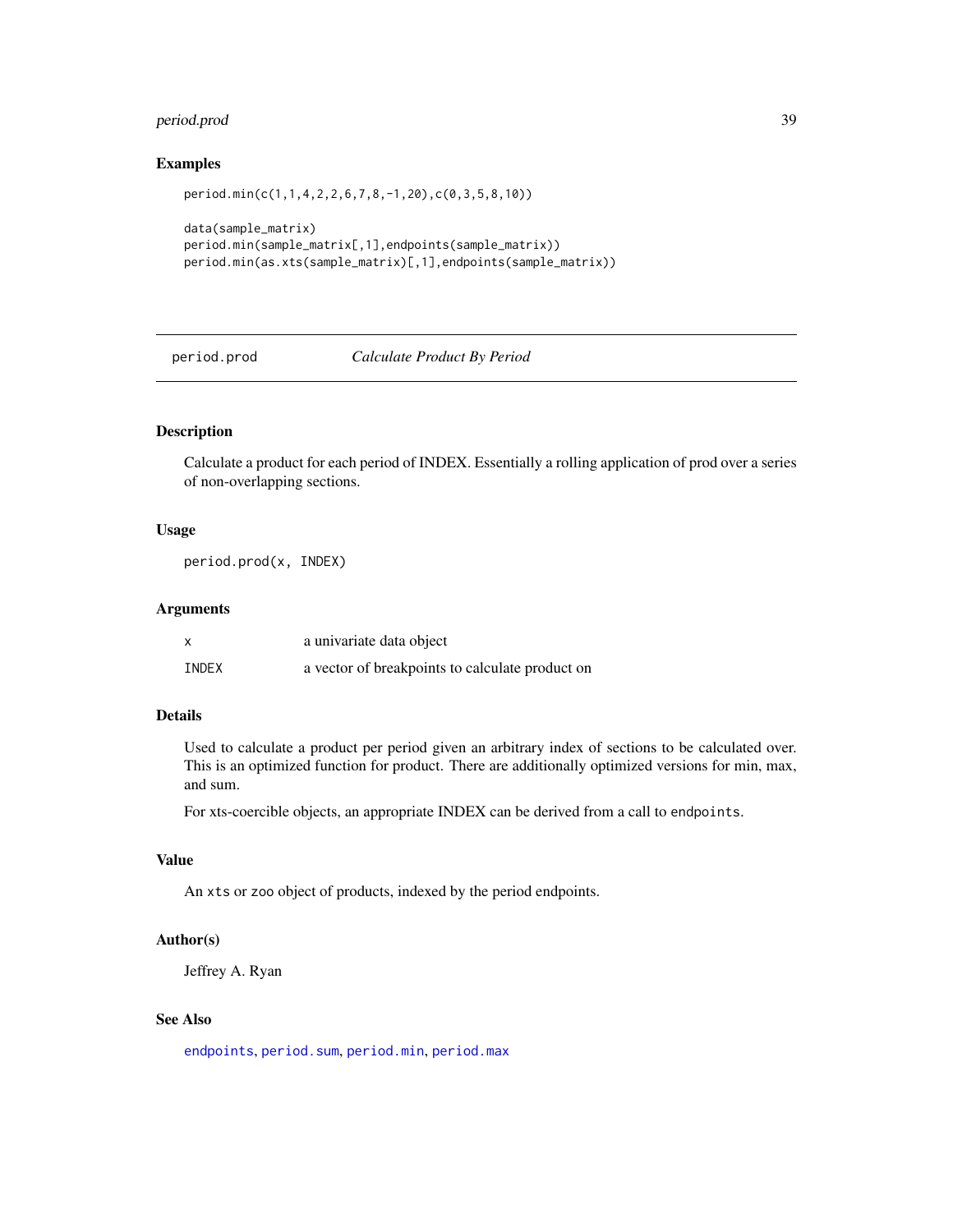### Examples

```
period.prod(c(1,1,4,2,2,6,7,8,-1,20),c(0,3,5,8,10))
```

```
data(sample_matrix)
period.prod(sample_matrix[,1],endpoints(sample_matrix))
period.prod(as.xts(sample_matrix)[,1],endpoints(sample_matrix))
```
# <span id="page-39-1"></span>period.sum *Calculate Sum By Period*

#### Description

Calculate a sum for each period of INDEX. Essentially a rolling application of sum over a series of non-overlapping sections.

#### Usage

period.sum(x, INDEX)

#### Arguments

| X     | a univariate data object                          |
|-------|---------------------------------------------------|
| INDEX | a numeric vector of endpoints to calculate sum on |

# Details

Used to calculate a sum per period given an arbitrary index of sections to be calculated over. This is an optimized function for sum. There are additionally optimized versions for min, max, and prod. For xts-coercible objects, an appropriate INDEX can be derived from a call to endpoints.

# Value

An xts or zoo object of sums, indexed by the period endpoints.

#### Author(s)

Jeffrey A. Ryan

#### See Also

[endpoints](#page-21-1), [period.max](#page-36-1), [period.min](#page-37-1), [period.prod](#page-38-1)

#### Examples

```
period.sum(c(1,1,4,2,2,6,7,8,-1,20),c(0,3,5,8,10))
```

```
data(sample_matrix)
period.sum(sample_matrix[,1],endpoints(sample_matrix))
period.sum(as.xts(sample_matrix)[,1],endpoints(sample_matrix))
```
<span id="page-39-0"></span>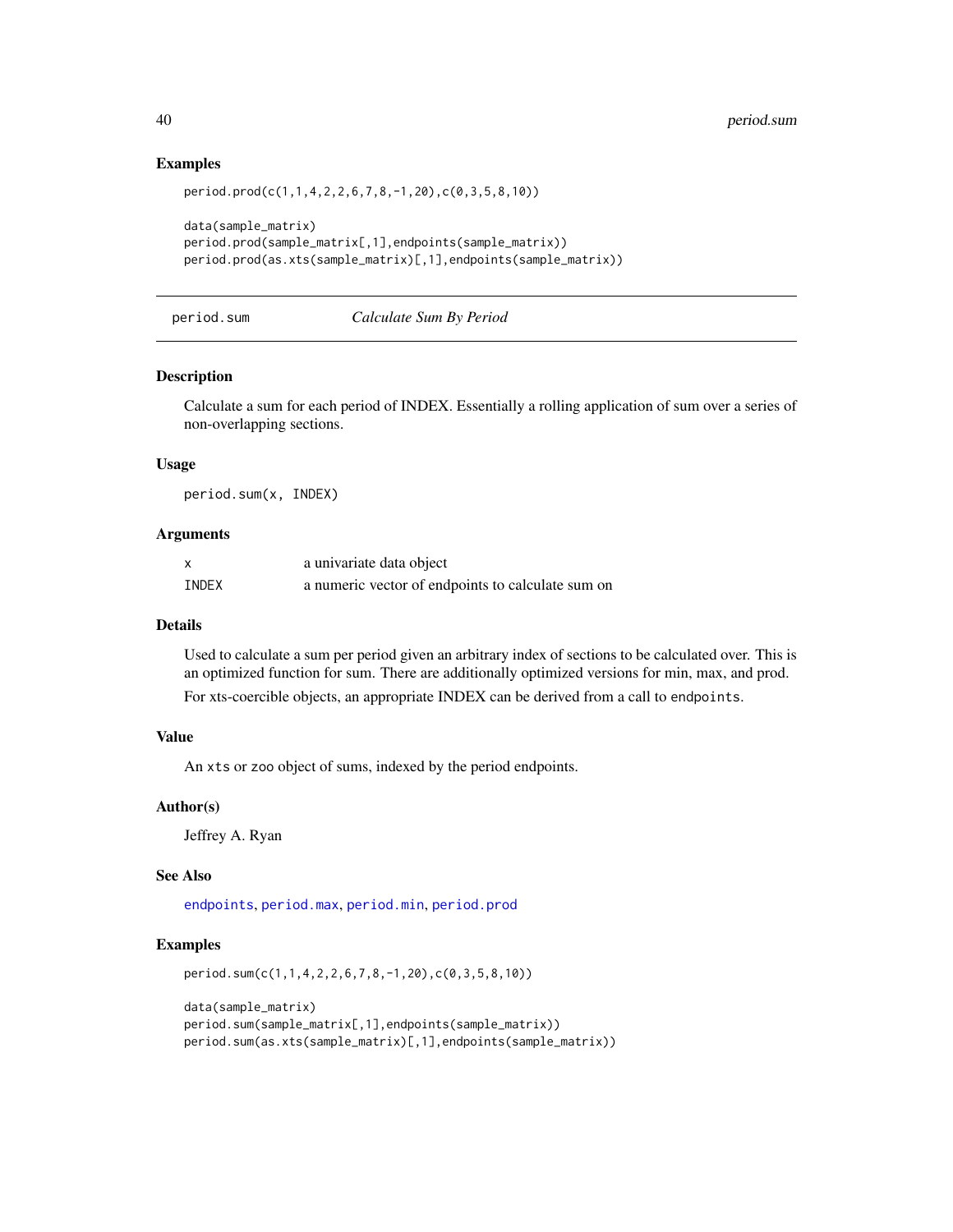<span id="page-40-0"></span>

Estimate the periodicity of a time-series-like object by calculating the median time between observations in days.

#### Usage

periodicity(x, ...)

# Arguments

| X | time-series-like object |
|---|-------------------------|
| . | unused                  |

# Details

A simple wrapper to quickly estimate the periodicity of a given data. Returning an object of type periodicity.

This calculates the median number of days between observations as a difftime object, the numerical difference, the units of measurement, and the derived scale of the data as a string.

The time index currently must be of either Date or POSIX class, or coercible to such.

The only list item of note is the scale. This is an estimate of the periodicity of the data in common terms - e.g. 7 day dialy data is best described as 'weekly', and would be returned as such.

Possible scale values are:

'minute','hourly','daily','weekly', 'monthly','quarterly', and 'yearly'.

#### Value

An object containing a list containing the difftime object, frequency, units, and suitable scale.

#### Note

This function is only a *good estimate* for the underlying periodicity. If the series is too short, or has *no* real periodicity, the return values will obviously be wrong. That said, it is quite robust and used internally within xts.

# Author(s)

Jeffrey A. Ryan

#### See Also

[difftime](#page-0-0)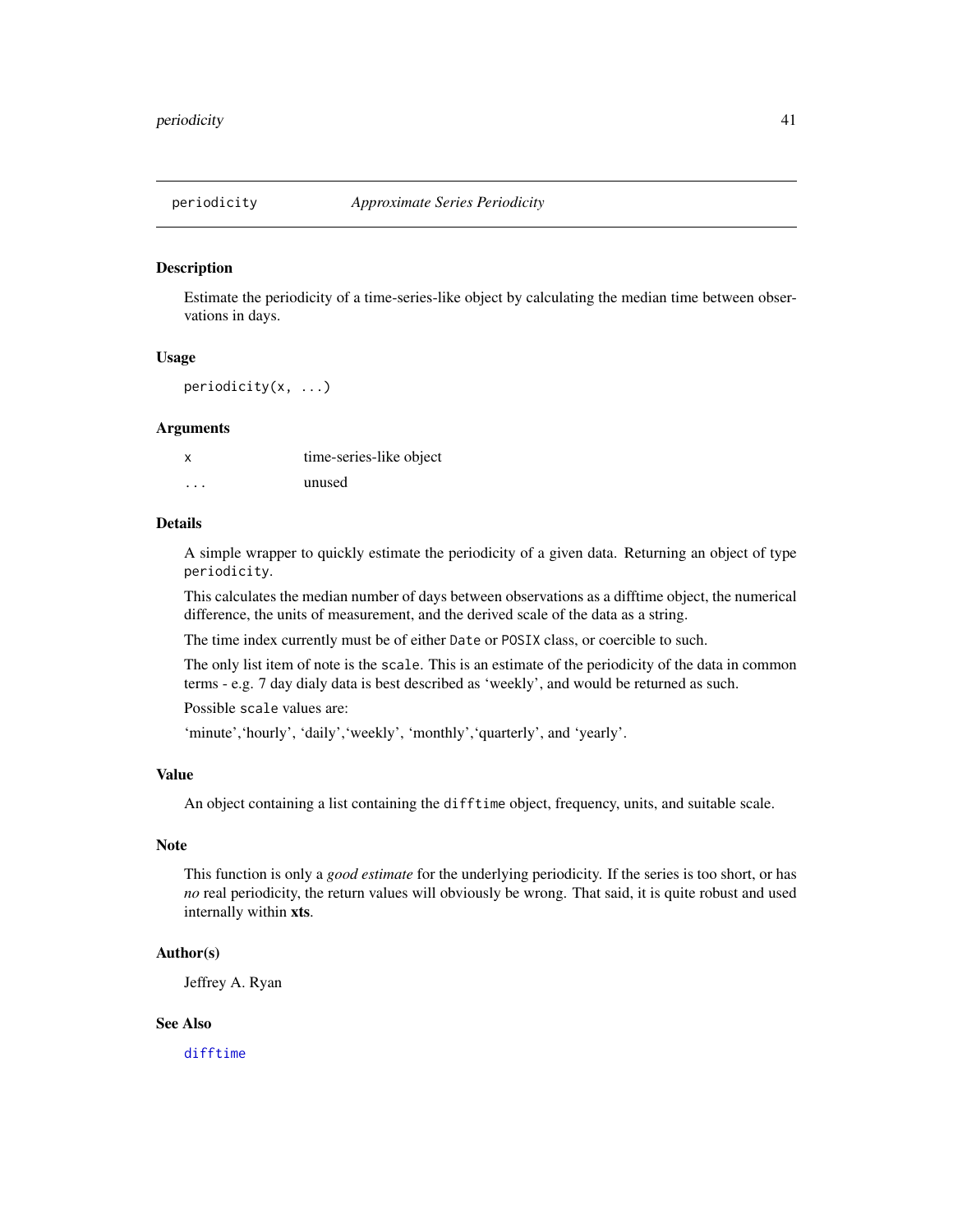#### Examples

```
zoo.ts <- zoo(rnorm(231),as.Date(13514:13744,origin="1970-01-01"))
periodicity(zoo.ts)
```
plot.xts *Plotting xts Objects*

#### Description

Plotting for xts objects.

#### Usage

```
## S3 method for class 'xts'
plot(x, y = NULL, ..., subset = "",panes = NULL, multi.panel = FALSE, col = 1:8, up,col = NULL,dn.col = NULL, bg = "{\#}FFFFFF", type = "l", lty = 1, lwd = 2, lend = 1,
 main = deparse(substitute(x)), observation-based = FALSE,ylim = NULL, yaxis.same = TRUE, yaxis.left = TRUE, yaxis.right = TRUE,
 major.ticks = "auto", minor.ticks = NULL,
 grid.ticks.on = "auto", grid.ticks.lwd = 1, grid.ticks.lty = 1,
 grid,col = "darkgray", labels,col = "#333333", format_labels = TRUE,grid2 = "HFSF5F5", legend.loc = NULL)## S3 method for class 'xts'
lines(x, ..., main = "", on = 0, col = NULL, type = "l",
  lty = 1, lwd = 1, pch = 1)
## S3 method for class 'xts'
points(x, ..., main = "", on = 0, col = NULL, pch = 1)
```
#### Arguments

| $\mathsf{x}$ | xts object                                                                                                                                                                                                                                                                                           |
|--------------|------------------------------------------------------------------------------------------------------------------------------------------------------------------------------------------------------------------------------------------------------------------------------------------------------|
| y            | NULL, not used                                                                                                                                                                                                                                                                                       |
| $\ddotsc$    | any passthrough graphical arguments for lines and points                                                                                                                                                                                                                                             |
| subset       | character vector of length one of the subset range using subsetting as in xts                                                                                                                                                                                                                        |
| panels       | character vector of expressions to plot as panels                                                                                                                                                                                                                                                    |
| multi.panel  | TRUE/FALSE or an integer less than or equal to the number of columns in the<br>data set. If TRUE, each column of the data is plotted in a separate panel. For<br>example, if multi.panel = 2, then the data will be plotted in groups of 2<br>columns and each group is plotted in a separate panel. |
| col          | color palette to use, set by default to rational choices                                                                                                                                                                                                                                             |
| up.col       | color for positive bars if type="h"                                                                                                                                                                                                                                                                  |
| dn.co1       | color for negative bars if type="h"                                                                                                                                                                                                                                                                  |
| bg           | background color of plotting area, same as in par                                                                                                                                                                                                                                                    |

<span id="page-41-0"></span>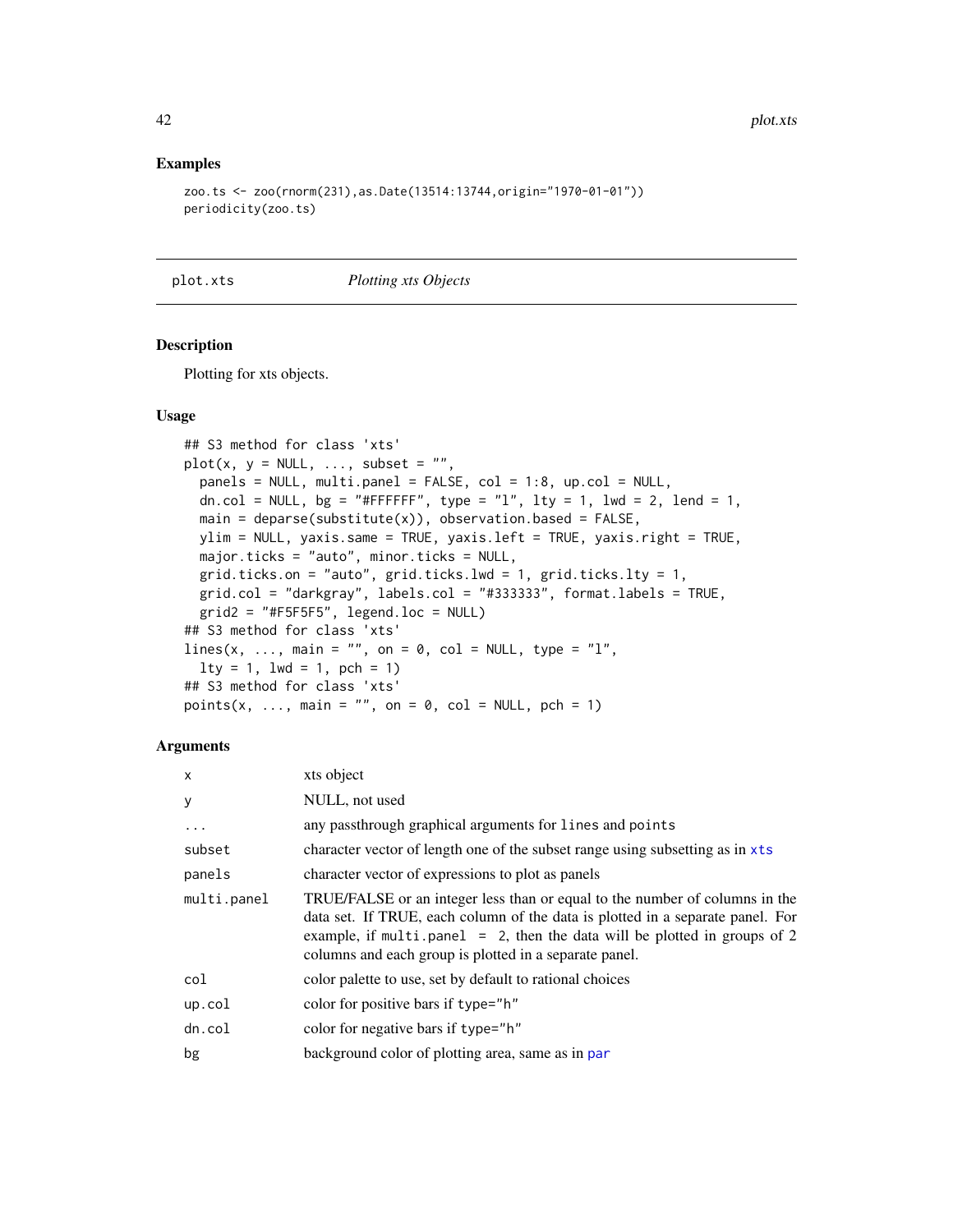<span id="page-42-0"></span>

| type                      | the type of plot to be drawn, same as in plot                                                                                                                                                                                                                                                                              |
|---------------------------|----------------------------------------------------------------------------------------------------------------------------------------------------------------------------------------------------------------------------------------------------------------------------------------------------------------------------|
| lty                       | set the line type, same as in par                                                                                                                                                                                                                                                                                          |
| lwd                       | set the line width, same as in par                                                                                                                                                                                                                                                                                         |
| lend                      | set the line end style, same as in par                                                                                                                                                                                                                                                                                     |
| main<br>observation.based | main title                                                                                                                                                                                                                                                                                                                 |
|                           | TRUE/FALSE (default FALSE). If TRUE, the x-axis is drawn based on observa-<br>tions in the data. If FALSE, the x-axis is drawn based on the time index of the<br>data.                                                                                                                                                     |
| ylim                      | the range of the y axis                                                                                                                                                                                                                                                                                                    |
| yaxis.same                | TRUE/FALSE. If TRUE, the y axis is drawn with the same ylim for multiple<br>panels                                                                                                                                                                                                                                         |
| yaxis.left                | if TRUE, draws the y axis on the left                                                                                                                                                                                                                                                                                      |
| yaxis.right               | if TRUE, draws the y axis on the right                                                                                                                                                                                                                                                                                     |
| major.ticks               | period that specifies where tick marks and labels will be drawn on the x-axis.<br>See Details for possible values.                                                                                                                                                                                                         |
| minor.ticks               | period that specifies where minor ticks on will be drawn on the x-axis. If NULL,<br>minor ticks are not drawn. See Details for possible values.                                                                                                                                                                            |
| grid.ticks.on             | period that specifies where vertical grid lines will be drawn. See Details for<br>possible values.                                                                                                                                                                                                                         |
| grid.ticks.lwd            | line width of the grid                                                                                                                                                                                                                                                                                                     |
|                           | grid.ticks.lty line type of the grid                                                                                                                                                                                                                                                                                       |
| grid.col                  | color of the grid                                                                                                                                                                                                                                                                                                          |
| labels.col                | color of the axis labels                                                                                                                                                                                                                                                                                                   |
| format.labels             | label format to draw lower frequency x-axis ticks and labels passed to axTicksByTime                                                                                                                                                                                                                                       |
| grid2                     | color for secondary x axis grid                                                                                                                                                                                                                                                                                            |
| legend.loc                | places a legend into one of nine locations on the chart: bottomright, bottom,<br>bottomleft, left, topleft, top, topright, right, or center. Default NULL does not<br>draw a legend.                                                                                                                                       |
| pch                       | the plotting character to use, same as in par.                                                                                                                                                                                                                                                                             |
| on                        | panel number to draw on. A new panel will be drawn if on=NA. The default,<br>on=0, will add to the active panel. The active panel is defined as the panel on<br>which the most recent action was performed. Note that only the first element of<br>on is checked for the default behavior to add to the last active panel. |

# Details

Possible values for arguments major.ticks, minor.ticks, and grid.ticks.on include 'auto', 'minute', 'hourly', 'daily', 'weekly', 'monthly', 'quarterly', and 'yearly'. The default is 'auto', which attempts to determine sensible locations from the periodicity and locations of observations. The other values are based on the output from periodicity.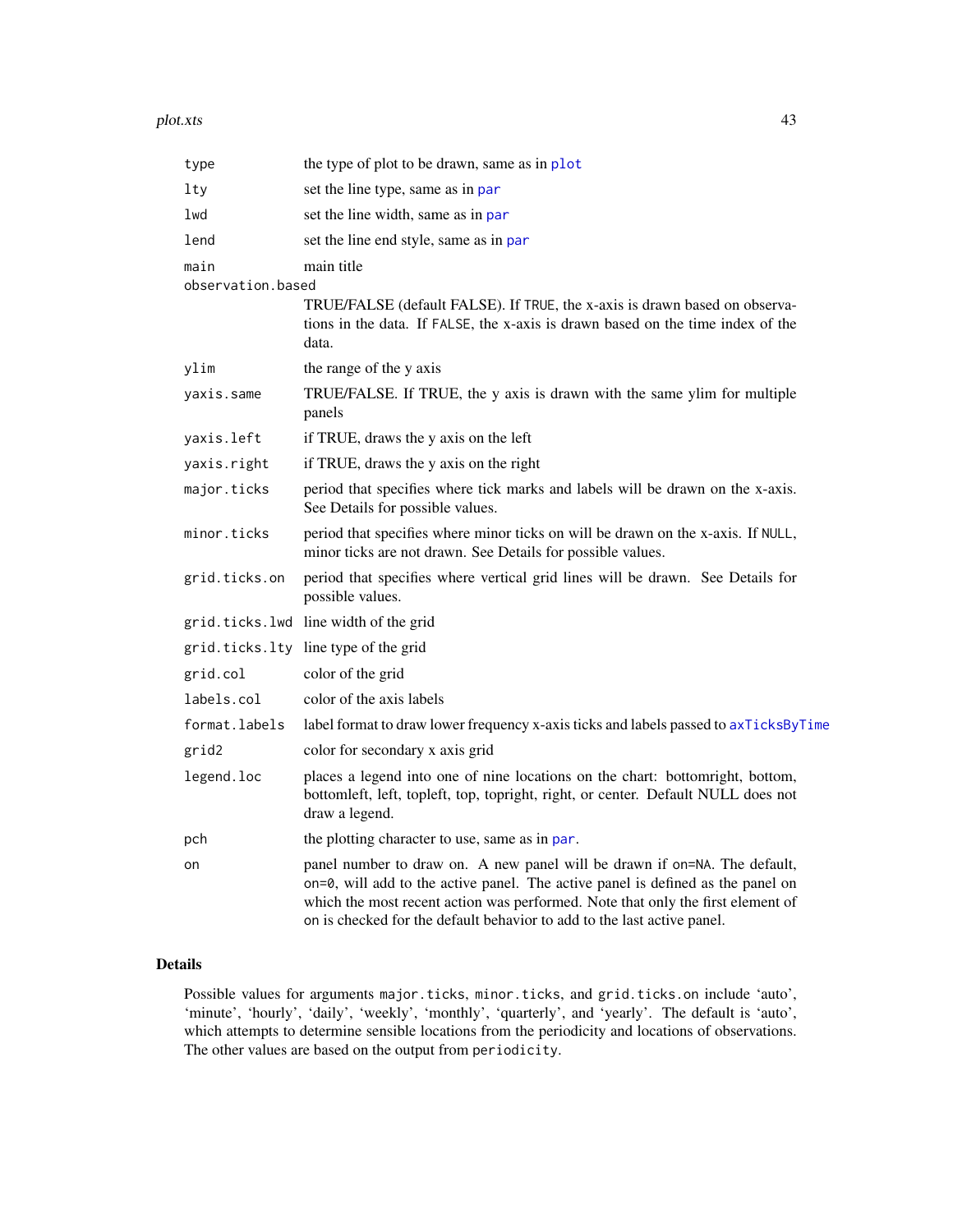#### <span id="page-43-0"></span>Author(s)

Ross Bennett

# References

based on chart\_Series in the quantmod package by Jeffrey A. Ryan

#### See Also

[addSeries](#page-8-2), [addPanel](#page-6-1)

# Examples

```
## Not run:
data(sample_matrix)
sample.xts <- as.xts(sample_matrix)
# plot the Close
plot(sample.xts[,"Close"])
# plot a subset of the data
plot(sample.xts[,"Close"], subset="2007-04-01/2007-06-31")
# function to compute simple returns
simple.ret <- function(x, col.name){
  x[,col.name] / lag(x[,col.name]) - 1
}
# plot the close and add a panel with the simple returns
plot(sample.xts[,"Close"])
R <- simple.ret(sample.xts, "Close")
lines(R, type="h", on=NA)
# add the 50 period simple moving average to panel 1 of the plot
library(TTR)
lines(SMA(sample.xts[,"Close"], n = 50), on=1, col="blue")
# add month end points to the chart
points(sample.xts[endpoints(sample.xts[,"Close"], on = "months"), "Close"],
       col="red", pch=17, on=1)
# add legend to panel 1
addLegend("topright", on=1,
          legend.name = c("Close", "SMA(50)").lty=c(1, 1), lwd=c(2, 1),
          col=c("black", "blue", "red"))
## End(Not run)
```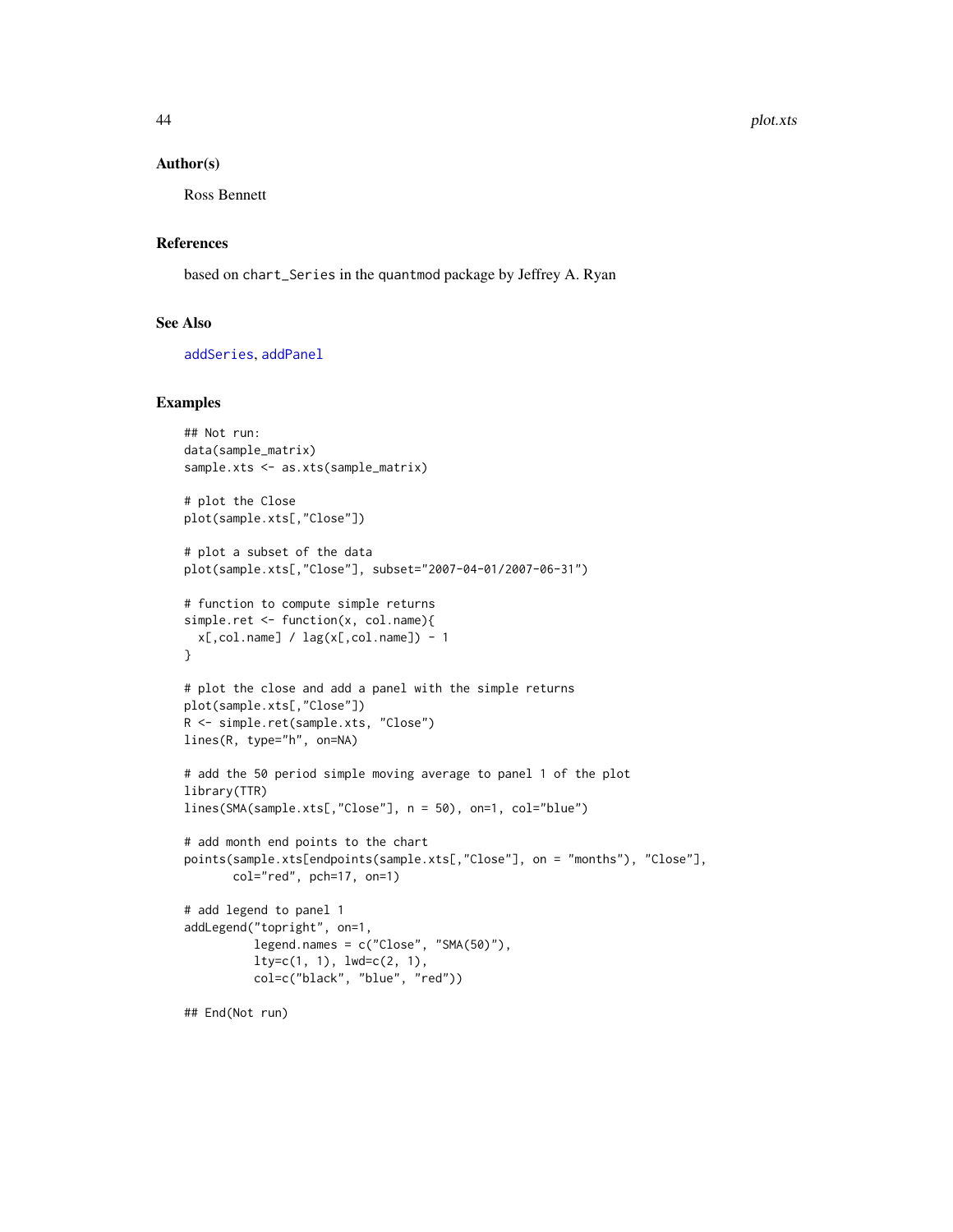<span id="page-44-0"></span>

Concatenate or bind by row two or more xts objects along a time-based index.

#### Usage

```
## S3 method for class 'xts'
c(\ldots)## S3 method for class 'xts'
```
 $rbind(..., deparse. level = 1)$ 

# Arguments

... objects to bind deparse.level not implemented

#### Details

Implemented in C, these functions bind xts objects by row, resulting in another xts object

There may be non-unique index values in either the original series, or the resultant series.

Identical indexed series are bound in the order or the arguments passed to rbind. See examples.

All objects must have the same number of columns, as well as be xts objects or coercible to such. rbind and c are aliases.

For traditional merge operations, see merge.xts and cbind.xts.

#### Value

An xts object with one row per row for each object concatenated.

#### Note

This differs from rbind.zoo in that non-unique index values are allowed, in addition to the completely different algorithms used internally.

All operations may not behave as expected on objects with non-unique indices. You have been warned.

rbind is a .Primitive function in R. As such method dispatch occurs at the C-level, and may not be consistent with expectations. See the details section of the base function, and if needed call rbind.xts directly to avoid dispatch ambiguity.

#### Author(s)

Jeffrey A. Ryan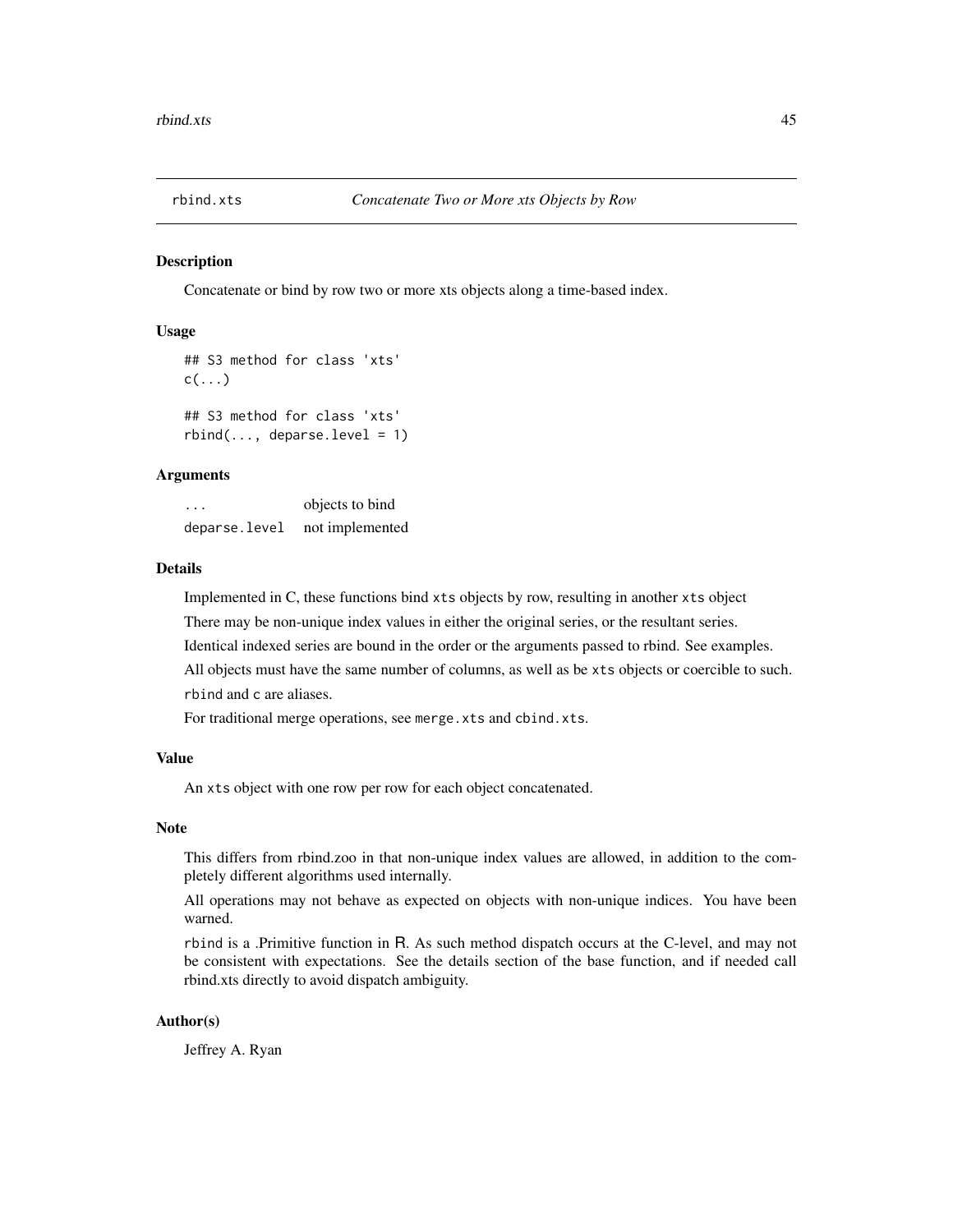# See Also

[merge.xts](#page-31-1) [rbind](#page-0-0)

# Examples

```
x <- xts(1:10, Sys.Date()+1:10)
str(x)
merge(x,x)
rbind(x, x)rbind(x[1:5],x[6:10])
c(x,x)# this also works on non-unique index values
x \leq xts(rep(1,5), Sys.Date()+c(1,2,2,2,3))
y <- xts(rep(2,3), Sys.Date()+c(1,2,3))
# overlapping indexes are appended
rbind(x,y)
rbind(y,x)
```
sample\_matrix *Sample Data Matrix For xts Example and Unit Testing*

# Description

Simulated 180 observations on 4 variables.

#### Usage

data(sample\_matrix)

# Format

```
The format is:
num [1:180, 1:4] 50.0 50.2 50.4 50.4 50.2 ...
- attr(*, "dimnames")=List of 2
 ..$ : chr [1:180] "2007-01-02" "2007-01-03" "2007-01-04" "2007-01-05" ...
 ..$ : chr [1:4] "Open" "High" "Low" "Close"
```
# Examples

data(.sample.matrix)

<span id="page-45-0"></span>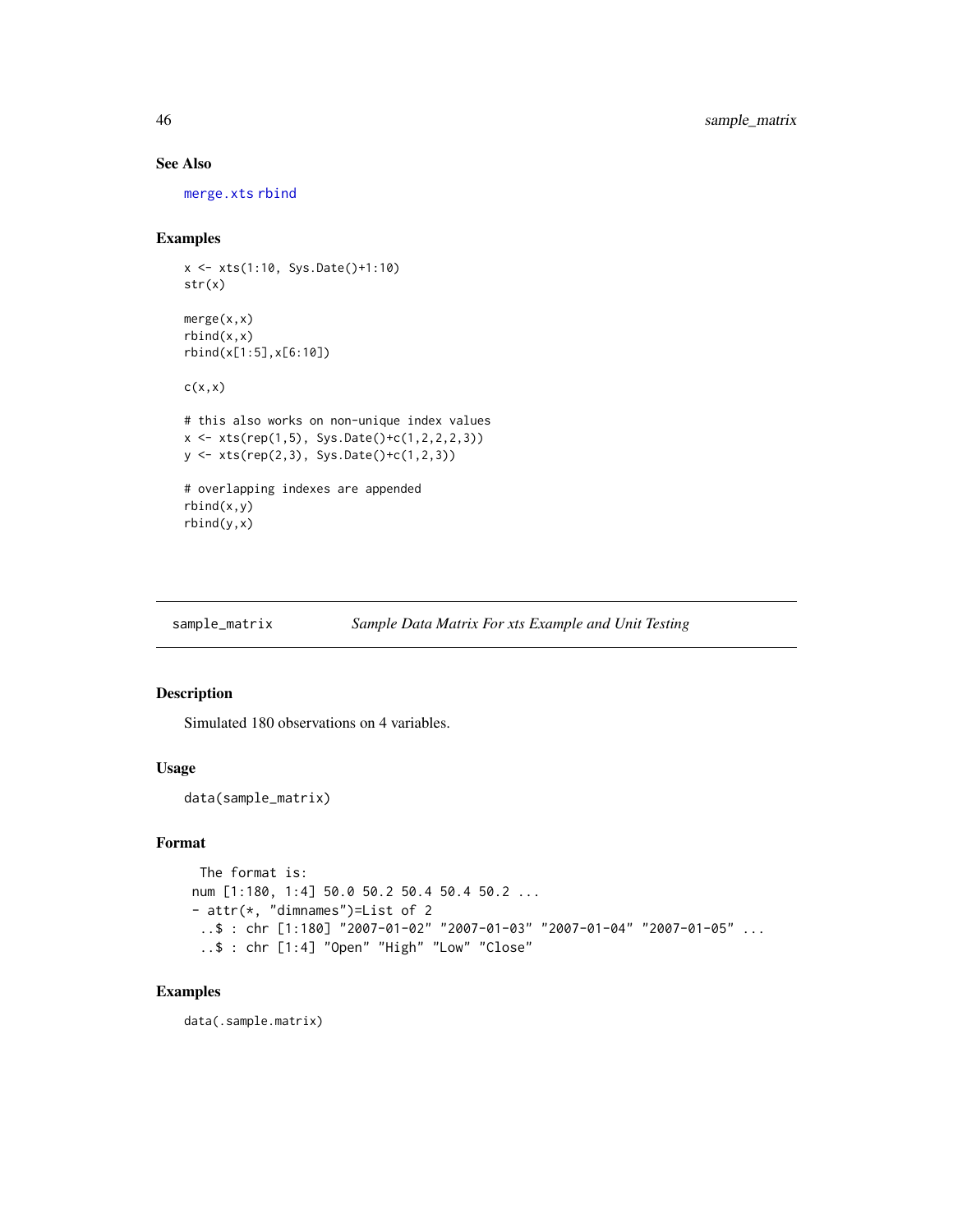<span id="page-46-0"></span>

Creates a list of xts objects split along time periods.

# Usage

```
## S3 method for class 'xts'
split(x, f = "months", drop=False, k = 1, ...)
```
# Arguments

| $\times$     | an xts object                                                |
|--------------|--------------------------------------------------------------|
| $\mathsf{f}$ | a 'character' vector describing the period to split by       |
| drop         | ignored by split.xts                                         |
| k            | number of periods to aggregate into each split. See Details. |
|              | further args to non-xts method                               |

# Details

A quick way to break up a large xts object by standard time periods; e.g. 'months', 'quarters', etc.

endpoints is used to find the start and end of each period (or k-periods). See that function for valid arguments.

If f is not a character vector, the NextMethod is called, which would in turn dispatch to the split.zoo method.

#### Value

A list of xts objects.

# Note

aggregate. zoo would be more flexible, though not as fast for xts objects.

#### Author(s)

Jeffrey A. Ryan

# See Also

[endpoints](#page-21-1), [split.zoo](#page-0-0), [aggregate.zoo](#page-0-0)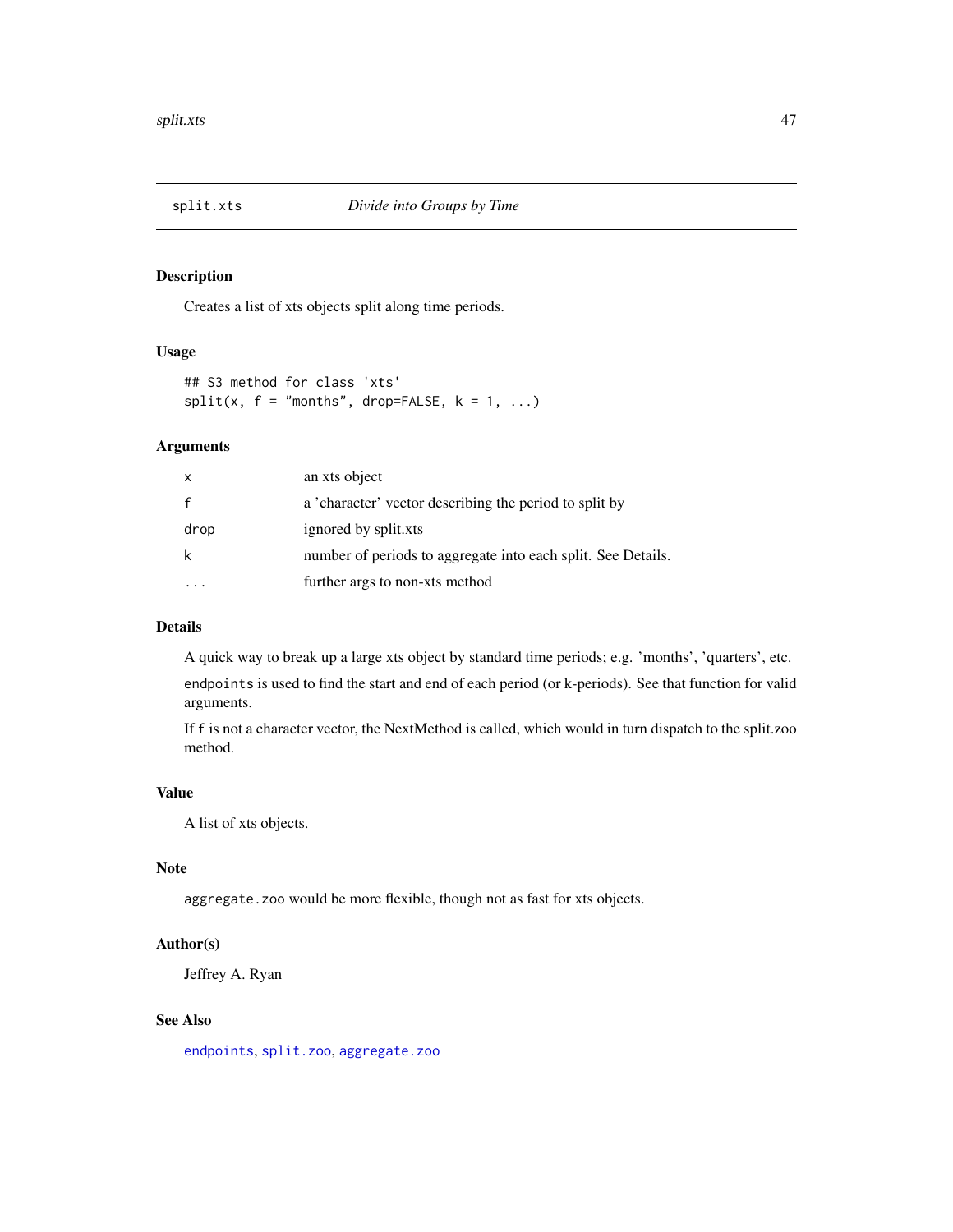#### 48 timeBased and the set of the set of the set of the set of the set of the set of the set of the set of the set of the set of the set of the set of the set of the set of the set of the set of the set of the set of the set

# Examples

```
data(sample_matrix)
x <- as.xts(sample_matrix)
split(x)
split(x, f="weeks")
split(x, f="weeks", k=4)
```
<span id="page-47-1"></span>timeBased *Check if Class is Time-Based*

# Description

Used to verify that the object is one of the known time-based classes in R.

# Usage

```
is.timeBased(x)
timeBased(x)
```
# Arguments

x object to test

# Details

Current time-based objects supported are Date, POSIXct, chron, yearmon, yearqtr, and timeDate.

#### Value

Logical

# Author(s)

Jeffrey A. Ryan

# Examples

```
timeBased(Sys.time())
timeBased(Sys.Date())
```
timeBased(200701)

<span id="page-47-0"></span>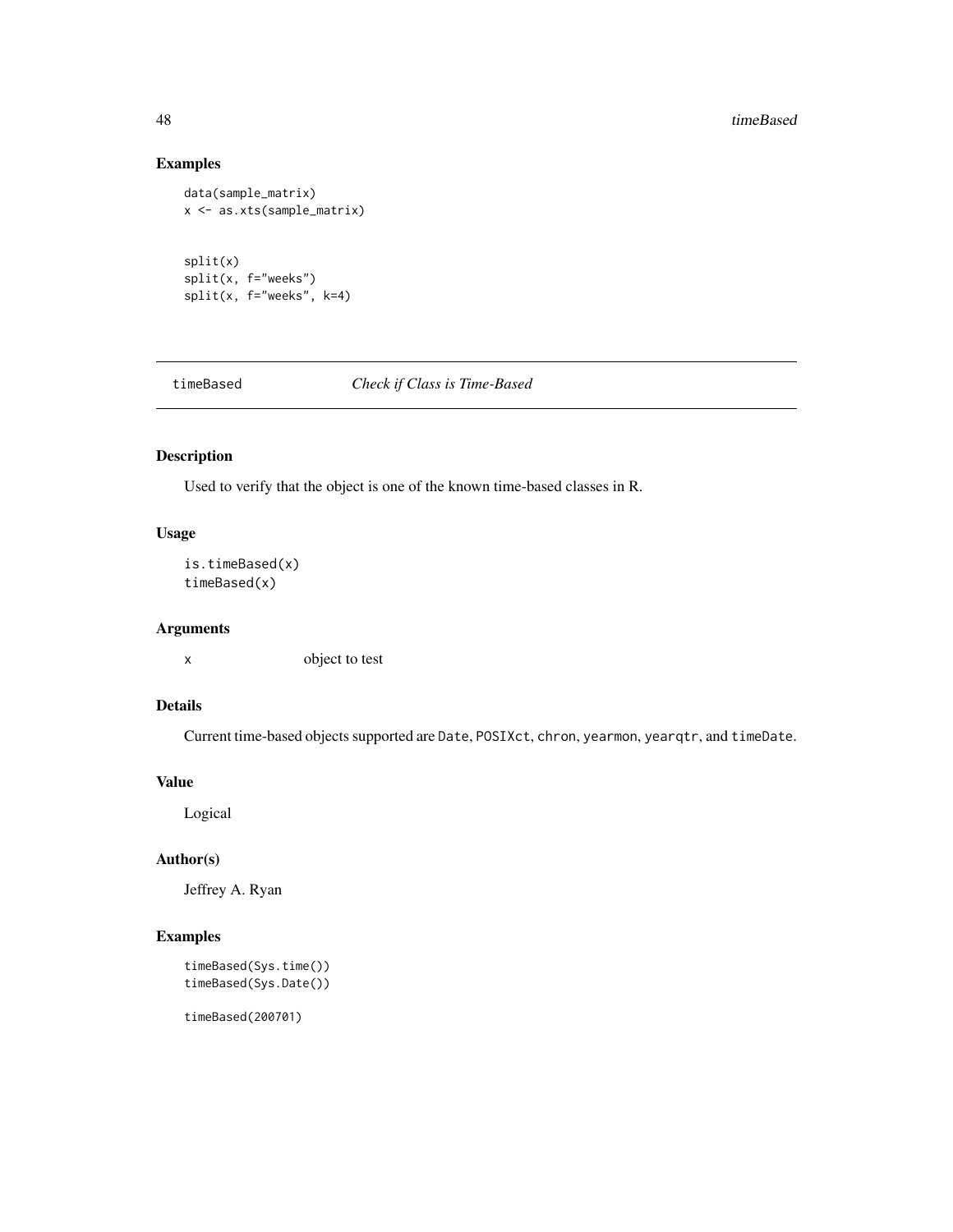<span id="page-48-0"></span>A function to create a vector of time-based objects suitable for indexing an *xts* object, given a string conforming to the ISO 8601 time and date standard for range-based specification. The resultant series can be of any class supported by *xts*, including POSIXct, Date, chron, timeDate, yearmon, and yearqtr.

timeBasedRange creates a vector of length 1 or 2 as seconds since the epoch (1970-01-01) for use internally.

#### Usage

```
timeBasedSeq(x, retclass = NULL, length.out = NULL)
```

```
timeBasedRange(x, ...)
```
#### Arguments

| $\mathsf{x}$ | a string representing the time-date range desired |
|--------------|---------------------------------------------------|
| retclass     | the return class desired                          |
| length.out   | passed to seq internally                          |
|              | unused                                            |

#### Details

Designed to provide uniform creation of valid time-based objects for use within *xts*, the interface conforms (mostly) to the ISO recommended format for specifying ranges.

In general, the format is a string specifying a time and/or date *from*, *to*, and optionally *by* delineated by either '"/"' or '"::"'.

The first argument need not be quoted, as it is converted internally if need be.

The general form is *from/to/by* or *from::to::by*, where *to* and *by* are optional if the length.out arg is specified.

The from and to elements of the string must be left-specified with respect to the standard *CCYYM-MDD HHMMSS* form. All dates-times specified will be set to either the earliest point (from) or the latest (to), given the level of specificity.

For example '1999' in the *from* field would set the start to the beginning of 1999. The opposite occurs in the *to* field.

The level of detail in the request is interpretted as the level of detail in the result. The maximum detail of either *from* or *to* is the basis of the sequence, unless the optional *by* element is specified, which will be covered later.

To request a yearly series, it is only necessary to use '"1999/2008"'. Alternately, one could request a monthly series (returned by default as class yearmon) with '"199901/2008"' or '"1999-01/2008"',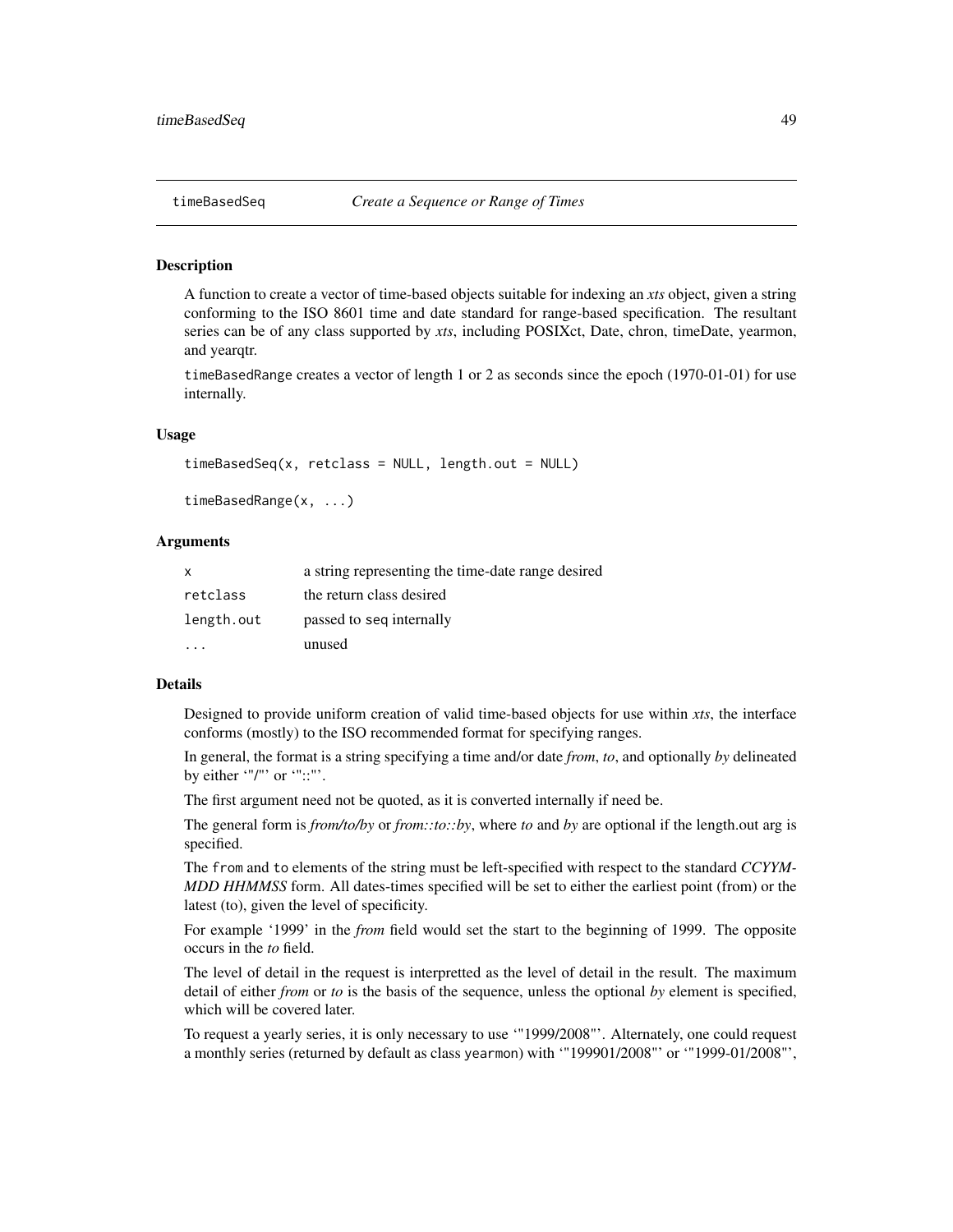or even '"1999/2008-01"'. As the level of granularity increases, so does the resultant sequence granularity - as does its length.

Using the optional third *by* field (the third delimited element to the string), will override the granularity intepretation and return the requested periodicity. The acceptable arguments include Y for years, m for months, d for days, H for hours, M for minutes and S for seconds.

#### Value

A sequence or range of time-based objects.

If retclass is NULL, the result is a named list of from, to, by and length.out.

#### Author(s)

Jeffrey A. Ryan

# References

International Organization for Standardization: ISO 8601 <https://www.iso.org>

#### See Also

[timeBased](#page-47-1), [xts](#page-53-1)

#### Examples

```
timeBasedSeq('1999/2008')
timeBasedSeq('199901/2008')
timeBasedSeq('199901/2008/d')
timeBasedSeq('20080101 0830',length=100) # 100 minutes
timeBasedSeq('20080101 083000',length=100) # 100 seconds
```
<span id="page-49-1"></span>to.period *Convert time series data to an OHLC series*

#### <span id="page-49-2"></span>Description

Convert an OHLC or univariate object to a specified periodicity lower than the given data object. For example, convert a daily series to a monthly series, or a monthly series to a yearly one, or a one minute series to an hourly series.

The result will contain the open and close for the given period, as well as the maximum and minimum over the new period, reflected in the new high and low, respectively.

If volume for a period was available, the new volume will also be calculated.

<span id="page-49-0"></span>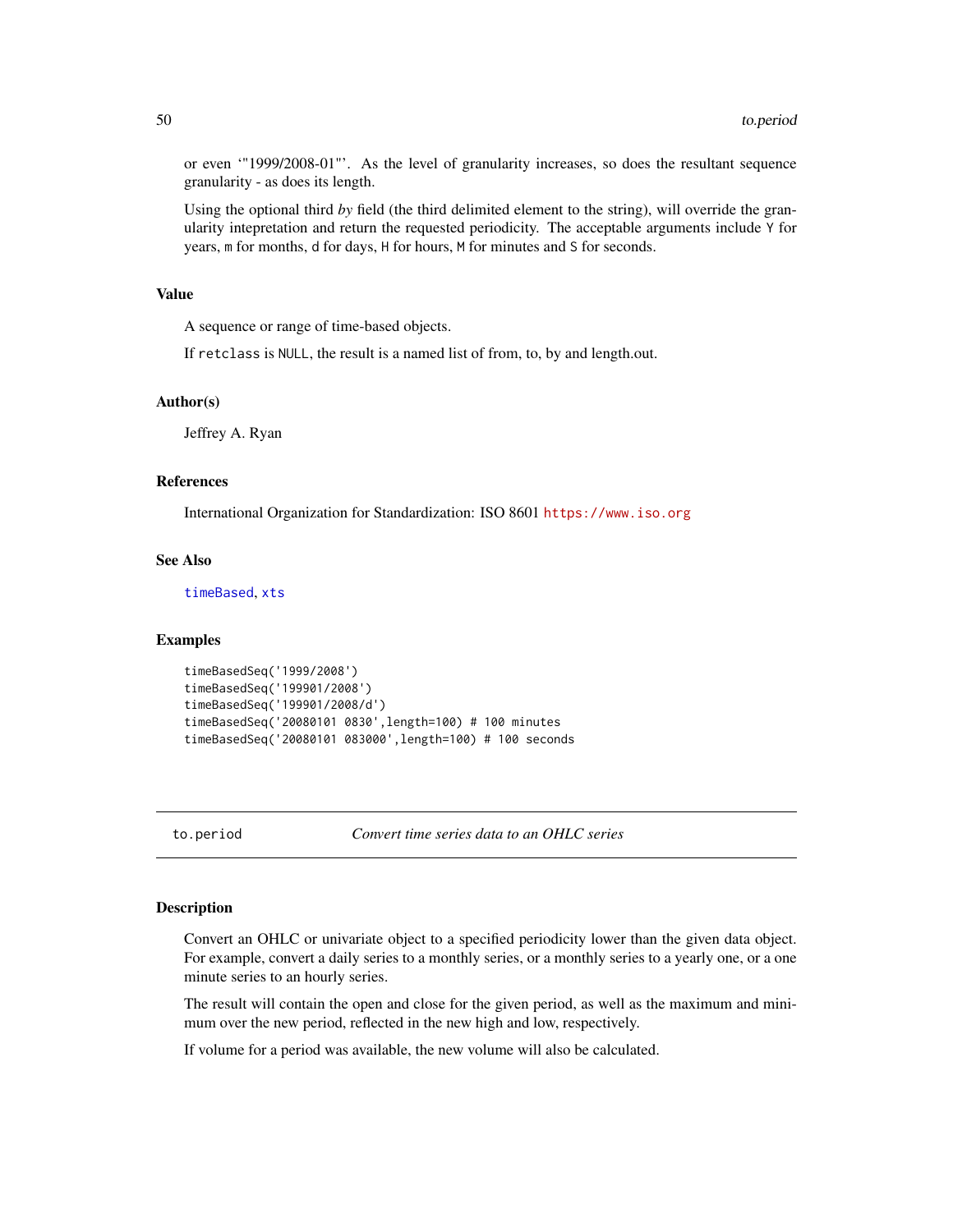#### to.period 51

#### Usage

```
to.minutes(x,k,name,...)
to.minutes3(x,name,...)
to.minutes5(x,name,...)
to.minutes10(x,name,...)
to.minutes15(x,name,...)
to.minutes30(x,name,...)
to.hourly(x,name,...)
to.daily(x,drop.time=TRUE,name,...)
to.weekly(x,drop.time=TRUE,name,...)
to.monthly(x,indexAt='yearmon',drop.time=TRUE,name,...)
to.quarterly(x,indexAt='yearqtr',drop.time=TRUE,name,...)
to.yearly(x,drop.time=TRUE,name,...)
```
# to.period(x,

```
period = 'months',
k = 1,
indexAt,
name=NULL,
OHLC = TRUE,
...)
```
# Arguments

| X           | a univariate or OHLC type time-series object                            |
|-------------|-------------------------------------------------------------------------|
| period      | period to convert to. See details.                                      |
| indexAt     | convert final index to new class or date. See details                   |
| drop.time   | remove time component of POSIX datestamp (if any)                       |
| k           | number of sub periods to aggregate on (only for minutes and seconds)    |
| name        | override column names                                                   |
| <b>OHLC</b> | should an OHLC object be returned? (only OHLC=TRUE currently supported) |
| $\cdots$    | additional arguments                                                    |

#### Details

Essentially an easy and reliable way to convert one periodicity of data into any new periodicity. It is important to note that all dates will be aligned to the *end* of each period by default - with the exception of to.monthly and to.quarterly, which index by 'yearmon' and 'yearqtr' from the zoo package, respectively.

Valid period character strings include: "seconds", "minutes", "hours", "days", "weeks", "months", "quarters", and "years". These are calculated internally via endpoints. See that function's help page for further details.

To adjust the final indexing style, it is possible to set indexAt to one of the following: 'yearmon', 'yearqtr', 'firstof', 'lastof', 'startof', or 'endof'. The final index will then be yearmon, yearqtr,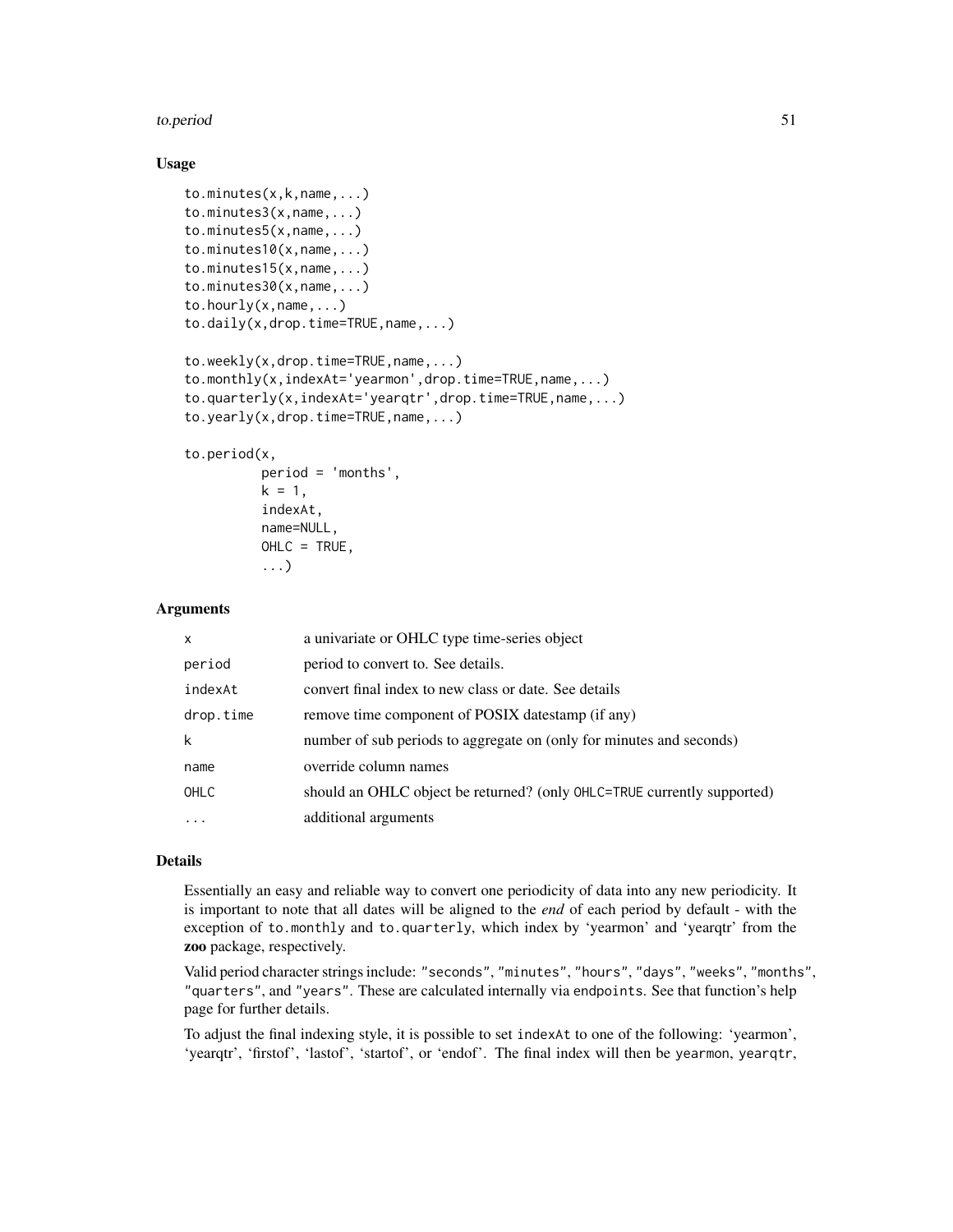the first time of the period, the last time of the period, the starting time in the data for that period, or the ending time in the data for that period, respectively.

It is also possible to pass a single time series, such as a univariate exchange rate, and return an OHLC object of lower frequency - e.g. the weekly OHLC of the daily series.

Setting drop. time to TRUE (the default) will convert a series that includes a time component into one with just a date index, as the time index is often of little value in lower frequency series.

It is not possible to convert a series from a lower periodicity to a higher periodicity - e.g. weekly to daily or daily to 5 minute bars, as that would require magic.

#### Value

An object of the original type, with new periodicity.

# Note

In order for this function to work properly on OHLC data, it is necessary that the Open, High, Low and Close columns be names as such; including the first letter capitalized and the full spelling found. Internally a call is made to reorder the data into the correct column order, and then a verification step to make sure that this ordering and naming has succeeded. All other data formats must be aggregated with functions such as aggregate and period.apply.

This method should work on almost all time-series-like objects. Including 'timeSeries', 'zoo', 'ts', and 'irts'. It is even likely to work well for other data structures - including 'data.frames' and 'matrix' objects.

Internally a call to as.xts converts the original x into the universal xts format, and then re-converts back to the original type.

A special note with respect to 'ts' objects. As these are strictly regular they may include NA values. These are stripped for aggregation purposes, though replaced before returning. This inevitably leads to many, many additional 'NA' values in the data. It is more beneficial to consider using an 'xts' object originally, or converting to one in the function call by means of as.xts.

#### Author(s)

Jeffrey A. Ryan

#### Examples

```
data(sample_matrix)
samplexts <- as.xts(sample_matrix)
to.monthly(samplexts)
to.monthly(sample_matrix)
str(to.monthly(samplexts))
```

```
str(to.monthly(sample_matrix))
```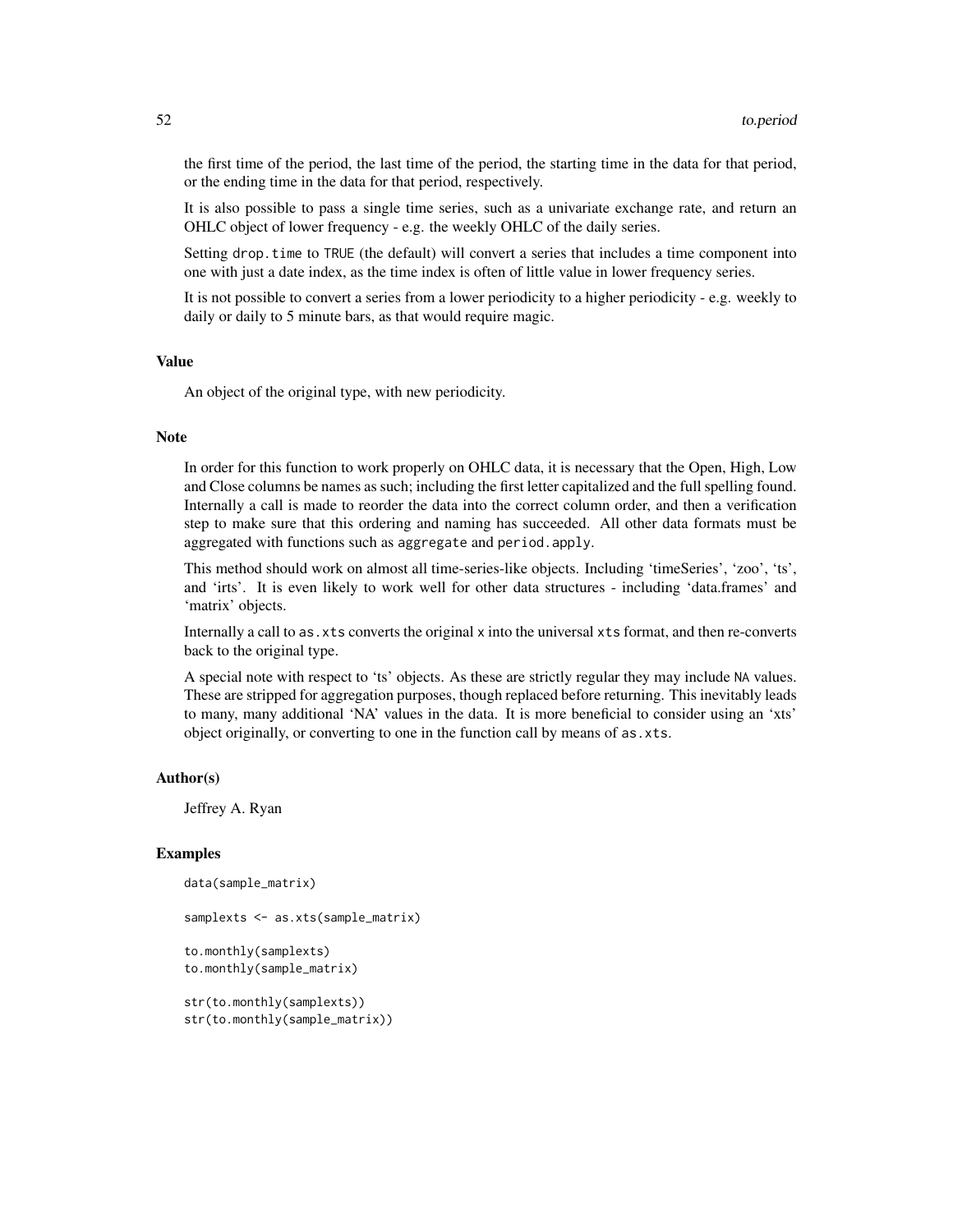<span id="page-52-0"></span>

Method for extracting time windows from xts objects.

#### Usage

```
## S3 method for class 'xts'
window(x, index. = NULL, start = NULL, end = NULL, \ldots)
```
# Arguments

| X         | an object.                                                                                                                                                                                                                                                                                                                                                                                  |
|-----------|---------------------------------------------------------------------------------------------------------------------------------------------------------------------------------------------------------------------------------------------------------------------------------------------------------------------------------------------------------------------------------------------|
| index.    | a user defined time index. This defaults to the xts index for the series via<br>. index(x). When supplied, this is typically a subset of the dates in the full<br>series.<br>The index, must be a set of dates that are convertible to POSIXct. If you want<br>fast lookups, then index. should be sorted and of class POSIXct.<br>If an unsorted index. is passed in, window will sort it. |
| start     | a start time. Extract xts rows where index. $\ge$ start. start may be any<br>class that is convertible to POSIXct such as a character variable in the format<br>'YYYY-MM-DD'.<br>If start is NULL then all index, dates are matched.                                                                                                                                                        |
| end       | an end time. Extract $x$ ts rows where index. $\leq$ end. end must be convertible<br>to POSIXct. If end is NULL then all index, dates are matched.                                                                                                                                                                                                                                          |
| $\ddotsc$ | currently not used.                                                                                                                                                                                                                                                                                                                                                                         |

# Details

The point of having window in addition to the regular subset function is to have a fast way of extracting time ranges from an xts series. In particular, this method will convert start and end to POSIXct then do a binary lookup on the internal xts index to quickly return a range of matching dates. With a user supplied index., a similarly fast invocation of findInterval is used so that large sets of sorted dates can be retrieved quickly.

### Value

The matching time window is extracted.

#### Author(s)

Corwin Joy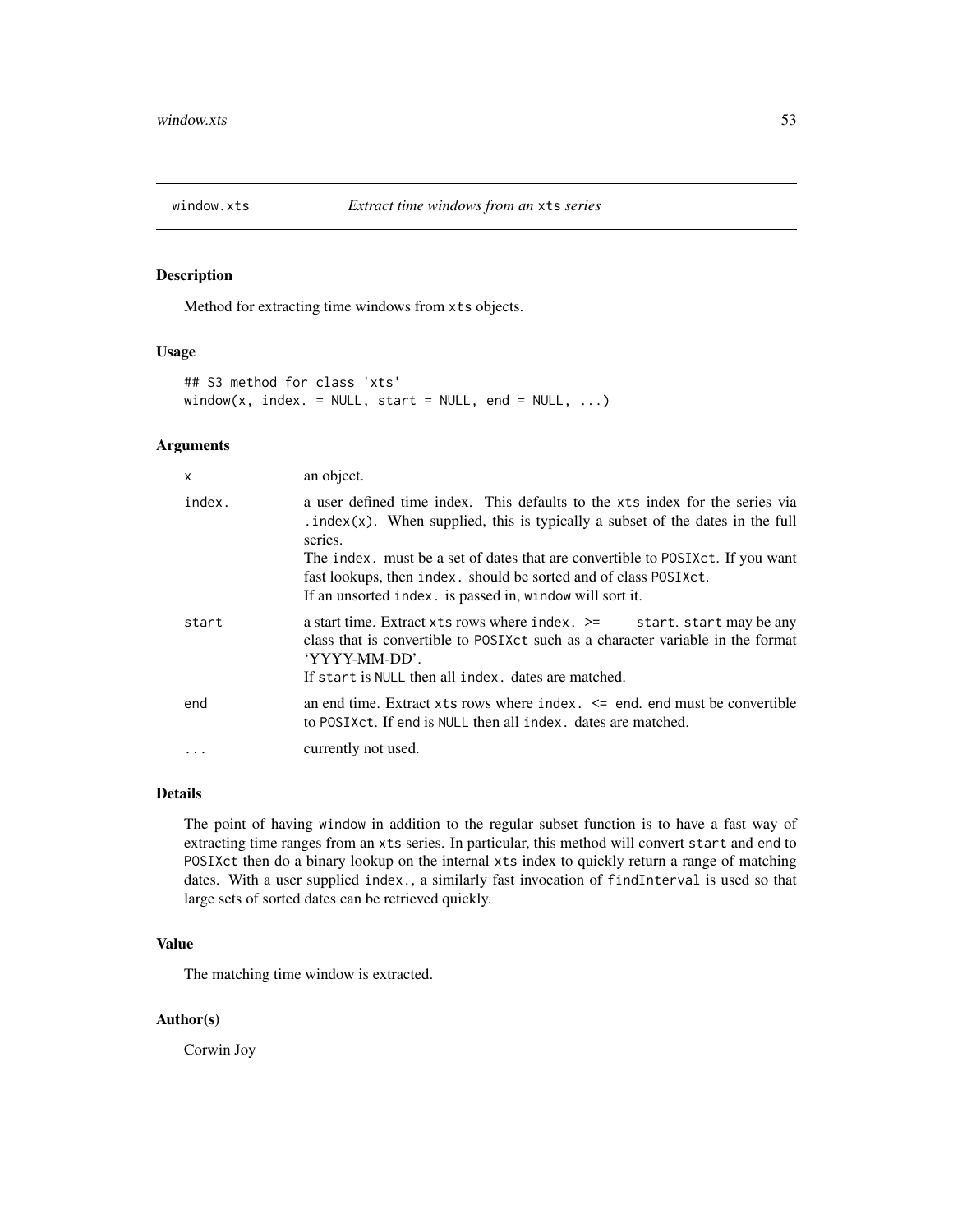# See Also

[subset.xts](#page-59-1), [findInterval](#page-0-0), [xts](#page-53-1)

# Examples

```
## xts example
x.date <- as.Date(paste(2003, rep(1:4, 4:1), seq(1,19,2), sep = "-"))
x \leftarrow xts(matrix(rnorm(20), ncol = 2), x.data)x
window(x, start = "2003-02-01", end = "2003-03-01")
window(x, start = as.Date("2003-02-01"), end = as.Date("2003-03-01"))
window(x, index = x.data[1:6], start = as.DataFrame("2003-02-01"))window(x, index = x.date[c(4, 8, 10)])## Assign to subset
window(x, index = x.date[c(4, 8, 10)]) <- matrix(1:6, ncol = 2)
x
```
# <span id="page-53-1"></span>xts *Create Or Test For An xts Time-Series Object*

# Description

Constructor function for creating an extensible time-series object. xts is used to create an xts object from raw data inputs.

# Usage

```
xts(x = NULL,order. by = index(x),
    frequency = NULL,
    unique = TRUE,
    tzone = Sys.getenv("TZ"),
    ...)
```
is.xts(x)

#### Arguments

| x         | an object containing the time series data                                                           |
|-----------|-----------------------------------------------------------------------------------------------------|
| order.bv  | a corresponding vector of unique times/dates - must be of a known time-based<br>class. See details. |
| frequency | numeric indicating frequency of order by. See details.                                              |
| unique    | should index be checked for unique time-stamps?                                                     |
| tzone     | time zone of series. This is ignored for Date indices                                               |
| $\cdots$  | additional attributes to be added. See details.                                                     |

<span id="page-53-0"></span>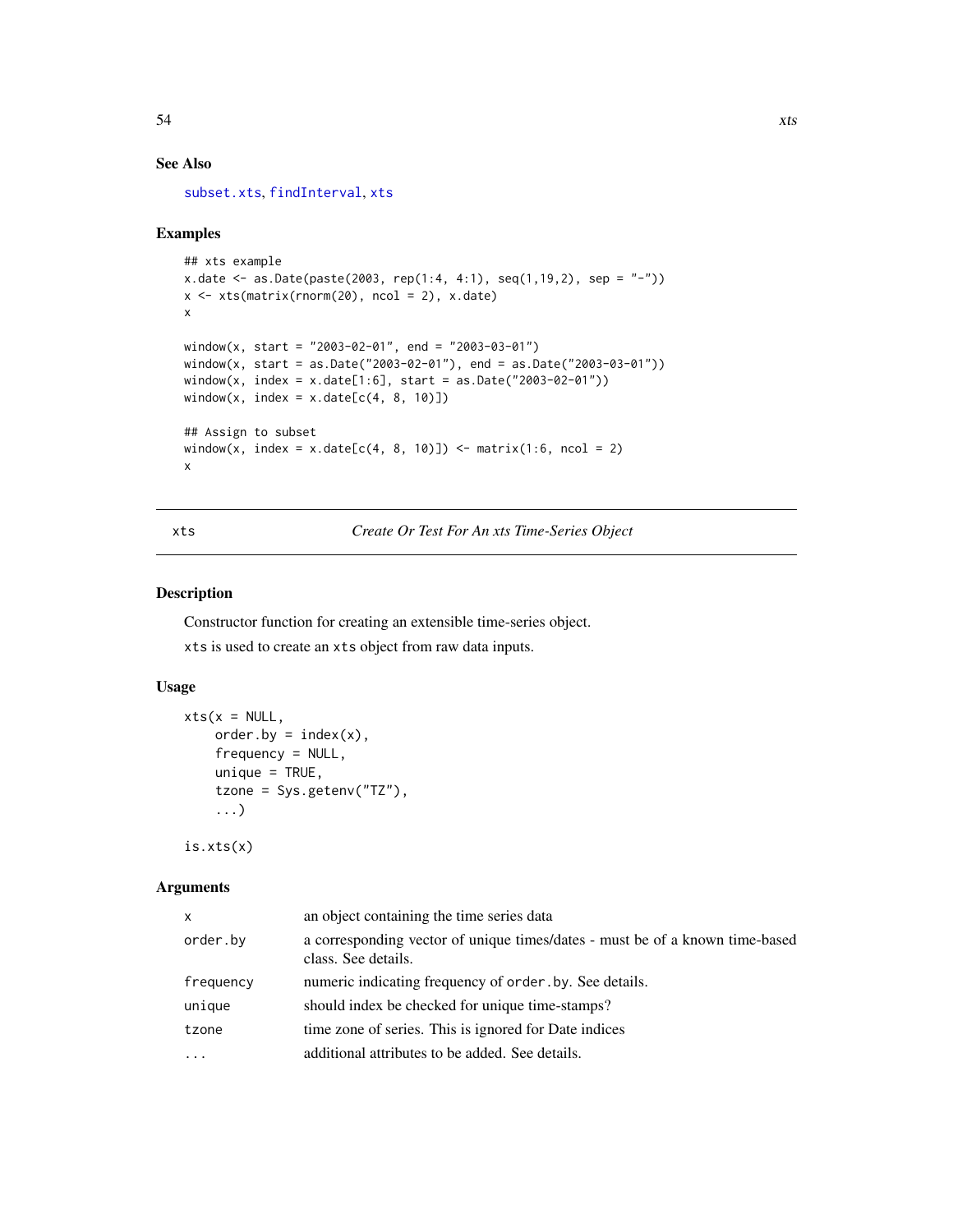#### Details

An xts object extends the S3 class zoo from the package of the same name.

Similar to zoo objects, xts objects must have an ordered index. While zoo indexes cannot contain duplicate values, xts objects have optionally supported duplicate index elements since version 0.5- 0. The xts class has one additional requirement, the index must be a time-based class. Currently supported classes include: 'Date', 'POSIXct', 'timeDate', as well as 'yearmon' and 'yearqtr' where the index values remain unique.

The uniqueness requirement was relaxed in version 0.5-0, but is still enforced by default. Setting unique = FALSE skips the uniqueness check and only ensures that the index is ordered via the isOrdered function.

As of version 0.10-0, xts no longer allows missing values in the index. This is because many xts functions expect all index values to be finite. The most important of these is merge.xts, which is used ubiquitously. Missing values in the index are usually the result of a date-time conversion error (e.g. incorrect format, non-existent time due to daylight saving time, etc). Because of how nonfinite numbers are represented, a missing timestamp will always be at the end of the index (except if it is -Inf, which will be first).

Another difference is that the object may now carry additional attributes that may be desired in individual time-series handling. This includes the ability to augment the objects data with metadata otherwise not cleanly attachable to a standard zoo object.

Examples of usage from finance may include the addition of data for keeping track of sources, last-update times, financial instrument descriptions or details, etc.

The idea behind xts is to offer the user the ability to utilize a standard zoo object, while providing an mechanism to customize the object's meta-data, as well as create custom methods to handle the object in a manner required by the user.

Many xts-sepcific methods have been written to better handle the unique aspects of xts. These include, '"["', merge, cbind, rbind, c, Ops, lag, diff, coredata, head and tail. Additionally there are xts specific methods for converting amongst R's different time-series classes.

Subsetting via "[" methods offers the ability to specify dates by range, if they are enclosed in quotes. The style borrows from python by creating ranges with a double colon ""::"" or ""/"" operator. Each side of the operator may be left blank, which would then default to the beginning and end of the data, respectively. To specify a subset of times, it is only required that the time specified be in standard ISO format, with some form of separation between the elements. The time must be 'left-filled', that is to specify a full year one needs only to provide the year, a month would require the full year and the integer of the month requested - e.g. '1999-01'. This format would extend all the way down to seconds - e.g. '1999-01-01 08:35:23'. Leading zeros are not necessary. See the examples for more detail.

Users may also extend the xts class to new classes to allow for method overloading.

Additional benefits derive from the use of as.xts and reclass, which allow for lossless two-way conversion between common R time-series classes and the xts object structure. See those functions for more detail.

#### Value

An S3 object of class xts. As it inherits and extends the zoo class, all zoo methods remain valid. Additional attributes may be assigned and extracted via xtsAttributes.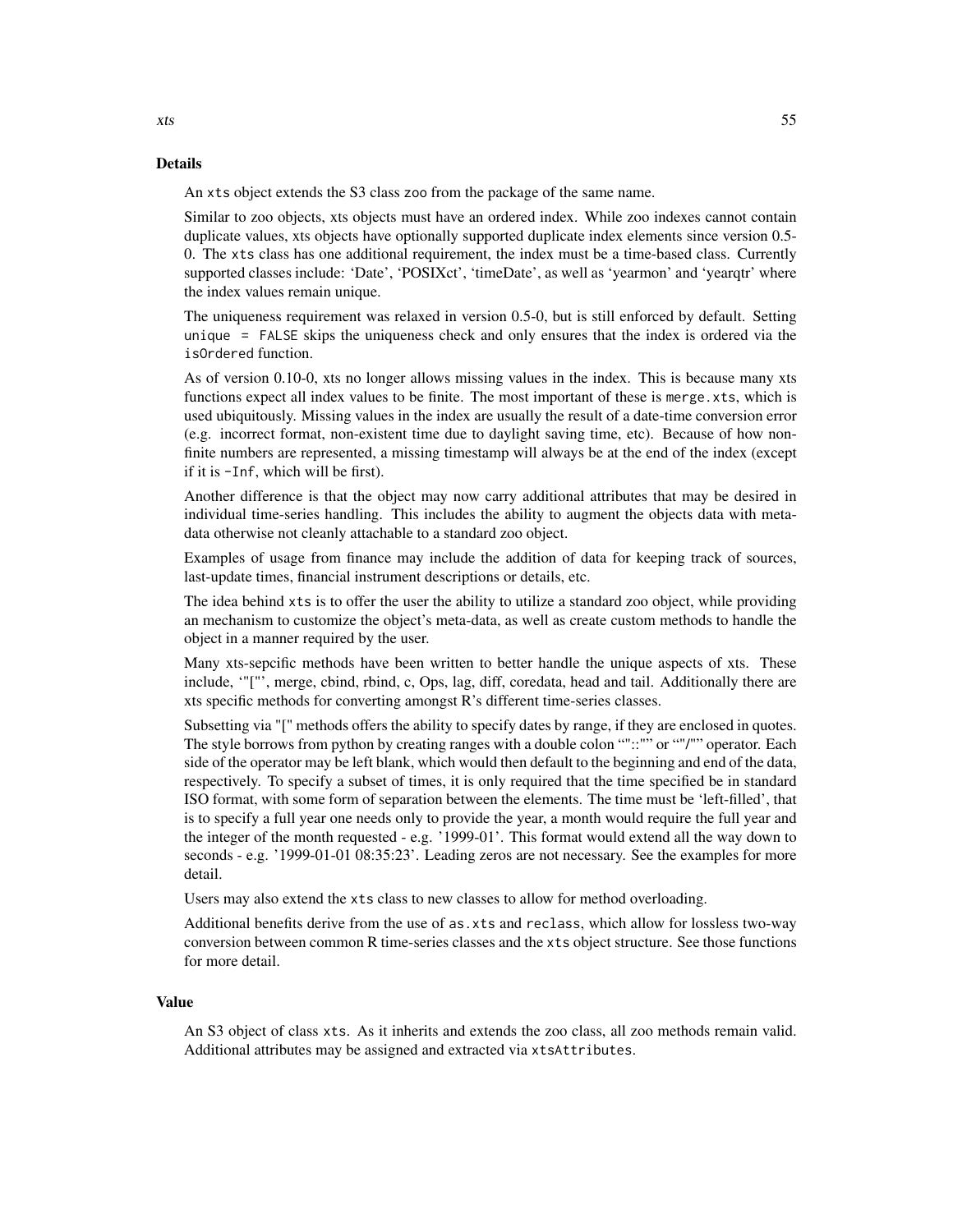#### <span id="page-55-0"></span>Note

Most users will benefit the most by using the as.xts and reclass functions to automagically handle *all* data objects as one would handle a zoo object.

#### Author(s)

Jeffrey A. Ryan and Joshua M. Ulrich

#### References

zoo:

#### See Also

[as.xts](#page-11-1), [reclass](#page-11-2), [xtsAttributes](#page-57-1)

# Examples

```
data(sample_matrix)
sample.xts <- as.xts(sample_matrix, descr='my new xts object')
class(sample.xts)
str(sample.xts)
head(sample.xts) # attribute 'descr' hidden from view
attr(sample.xts,'descr')
sample.xts['2007'] # all of 2007
sample.xts['2007-03/'] # March 2007 to the end of the data set
sample.xts['2007-03/2007'] # March 2007 to the end of 2007
sample.xts['/'] # the whole data set
sample.xts['/2007'] # the beginning of the data through 2007
```
sample.xts['2007-01-03'] # just the 3rd of January 2007

xtsAPI *xts C API Documentation*

#### Description

This help file is to help in development of xts, as well as provide some clarity and insight into its purpose and implementation.

Last modified: 2013-01-16 by Jeffrey A. Ryan and Dirk Eddelbuettel Version: 0.9-2 and above

At present the xts API has publically available interfaces to the following functions (as defined in xtsAPI.h: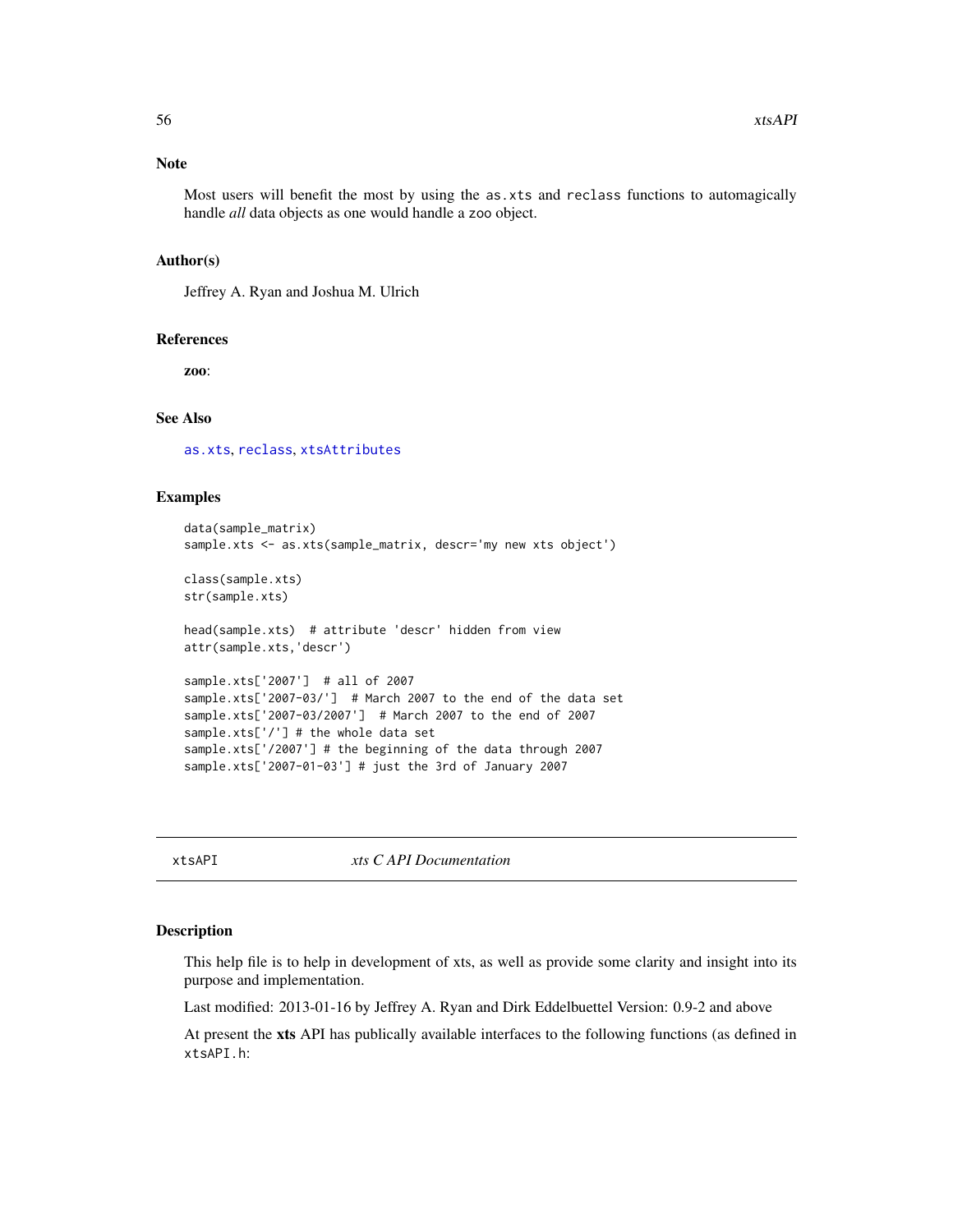```
Callable from other R packages:
     SEXP xtsIsOrdered(SEXP x, SEXP increasing, SEXP strictly)
     SEXP xtsNaCheck(SEXP x, SEXP check)
     SEXP xtsTry(SEXP x)
     SEXP xtsRbind(SEXP x, SEXP y, SEXP dup)
     SEXP xtsCoredata(SEXP x)
     SEXP xtsLag(SEXP x, SEXP k, SEXP pad)
   Internal use functions:
     int isXts(SEXP x)
     void copy_xtsAttributes(SEXP x, SEXP y)
     void copy_xtsCoreAttributes(SEXP x, SEXP y)
   Internal use macros:
     xts_ATTRIB(x)
     xts_COREATTRIB(x)
     GET_xtsIndex(x)
     SET_xtsIndex(x,value)
     GET_xtsIndexClass(x)
     SET_xtsIndexClass(x,value)
     GET_xtsIndexFormat(x)
     SET_xtsIndexFormat(x,value)
     GET_xtsCLASS(x)
     SET_xtsCLASS(x,value)
   Internal use SYMBOLS:
     xts_IndexSymbol
     xts_ClassSymbol
     xts_IndexFormatSymbol
     xts_IndexClassSymbol
   Callable from R:
     SEXP mergeXts(SEXP args)
     SEXP rbindXts(SEXP args)
     SEXP tryXts(SEXP x)
Author(s)
```
Jeffrey A. Ryan

#### Examples

```
## Not run:
# some example code to look at
file.show(system.file('api_example/README', package="xts"))
file.show(system.file('api_example/src/checkOrder.c', package="xts"))
```
## End(Not run)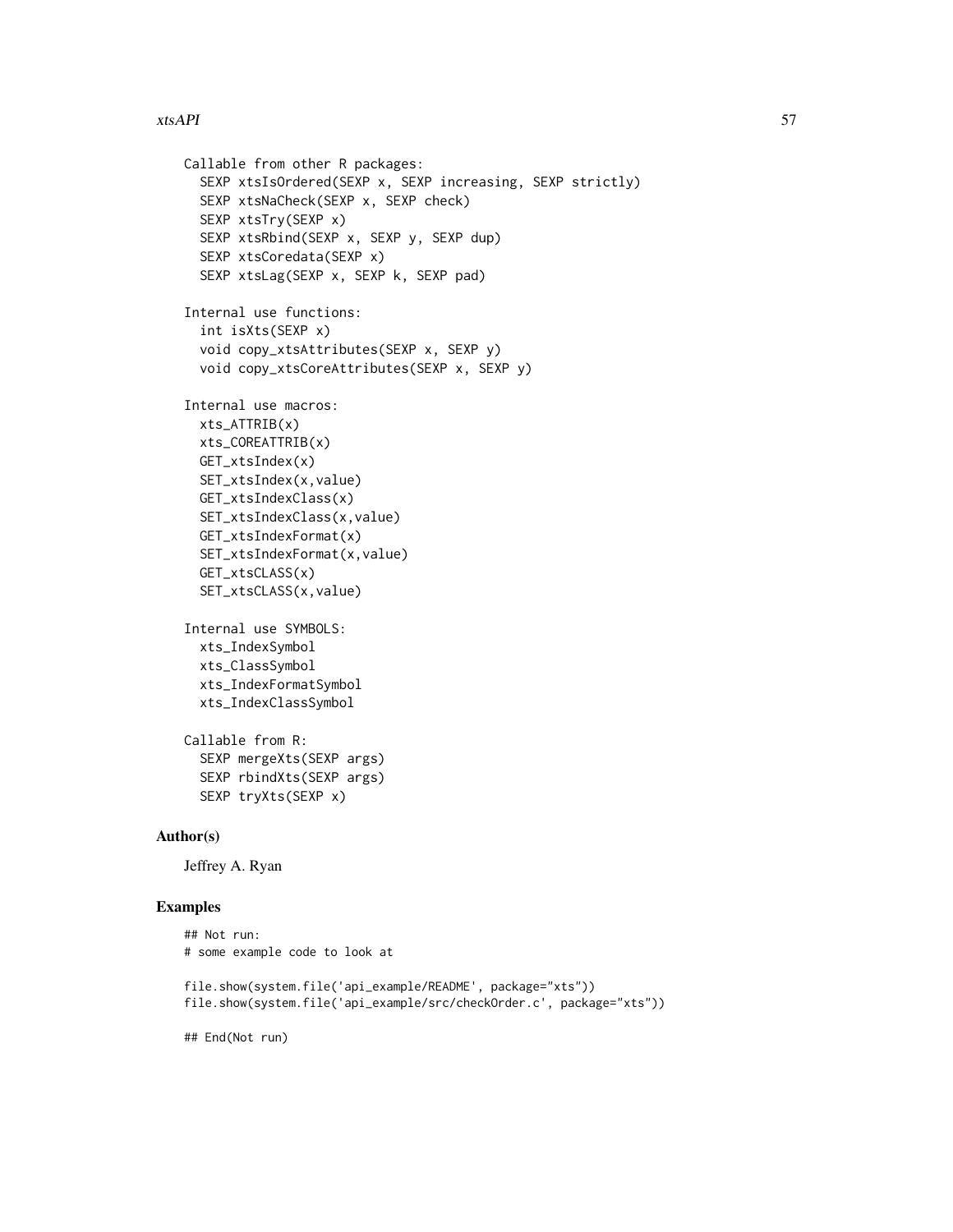<span id="page-57-1"></span><span id="page-57-0"></span>

Extract and replace non-core xts attributes.

#### Usage

```
xtsAttributes(x, user=NULL)
```

```
xtsAttributes(x) <- value
```
#### Arguments

|       | an xts object                                                                                           |
|-------|---------------------------------------------------------------------------------------------------------|
| user  | logical; should user-defined attributes be returned? The default of NULL returns<br>all xts attributes. |
| value | a list of new name=value attributes                                                                     |

# Details

Since xts objects are S3 objects with special attributes, a method is necessary to properly assign and view the user-added attributes.

A call to attributes from the base package will return all attributes, including those specific to the xts class.

### Value

A named list of user settable attributes.

#### Author(s)

Jeffrey A. Ryan

#### See Also

[attributes](#page-0-0)

# Examples

```
x \leftarrow xts(matrix(1:(9*6)),nc=6),order.by=as.Date(13000,origin="1970-01-01")+1:9,
         a1='my attribute')
xtsAttributes(x)
xtsAttributes(x) <- list(a2=2020)
```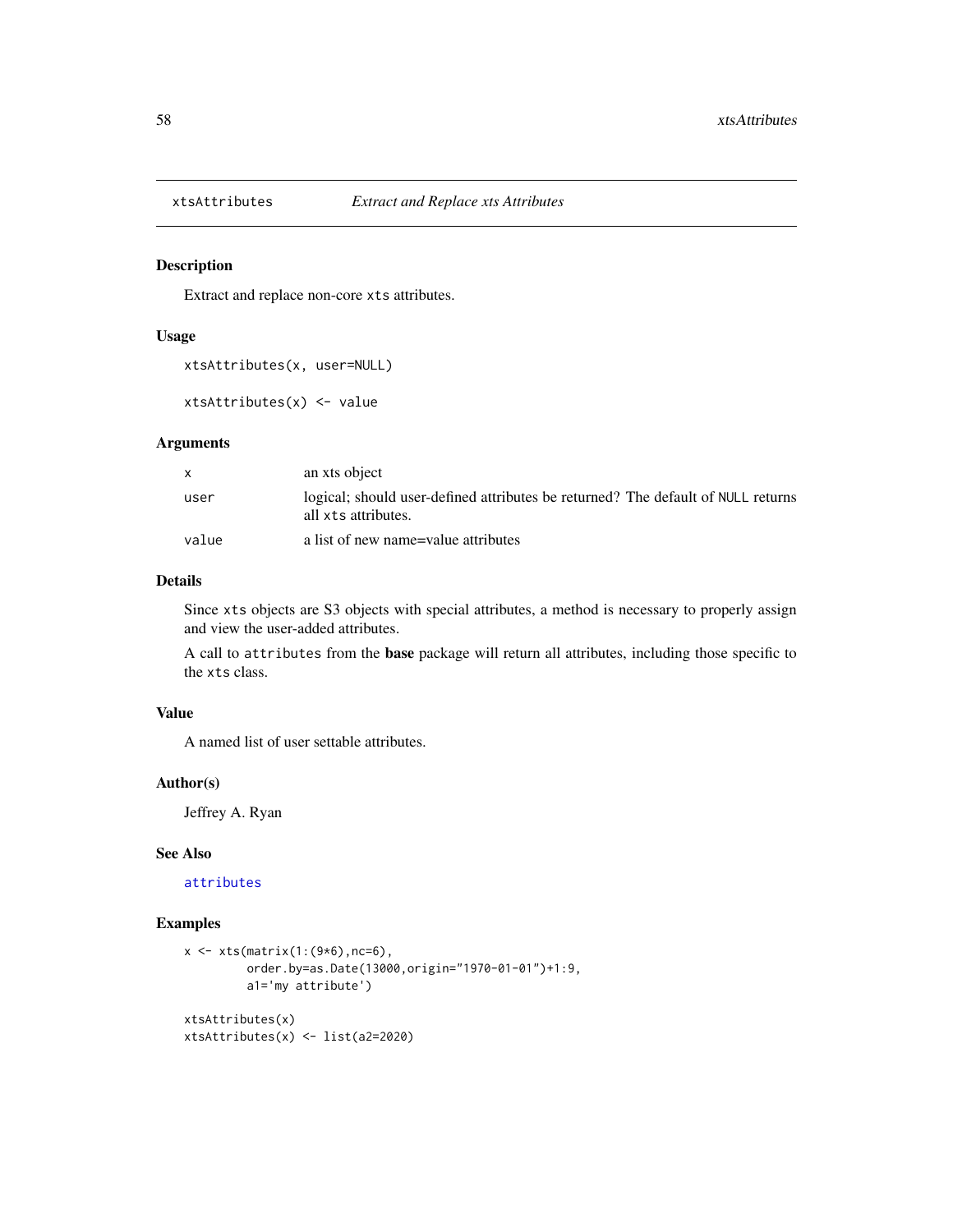#### <span id="page-58-0"></span>xtsInternals 59

```
xtsAttributes(x)
xtsAttributes(x) <- list(a1=NULL)
xtsAttributes(x)
```
xtsInternals *Internal Documentation*

#### Description

This help file is to help in development of xts, as well as provide some clarity and insight into its purpose and implementation.

Last modified: 2008-08-06 by Jeffrey A. Ryan Version: 0.5-0 and above

The xts package xts designed as a drop-in replacement for the very popular zoo package. Most all functionality of zoo has been extended or carries into the xts package.

Notable changes in direction include the use of time-based indexing, at first explicitely, now implicitely.

An xts object consists of data in the form of a matrix, an index - ordered and increasing, either numeric or integer, and additional attributes for use internally, or for end-user purposes.

The current implementation enforces two major rules on the object. One is that the index must be coercible to numeric, by way of as.POSIXct. There are defined types that meet this criteria. See timeBased for details.

The second requirement is that the object cannot have rownames. The motivation from this comes in part from the work Matthew Doyle has done in his data.table class, in the package of the same name. Rownames in R must be character vectors, and as such are inefficient in both storage and conversion. By eliminating the rownames, and providing a numeric index of R internal type REAL or INTEGER, it is possible to maintain a connection to standard R date and time classes via the POSIXct functions, while at at the same time maximizing efficiencies in data handling.

User level functions index, as well as conversion to other classes proceeds as if there were rownames. The code for index automatically converts time to numeric in both extraction and replacement functionality. This provides a level of abstraction to facilitate internal, and external package use and inter-operability.

There is also new work on providing a C-level API to some of the xts functionality to facilitate external package developers to utilize the fast utility routines such as subsetting and merges, without having to call only from R. Obviously this places far more burden on the developer to not only understand the internal xts implementation, but also to understand all of what is documented for R-internals (and much that isn't). At present the functions and macros available can be found in the 'xts.h' file in the src directory.

There is no current documentation for this API. The adventure starts here. Future documentation is planned, not implemented.

#### Author(s)

Jeffrey A. Ryan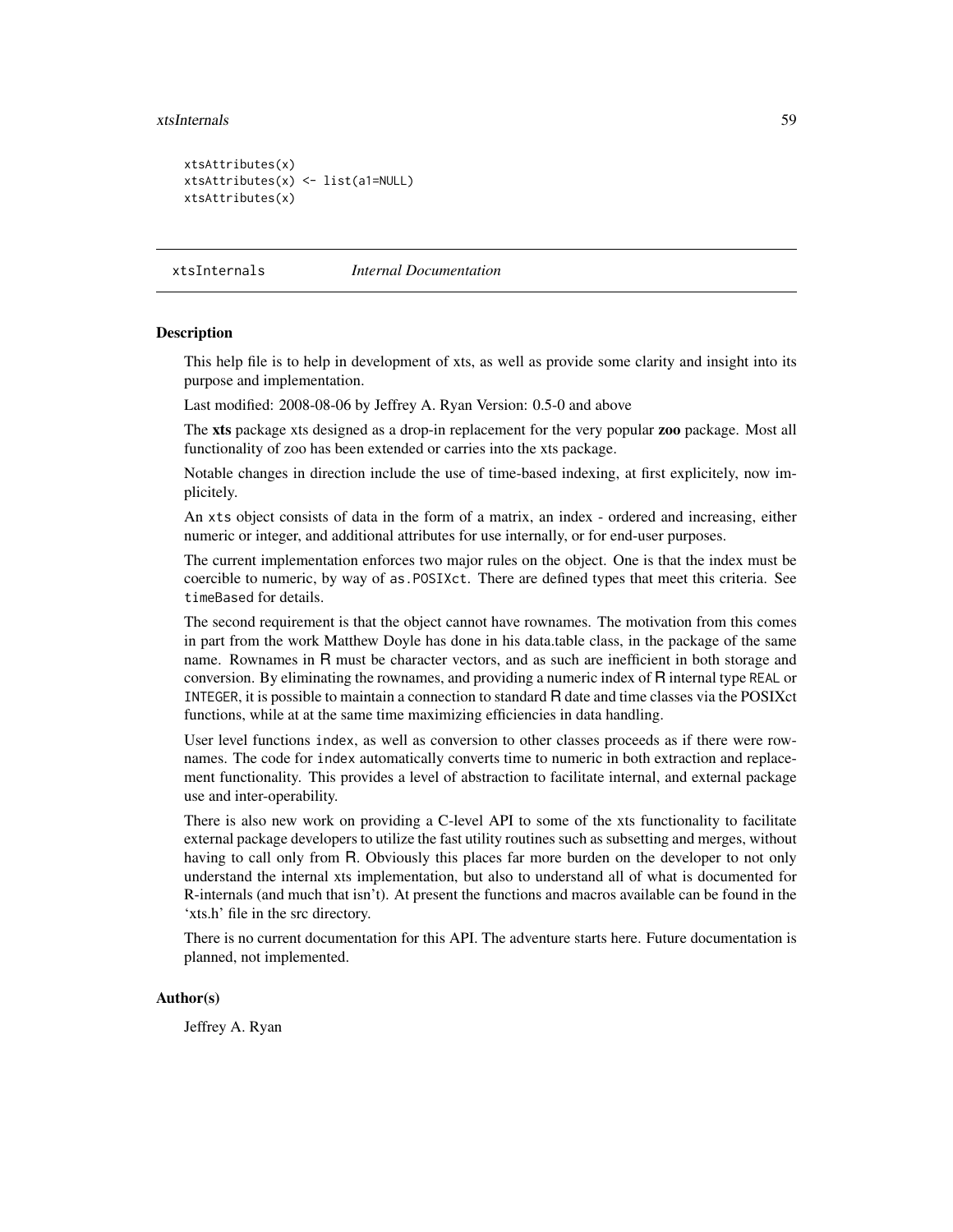<span id="page-59-1"></span><span id="page-59-0"></span>Details on efficient subsetting of xts objects for maximum performance and compatibility.

#### Usage

## S3 method for class 'xts'  $x[i, j, drop = FALSE, which.i=FALSE, ...]$ 

#### Arguments

| X            | xts object                                                              |
|--------------|-------------------------------------------------------------------------|
| i            | the rows to extract. Numeric, timeBased or ISO-8601 style (see details) |
| $\mathbf{J}$ | the columns to extract, numeric or by name                              |
| drop         | should dimension be dropped, if possible. See NOTE.                     |
| which.i      | return the 'i' values used for subsetting. No subset will be performed. |
|              | additional arguments (unused)                                           |

# Details

One of the primary motivations, and key points of differentiation of the time series class xts, is the ability to subset rows by specifying ISO-8601 compatible range strings. This allows for natural range-based time queries without requiring prior knowledge of the underlying time object used in construction.

When a raw character vector is used for the i subset argument, it is processed as if it was ISO-8601 compliant. This means that it is parsed from left to right, according to the following specification:

# CCYYMMDD HH:MM:SS.ss+

A full description will be expanded from a left-specified truncated one.

Additionally, one may specify range-based queries by simply supplying two time descriptions seperated by a forward slash:

#### CCYYMMDD HH:MM:SS.ss+/CCYYMMDD HH:MM:SS.ss

The algorithm to parse the above is .parseIS08601 from the xts package.

ISO-style subsetting, given a range type query, makes use of a custom binary search mechanism that allows for very fast subsetting as no linear search though the index is required. ISO-style character vectors may be longer than length one, allowing for multiple non-contiguous ranges to be selected in one subsetting call.

If a character *vector* representing time is used in place of numeric values, ISO-style queries, or timeBased objects, the above parsing will be carried out on each element of the i-vector. This overhead can be very costly. If the character approach is used when no ISO range querying is needed, it is recommended to wrap the 'i' character vector with the I() function call, to allow for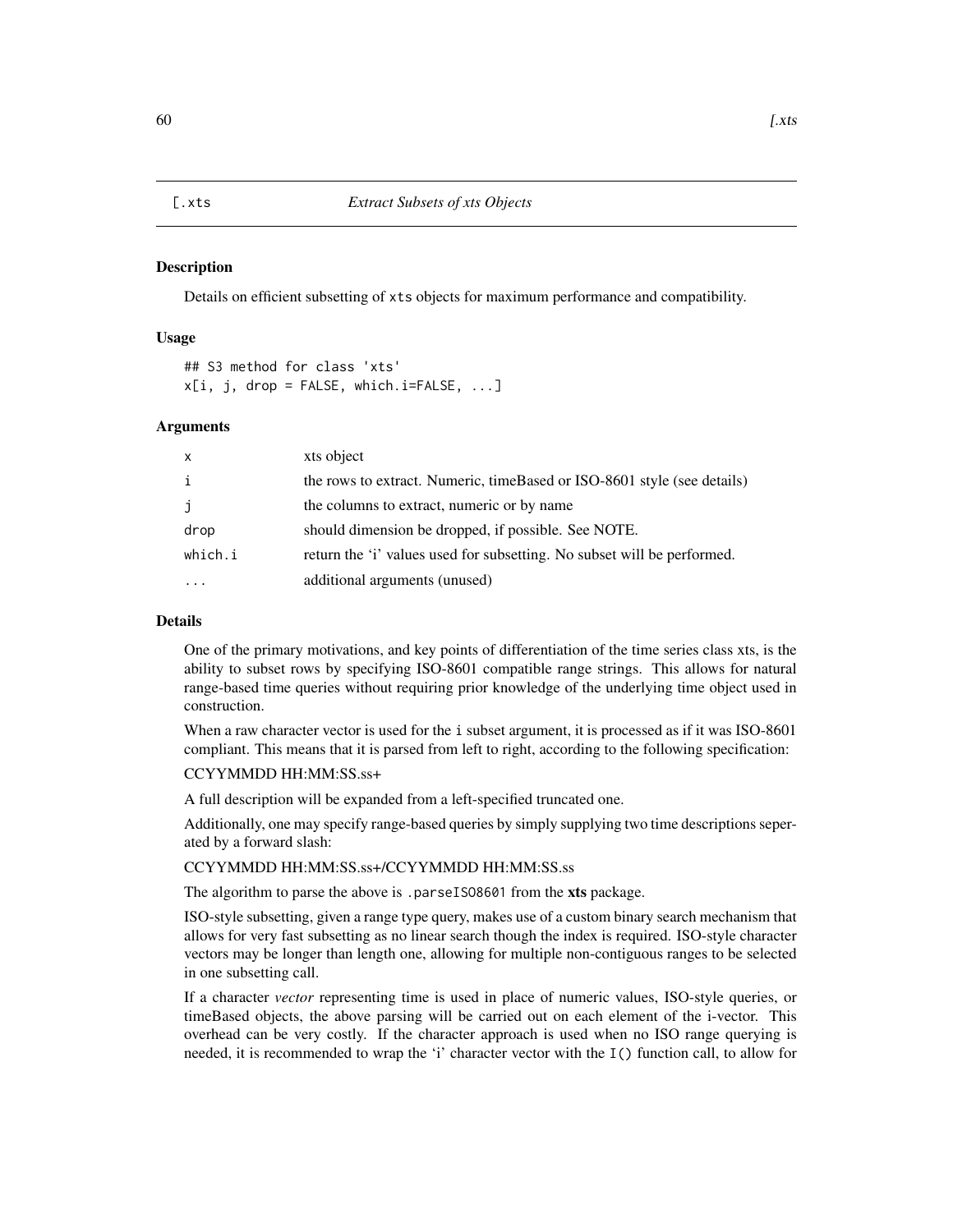<span id="page-60-0"></span> $\left[ \text{.xts} \right]$  61

more efficient internal processing. Alternately converting character vectors to POSIXct objects will provide the most performance efficiency.

As xts uses POSIXct time representations of all user-level index classes internally, the fastest time-Based subsetting will always be from POSIXct objects, regardless of the indexClass of the original object. All non-POSIXct time classes are converted to character first to preserve consistent TZ behavior.

#### Value

An extraction of the original xts object. If which.i is TRUE, the corresponding integer 'i' values used to subset will be returned.

#### **Note**

By design, drop=FALSE in the default case. This preserves the basic underlying type of matrix and the dim() to be non-NULL. This is different from both matrix and zoo behavior as R uses drop=TRUE. Explicitly passing drop=TRUE may be required when performing certain matrix operations.

#### Author(s)

Jeffrey A. Ryan

# References

ISO 8601: Date elements and interchange formats - Information interchange - Representation of dates and time <https://www.iso.org>

#### See Also

[xts](#page-53-1), [.parseISO8601](#page-2-1),

# Examples

```
x <- xts(1:3, Sys.Date()+1:3)
xx \leftarrow \text{cbind}(x, x)# drop=FALSE for xts, differs from zoo and matrix
z \leftarrow as.zoo(xx)z/z[,1]
m <- as.matrix(xx)
m/m[,1]
# this will fail with non-conformable arrays (both retain dim)
tryCatch(
  xx/x[,1],
  error=function(e) print("need to set drop=TRUE")
)
# correct way
```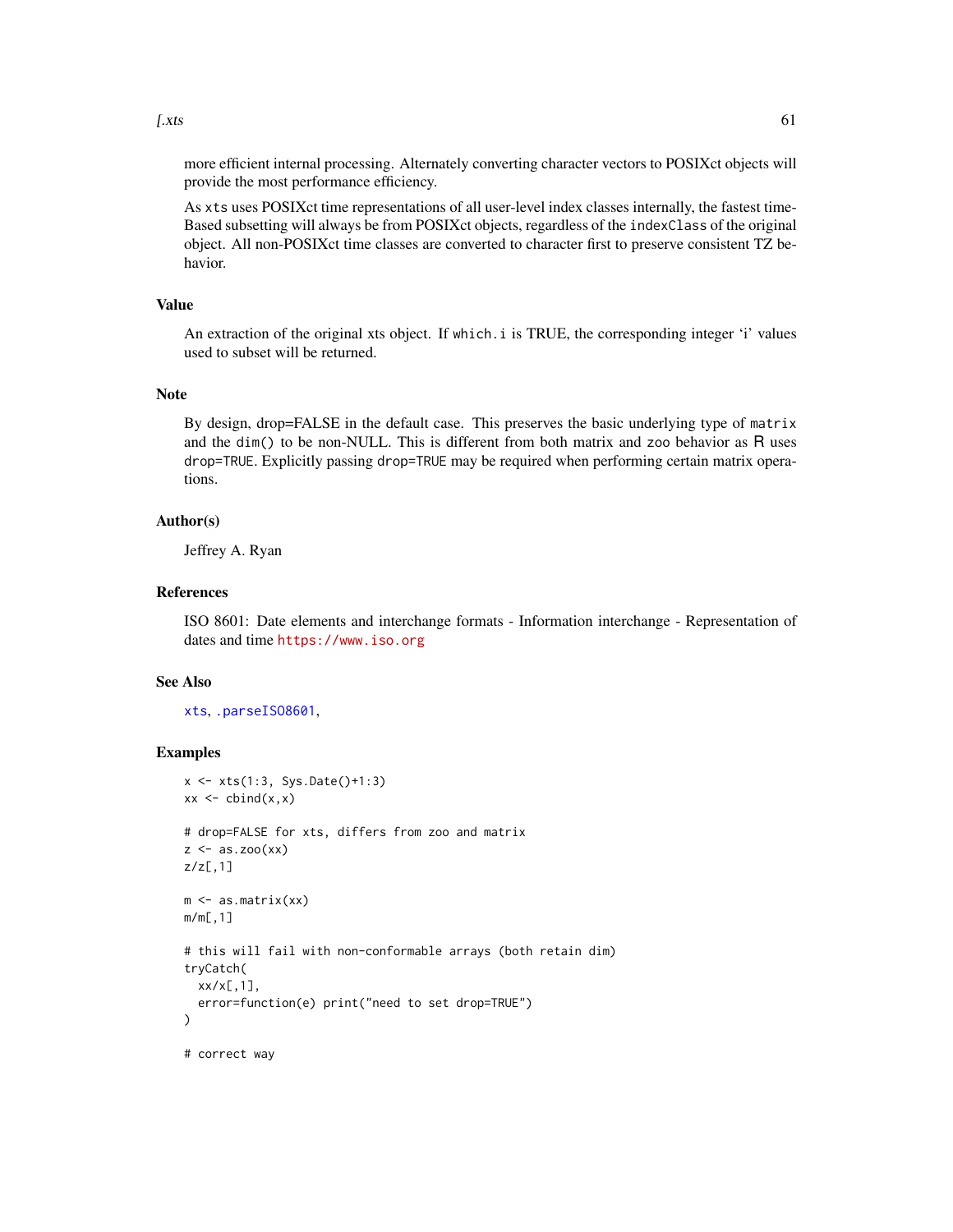```
x <- xts(1:1000, as.Date("2000-01-01")+1:1000)
y <- xts(1:1000, as.POSIXct(format(as.Date("2000-01-01")+1:1000)))
```

```
x.subset \leftarrow index(x)[1:20]x[x.subset] # by original index type
system.time(x[x.subset])
x[as.character(x.subset)] # by character string. Beware!
system.time(x[as.character(x.subset)]) # slow!
system.time(x[I(as.character(x.subset))]) # wrapped with I(), faster!
```

```
x['200001'] # January 2000
x['1999/2000'] # All of 2000 (note there is no need to use the exact start)
x['1999/200001'] # January 2000
```

```
x['2000/200005'] # 2000-01 to 2000-05
x['2000/2000-04-01'] # through April 01, 2000
y['2000/2000-04-01'] # through April 01, 2000 (using POSIXct series)
```
xx/xx[,1,drop=TRUE]

xx/coredata(xx)[,1]

# or less efficiently xx/drop(xx[,1]) # likewise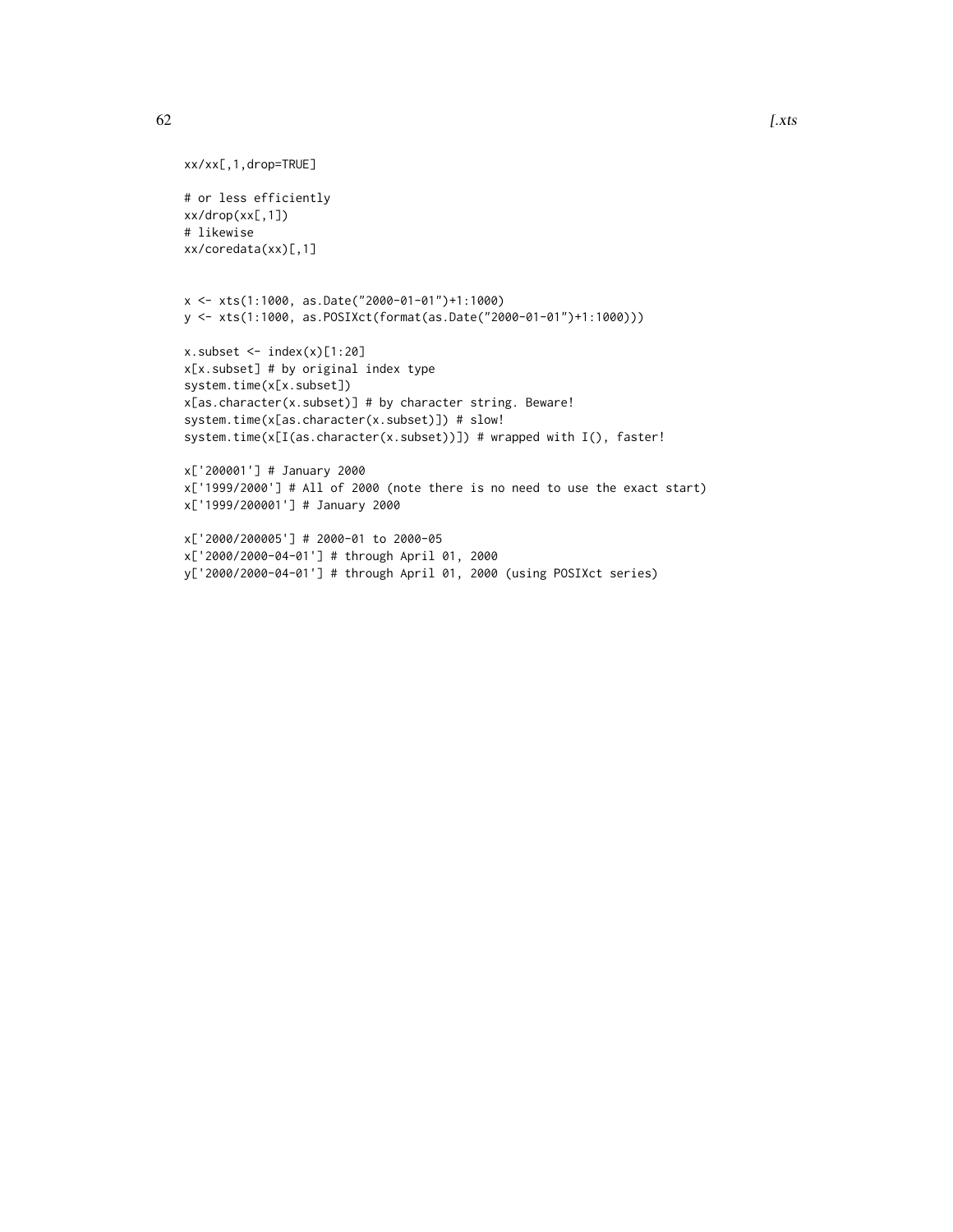# <span id="page-62-0"></span>**Index**

∗Topic chron align.time , [9](#page-8-0) diff.xts, [19](#page-18-0) ∗Topic datasets sample\_matrix , [46](#page-45-0) ∗Topic manip align.time , [9](#page-8-0) as.environment.xts , [11](#page-10-0) diff.xts , [19](#page-18-0) merge.xts, [32](#page-31-0) ∗Topic misc align.time , [9](#page-8-0) dimnames.xts, [20](#page-19-0) indexTZ , [28](#page-27-0) isOrdered , [29](#page-28-0) na.locf.xts, [34](#page-33-0) ∗Topic package xts-package , [3](#page-2-0) ∗Topic ts align.time , [9](#page-8-0) make.index.unique, [30](#page-29-0) window.xts, [53](#page-52-0) ∗Topic utilities .parseIS08601, [3](#page-2-0) [.xts, [60](#page-59-0)] apply.monthly, [10](#page-9-0) as.xts , [12](#page-11-0) as.xts.methods , [14](#page-13-0) axTicksByTime , [16](#page-15-0) CLASS, [17](#page-16-0) coredata.xts , [18](#page-17-0) endpoints , [22](#page-21-0) first, [23](#page-22-0) firstof, [25](#page-24-0) indexClass , [26](#page-25-0) merge.xts, [32](#page-31-0) ndays , [35](#page-34-0) period.apply, [36](#page-35-0) period.max , [37](#page-36-0)

```
period.min
, 38
    39
    period.sum
, 40
    periodicity
, 41
    rbind.xts
, 45
    split.xts
, 47
    timeBased
, 48
    timeBasedSeq
, 49
    50
    xts
, 54
    xtsAPI
, 56
    xtsAttributes
, 58
    xtsInternals
, 59
.dimnames.xts
(xtsInternals
)
, 59
.index
(indexClass
)
, 26
.index<-
(indexClass
)
, 26
.indexDate
(indexClass
)
, 26
.indexday
(indexClass
)
, 26
.indexhour
(indexClass
)
, 26
.indexmday
(indexClass
)
, 26
.indexmin
(indexClass
)
, 26
.indexmon
(indexClass
)
, 26
.indexsec
(indexClass
)
, 26
.indexwday
(indexClass
)
, 26
.indexweek
(indexClass
)
, 26
.indexyday
(indexClass
)
, 26
.indexyear
(indexClass
)
, 26
.indexymon
(indexClass
)
, 26
.makeISO8601
(.parseISO8601
)
,
3
.parseISO8601
,
3
, 61
.subset.xts
([.xts
)
, 60
60
5
```

```
6
addPanel
,
7
, 44
8
addSeries
,
9
, 44
adj.time
(align.time
)
,
9
aggregate.zoo
, 47
```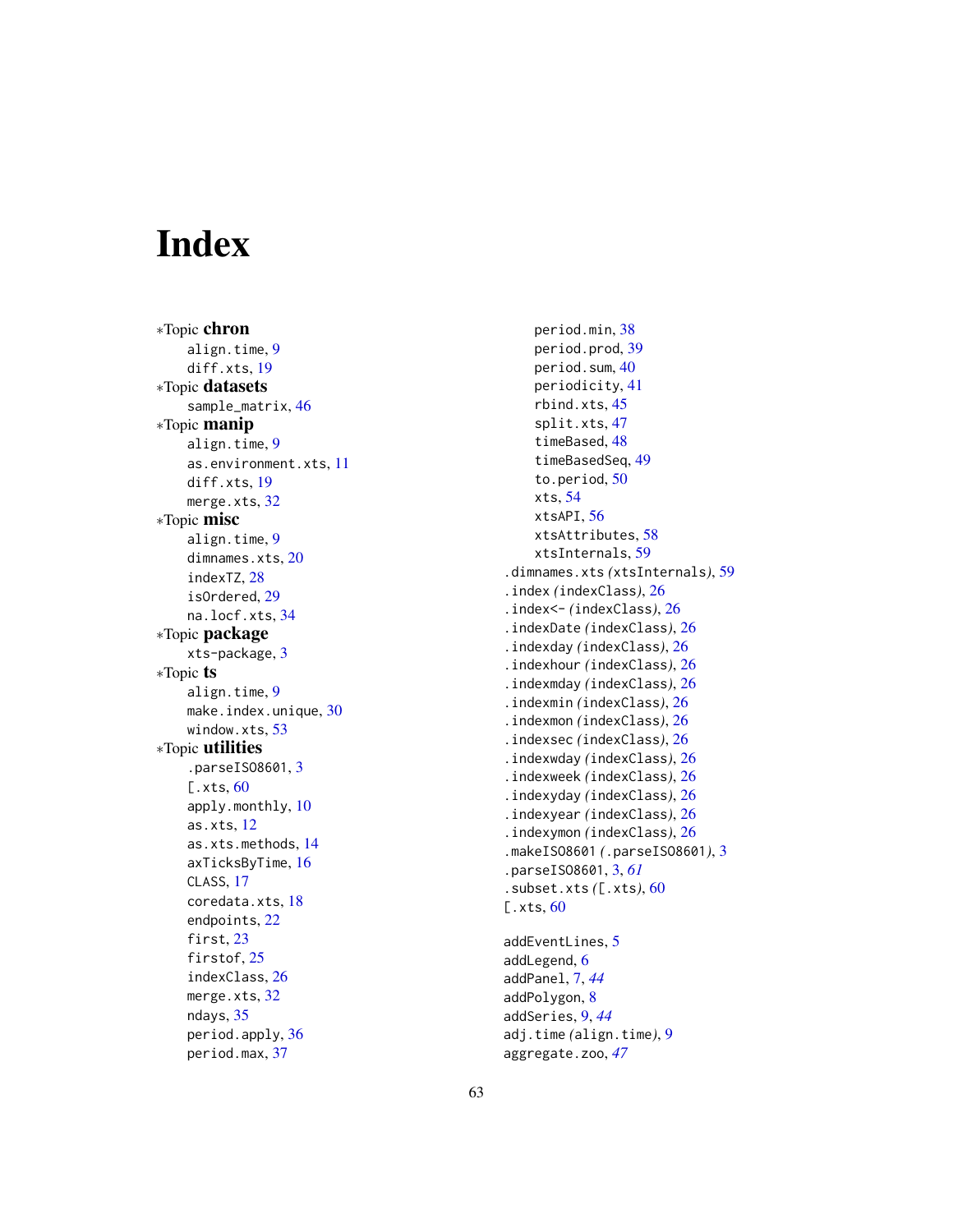# 64 INDEX

```
align.time, 9, 31
apply.daily (apply.monthly), 10
apply.monthly, 10, 37
apply.quarterly (apply.monthly), 10
apply.weekly (apply.monthly), 10
apply.yearly (apply.monthly), 10
as.environment.xts, 11
as.fts.xts (as.xts.methods), 14
as.timeSeries.xts (as.xts.methods), 14
as.xts, 3, 12, 17, 56
as.xts.data.frame (as.xts.methods), 14
as.xts.fts (as.xts.methods), 14
as.xts.matrix (as.xts.methods), 14
as.xts.methods, 14, 14
as.xts.timeSeries (as.xts.methods), 14
as.xts.ts (as.xts.methods), 14
as.xts.xts (as.xts.methods), 14
as.xts.zoo (as.xts.methods), 14
attributes, 58
axTicksByTime, 16, 43
```

```
c.xts (rbind.xts), 45
cbind.xts (merge.xts), 32
CLASS, 17
CLASS<- (CLASS), 17
convertIndex (indexClass), 26
coredata, 18
coredata.xts, 18
```

```
diff.xts, 19
difftime, 41
dimnames.xts, 20
dimnames.xts<- (xtsInternals), 59
dimnames<-.xts (dimnames.xts), 20
```
endpoints, *[11](#page-10-0)*, *[17](#page-16-0)*, [22,](#page-21-0) *[36–](#page-35-0)[40](#page-39-0)*, *[47](#page-46-0)*

findInterval, *[54](#page-53-0)* first, [23](#page-22-0) firstof, [25](#page-24-0)

index.xts *(*indexClass*)*, [26](#page-25-0) index<-.xts *(*indexClass*)*, [26](#page-25-0) indexClass, [26](#page-25-0) indexClass<- *(*indexClass*)*, [26](#page-25-0) indexFormat *(*indexClass*)*, [26](#page-25-0) indexFormat<- *(*indexClass*)*, [26](#page-25-0) indexTZ, [28](#page-27-0) indexTZ<- *(*indexTZ*)*, [28](#page-27-0)

is.index.unique *(*make.index.unique*)*, [30](#page-29-0) is.time.unique *(*make.index.unique*)*, [30](#page-29-0) is.timeBased *(*timeBased*)*, [48](#page-47-0) is.unsorted, *[30](#page-29-0)* is.xts *(*xts*)*, [54](#page-53-0) ISO8601 *(*.parseISO8601*)*, [3](#page-2-0) ISOdatetime, *[25](#page-24-0)* isOrdered, [29](#page-28-0)

lag.xts *(*diff.xts*)*, [19](#page-18-0) lagts.xts *(*diff.xts*)*, [19](#page-18-0) last *(*first*)*, [23](#page-22-0) lastof *(*firstof*)*, [25](#page-24-0) legend, *[6](#page-5-0)* lines.xts *(*plot.xts*)*, [42](#page-41-0)

make.index.unique, [30](#page-29-0) make.time.unique *(*make.index.unique*)*, [30](#page-29-0) makeISO8601 *(*.parseISO8601*)*, [3](#page-2-0) merge.xts, [32,](#page-31-0) *[46](#page-45-0)*

```
na.locf.xts, 34
ndays, 35
nhours (ndays), 35
nminutes (ndays), 35
nmonths (ndays), 35
nquarters (ndays), 35
nseconds (ndays), 35
nweeks (ndays), 35
nyears (ndays), 35
```

```
OHLC (to.period), 50
```
par, *[5](#page-4-0)*, *[7–](#page-6-0)[9](#page-8-0)*, *[42,](#page-41-0) [43](#page-42-0)* parseISO8601 *(*.parseISO8601*)*, [3](#page-2-0) period.apply, *[11](#page-10-0)*, [36](#page-35-0) period.max, [37,](#page-36-0) *[38](#page-37-0)[–40](#page-39-0)* period.min, *[37](#page-36-0)*, [38,](#page-37-0) *[39,](#page-38-0) [40](#page-39-0)* period.prod, *[37,](#page-36-0) [38](#page-37-0)*, [39,](#page-38-0) *[40](#page-39-0)* period.sum, *[37](#page-36-0)[–39](#page-38-0)*, [40](#page-39-0) periodicity, [41](#page-40-0) plot, *[7](#page-6-0)*, *[9](#page-8-0)*, *[43](#page-42-0)* plot.xts, [42](#page-41-0) points.xts *(*plot.xts*)*, [42](#page-41-0) POSIXt, *[29](#page-28-0)*

rbind, *[46](#page-45-0)* rbind.xts, [45](#page-44-0) Reclass *(*as.xts*)*, [12](#page-11-0) reclass, *[3](#page-2-0)*, *[17](#page-16-0)*, *[56](#page-55-0)*